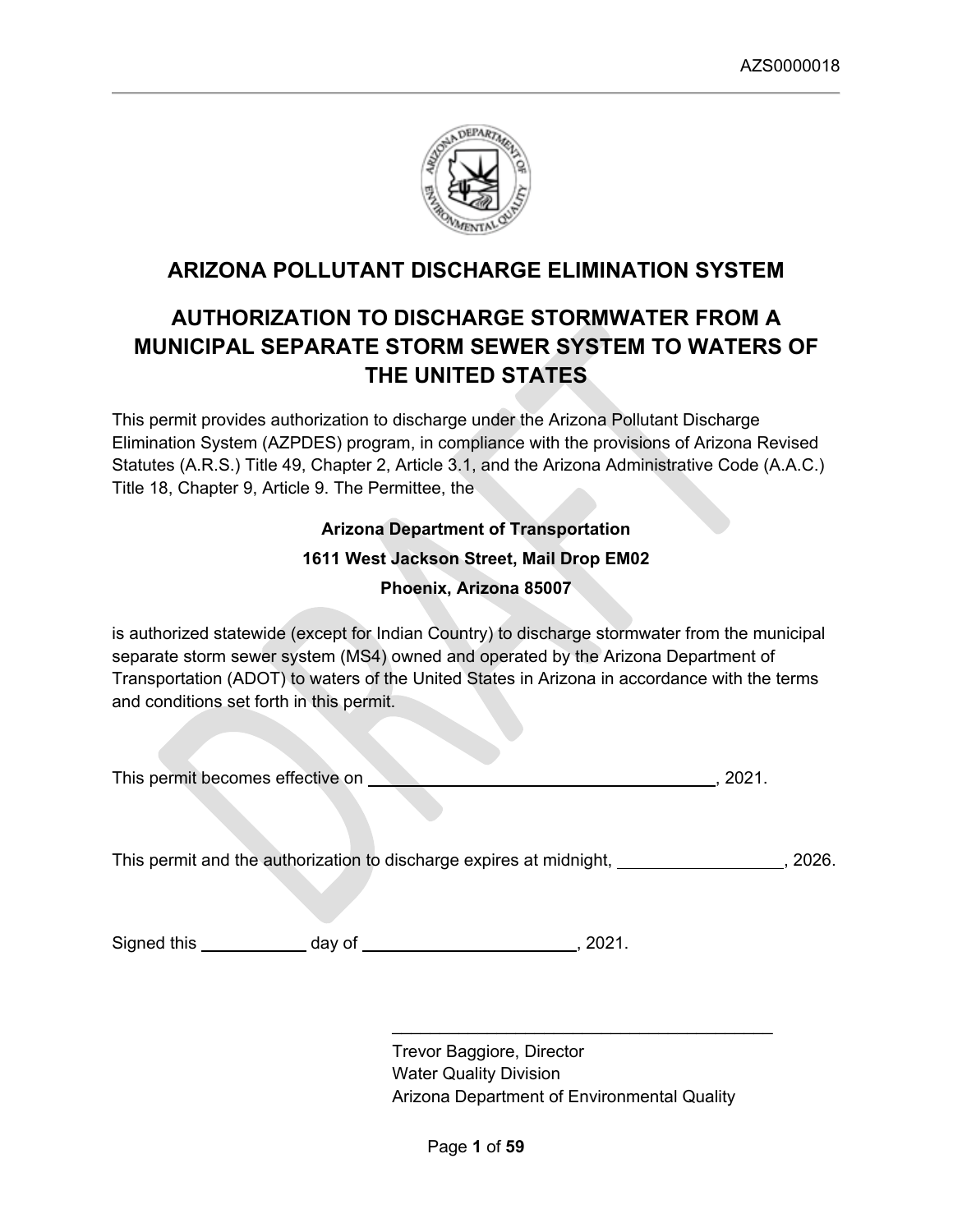# Table of Contents

| 1.0              | <b>AUTHORIZATION</b>                                                             | 4              |
|------------------|----------------------------------------------------------------------------------|----------------|
| 1.1              | <b>Authorized Discharges</b>                                                     | 4              |
| 1.2              | <b>Limitations of Coverage</b>                                                   | 4              |
| 2.0              | <b>LEGAL AUTHORITY</b>                                                           | 4              |
| 2.1              | <b>Review Legal Authority</b>                                                    | 4              |
| $2.2\phantom{0}$ | Maintain Adequate Legal Authority                                                | 4              |
| 3.0              | PROTECTION AND COMPLIANCE WITH ARIZONA SURFACE WATER QUALITY<br><b>STANDARDS</b> | 5              |
| 3.1              | Protection of Water Quality from MS4 Discharges                                  | 5              |
| 3.2              | <b>SWQS Exceedances Notification and Planning</b>                                | 6              |
| 3.3              | Discharges from the MS4 to Impaired Waters                                       | 6              |
| 4.0              | STORMWATER MANAGEMENT PROGRAM (SWMP)                                             | 7              |
| 4.1              | Program Implementation                                                           | $\overline{7}$ |
| 4.2              | Training                                                                         | 8              |
| 4.3              | <b>Enforcement Measures and Tracking</b>                                         | 10             |
| 4.4              | <b>Public Outreach and Education</b>                                             | 12             |
| 4.5              | <b>Public Involvement and Participation</b>                                      | 13             |
| 4.6              | Illicit Discharge Detection and Elimination (IDDE)                               | 13             |
| 4.7              | Pollution Prevention and Good Housekeeping Practices for Facilities              | 18             |
| 4.8              | Measures to Control Discharges from Highway Operations and Maintenance           | 19             |
| 4.9              | Construction                                                                     | 21             |
| 4.10             | Post-Construction                                                                | 22             |
| 5.0              | <b>MONITORING REQUIREMENTS</b>                                                   | 24             |
| 5.1              | <b>Monitoring and Assessment</b>                                                 | 24             |
| 5.2              | <b>Wet Weather Monitoring</b>                                                    | 25             |
| 5.3              | <b>Sample Collection and Analysis</b>                                            | 36             |
| 6.0              | <b>Reporting Requirements</b>                                                    | 38             |
| 6.1              | <b>Discharge Monitoring Report</b>                                               | 38             |
| 6.2              | <b>Annual Report</b>                                                             | 38             |
| 6.3              | <b>Renewal Application</b>                                                       | 38             |
| 6.4              | Non-filer Reporting                                                              | 38             |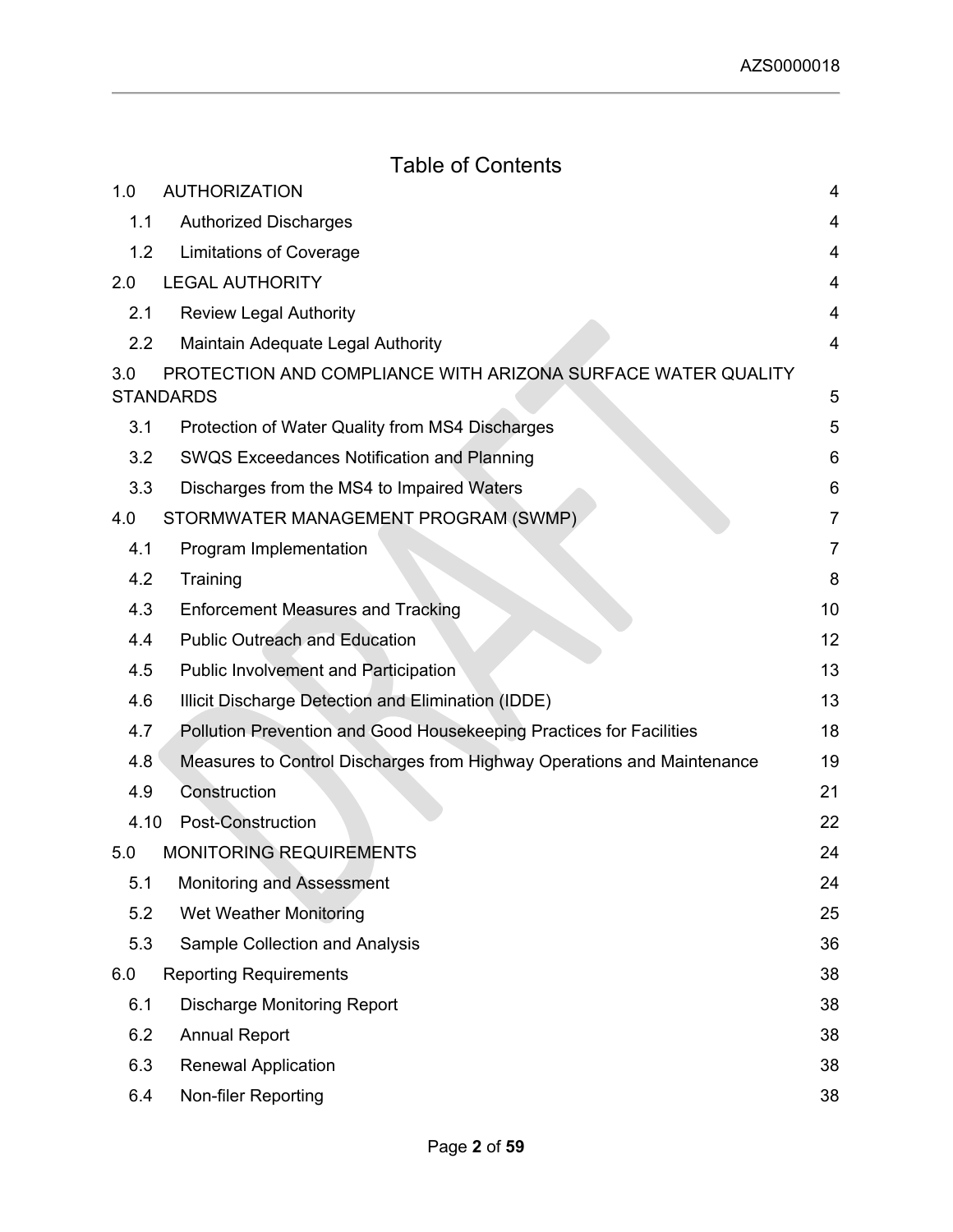| 7.0  | STANDARD AZPDES PERMIT CONDITIONS & NOTIFICATION     | 39 |
|------|------------------------------------------------------|----|
| 7.1  | Duty to Reapply                                      | 39 |
| 7.2  | <b>Signatory Requirements</b>                        | 39 |
| 7.3  | Duty to Comply                                       | 40 |
| 7.4  | Need to Halt or Reduce Activity Not a Defense        | 41 |
| 7.5  | Duty to Mitigate                                     | 41 |
| 7.6  | <b>Proper Operation and Maintenance</b>              | 41 |
| 7.7  | <b>Permit Actions</b>                                | 41 |
| 7.8  | <b>Property Rights</b>                               | 42 |
| 7.9  | Duty to Provide Information                          | 42 |
| 7.10 | Inspection and Entry                                 | 42 |
| 7.11 | <b>Monitoring and Records</b>                        | 43 |
| 7.12 | <b>Reporting Requirements</b>                        | 43 |
| 7.13 | <b>Bypass</b>                                        | 45 |
| 7.14 | Upset                                                | 46 |
| 7.15 | <b>Penalties for Violations of Permit Conditions</b> | 47 |
| 7.16 | Severability                                         | 47 |
| 7.17 | State or Tribal Law                                  | 47 |
| 8.0  | <b>DEFINITIONS</b>                                   | 48 |
|      | Appendix A: Annual Report                            | 54 |
|      | Appendix B: Renewal Application                      | 59 |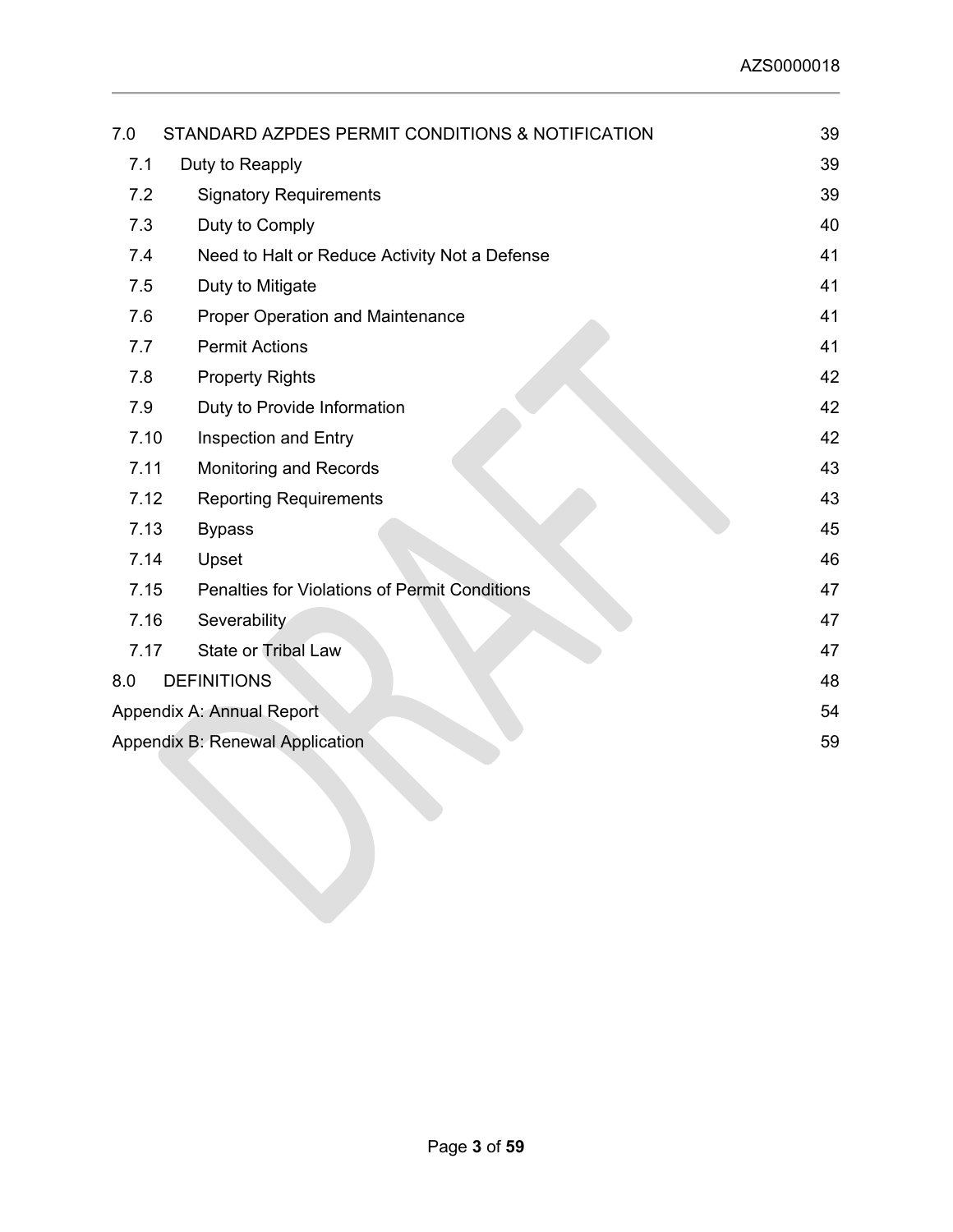# <span id="page-3-0"></span>**1.0 AUTHORIZATION**

[40 CFR 122.26(a)(3)(i) incorporated by reference in A.A.C. R18-9-A905]

<span id="page-3-1"></span>1.1 Authorized Discharges

Subject to the terms and conditions of this permit, ADOT is authorized to discharge stormwater from MS4 outfalls owned or operated by ADOT to waters of the U.S.

<span id="page-3-2"></span>1.2 Limitations of Coverage

This permit does not authorize the following discharges to waters of the U.S.:

- A. Stormwater discharges associated with industrial activity as defined in 40 Code of Federal Regulations (CFR) 122.26(b)(14)(i)-(ix) and (xi);
- B. Stormwater discharges associated with construction activity as defined in 40 CFR 122.26(b)(14)(x) or 40 CFR 122.26(b)(15); and
- C. Non-stormwater discharges, except discharges associated with Allowable Non-stormwater Discharges in Section 4.5.B.

# <span id="page-3-3"></span>**2.0 LEGAL AUTHORITY**

To the extent allowable under state law, the Permittee shall continue to develop, maintain, and enforce adequate legal authority to control the discharge of pollutants into and from its MS4 through a combination of policies, standards, permits, agreements or other means necessary.

<span id="page-3-4"></span>2.1 Review Legal Authority

[40 CFR 122.26(d)(1)(ii) incorporated by reference in A.A.C. R18-9-A905]

Within 12 months of the effective date of this permit, the Permittee shall review, revise and/or adopt relevant rules, memorandums of agreement or other regulatory mechanisms, to the extent allowable under state law that provides the Permittee adequate legal authority to control the discharge of pollutants into and from its MS4, and to meet the requirements of this permit.

<span id="page-3-5"></span>2.2 Maintain Adequate Legal Authority

[40 CFR 122.26(d)(2)(i) incorporated by reference in A.A.C. R18-9-A905]

To be considered adequate, this legal authority must, at a minimum, authorize or enable the Permittee to: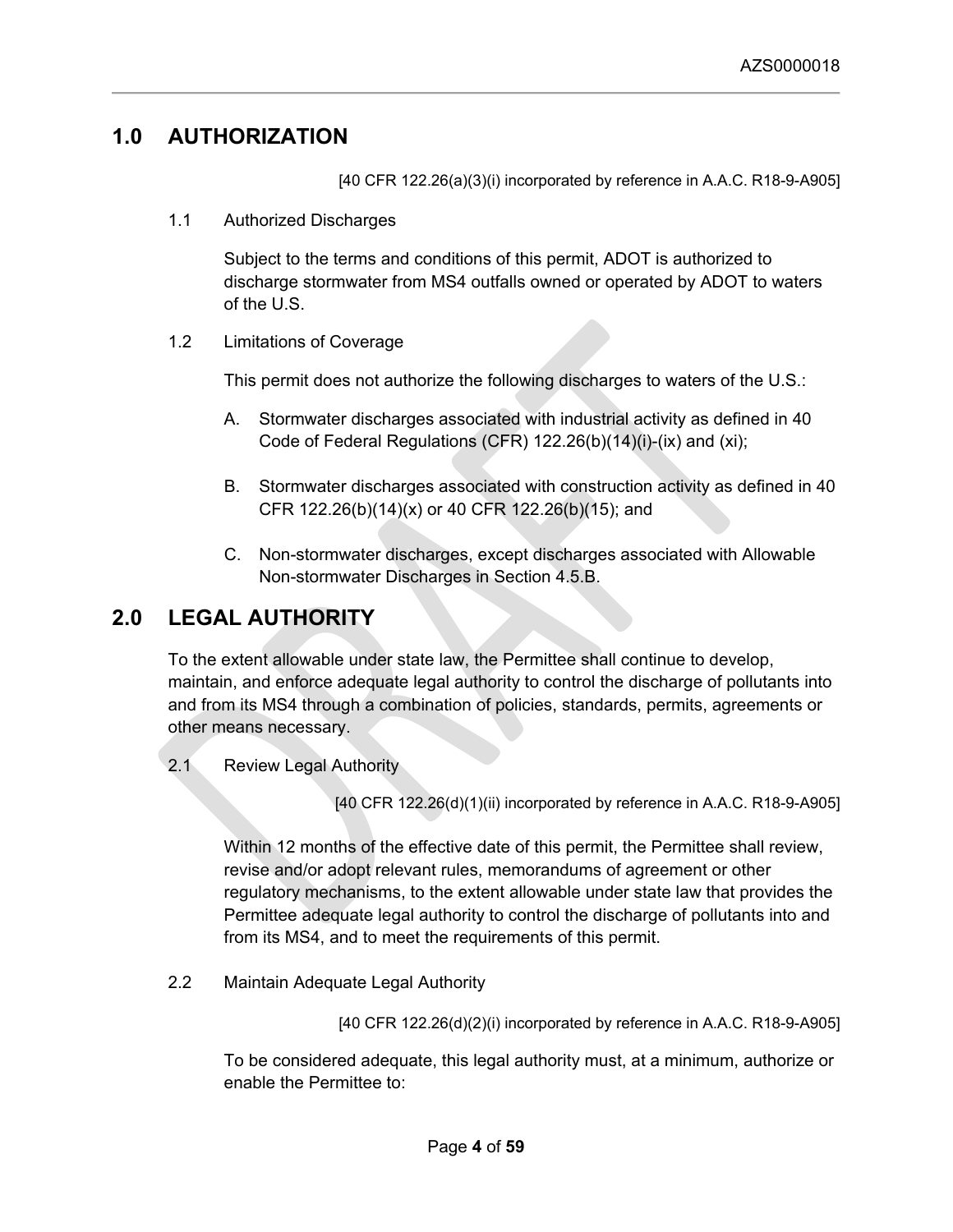- A. Control through ordinance, permit, contract, order or similar means the contribution of pollutants to its MS4 by stormwater discharges associated with industrial activity and the quality of stormwater discharged from sites of industrial activity;
- B. Control through ordinance, permit, contract, order or similar means the contribution of pollutants to its MS4 by stormwater discharges associated with construction activity and the quality of stormwater discharged from sites of construction activity;
- C. Prohibit through ordinance, order or similar means, illicit discharges to the MS4;
- D. Control through ordinance, order or similar means discharges to its MS4 of spills, dumping or disposal of materials other than stormwater;
- E. Require compliance with conditions in ordinances, permits, contracts or orders;
- F. Carry out all inspection, surveillance and monitoring procedures necessary to determine compliance and noncompliance with permit conditions including the prohibition on illicit discharges to the MS4; and
- G. Establish requirements for post-construction stormwater controls.

# <span id="page-4-0"></span>**3.0 PROTECTION AND COMPLIANCE WITH ARIZONA SURFACE WATER QUALITY STANDARDS**

<span id="page-4-1"></span>3.1 Protection of Water Quality from MS4 Discharges

[40 CFR 122.26(d)(2)(iv)]

A. The Permittee shall protect water quality by reducing the discharge of pollutants, to the maximum extent practicable (MEP), that may cause or contribute to an exceedance of any applicable surface water quality standard (SWQS) of the State of Arizona (A.A.C. Title 18, Chapter 11, Article 1), including the narrative standards that are applicable to the waters of the U.S. receiving discharges from the MS4. To do so, the Permittee shall fully implement the Stormwater Management Program (SWMP), any subsequent revisions, and all requirements of this permit.

[40 CFR 122.26(d)(2)(iii)]

B. The Permittee shall analyze stormwater monitoring data at the identified outfalls, as required in Section 5.0 (**Monitoring Requirements**), by submitting Discharge Monitoring Reports (DMRs) with the stormwater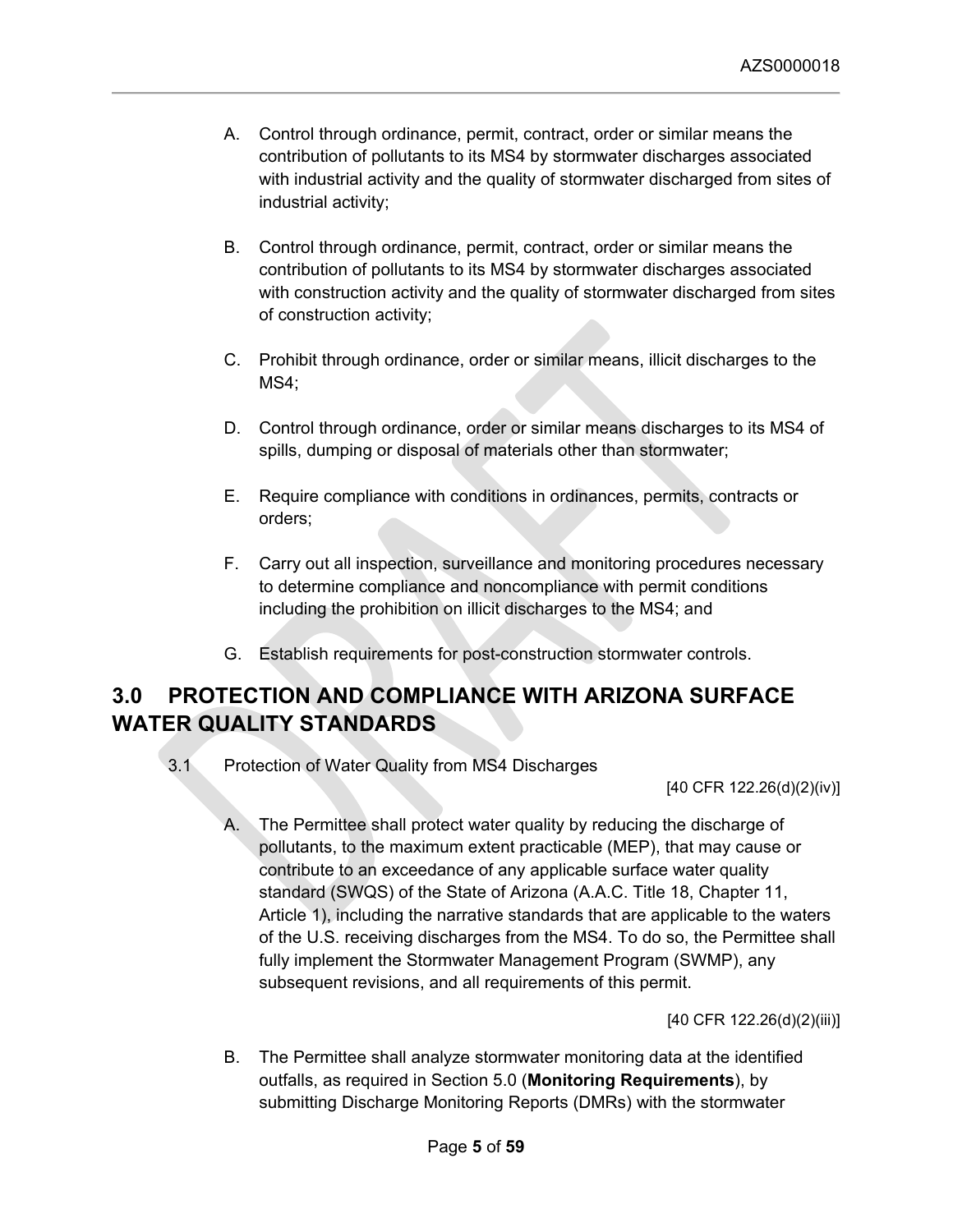monitoring data to compare with the applicable SWQS for the water of the U.S. An exceedance of a SWQS is not considered a violation of this permit as long as the Permittee is implementing applicable control measures to reduce the discharge of pollutants to the MEP in the land-use area(s) where such exceedances have occurred and where that land-use area is identified across the MS4 region.

- C. The Permittee shall evaluate the effectiveness of existing control measures on the pollutant(s) of concern for the applicable land use and modify existing control measures or implement additional control measures, as necessary, to reduce the discharge of pollutants to the MEP.
- D. If, despite full implementation of the SWMP and other requirements of this permit to reduce the discharge of pollutants, the Permittee determines that a discharge contains a pollutant above a SWQS, then the Permittee shall report this information in the annual report. The information in the annual report shall include, at a minimum, the information specified in Section 6.0 (**Reporting Requirements**) of this permit.
- <span id="page-5-0"></span>3.2 SWQS Exceedances Notification and Planning
	- A. If the Permittee has credible, site specific information (that is not required to be reported in Section 6.1) that a discharge from their MS4 is causing or contributing to a SWQS exceedance, the Permittee shall notify the Arizona Department of Environmental Quality (ADEQ) within 30 calendar days of becoming aware of the exceedance.
	- B. If implementation of permit requirements does not address the exceedance, and the exceedance is not a routine or ubiquitous stormwater pollutant, the Permittee shall propose to ADEQ an action plan, including a schedule for implementation, and submit it to ADEQ within 60 calendar days of becoming aware of the SWQS exceedance.
	- C. All notifications in this permit are to be submitted to ADEQ at AZPDES@azdeq.gov.
	- D. If a discharge containing pollutants above an applicable SWQS persists and the Permittee has not modified existing control measures or implemented additional control measures to reduce the discharge of pollutants to the MEP, this permit may be reopened and modified as provided in A.A.C R18- 9-B906 and 40 CFR 122.62.
- <span id="page-5-1"></span>3.3 Discharges from the MS4 to Impaired Waters

[A.A.C. R18-11-604]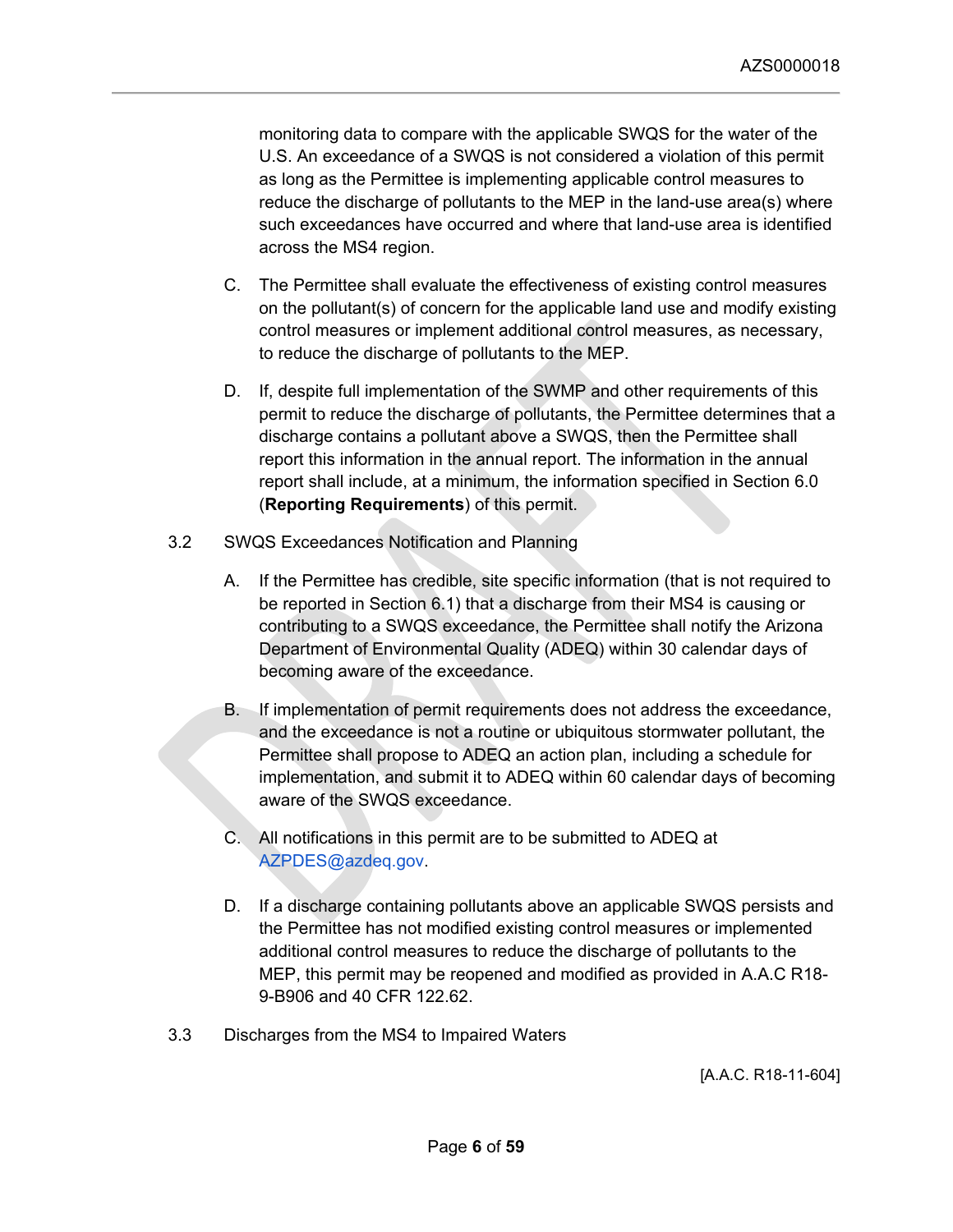- A. The Permittee shall develop and implement control measures to minimize the discharge of any listed parameter(s) from the MS4 to waters listed on the most current version of Arizona's 303(d) list and not-attaining waters listed in the 305(b) Assessment Report. In addition to the monitoring requirements in Table 1, ADOT will only monitor discharges to 303(d) listed impaired and 305(b) listed non-attaining waters if the point of discharge is within ¼ mile of the ordinary high water mark of that listed water, and it has been shown through statistically robust methods and verifiable data that ADOT activities are a significant contributor of the pollutant(s) of concern to those waters.
- B. If a total maximum daily load (TMDL) has been established the stormwater management program (SWMP) shall be consistent with the requirements of the TMDL, including any ADOT assigned waste load allocation in the TMDL. The SWMP must identify Best Management Practices (BMPs) the Permittee will use to meet waste load allocations and include monitoring for associated pollutant(s).
- C. If a TMDL has not been established then ADOT shall address and identify BMPS used to control the discharge of 303(d) listed pollutants to the MEP in the SWMP, if it has been shown through statistically robust methods and verifiable data that ADOT activities are a significant contributor of the pollutant(s) of concern to those waters, and if the ADOT generated point source discharges are located within  $\frac{1}{4}$  mile of the ordinary high water mark of that 303(d) listed impaired water. In addition, ADOT will rely on the engineered best available demonstrated pollutant removal effectiveness as the monitored level of pollutant removal to satisfy the monitored status, and will follow industry standards of maintenance to ensure long term effectiveness.

# <span id="page-6-0"></span>**4.0 STORMWATER MANAGEMENT PROGRAM (SWMP)**

[40 CFR 122.26(d)(2)(iv) incorporated by reference in A.A.C. R18-9-A905]

<span id="page-6-1"></span>4.1 Program Implementation

The Permittee shall continue to implement and maintain a SWMP designated to reduce the discharge of pollutants, from the MS4, to the MEP to protect water quality and satisfy applicable SWQS. The Permittee shall review the SWMP at least annually to modify or revise, as needed, existing elements and/or develop new elements to comply with requirements for authorized stormwater discharges from the MS4.

A. Within 12 months of the effective date of this permit ADOT shall review, revise and/ or adopt relevant rules, memorandums of agreement or other regulatory mechanisms, to the extent allowable under state law, that provide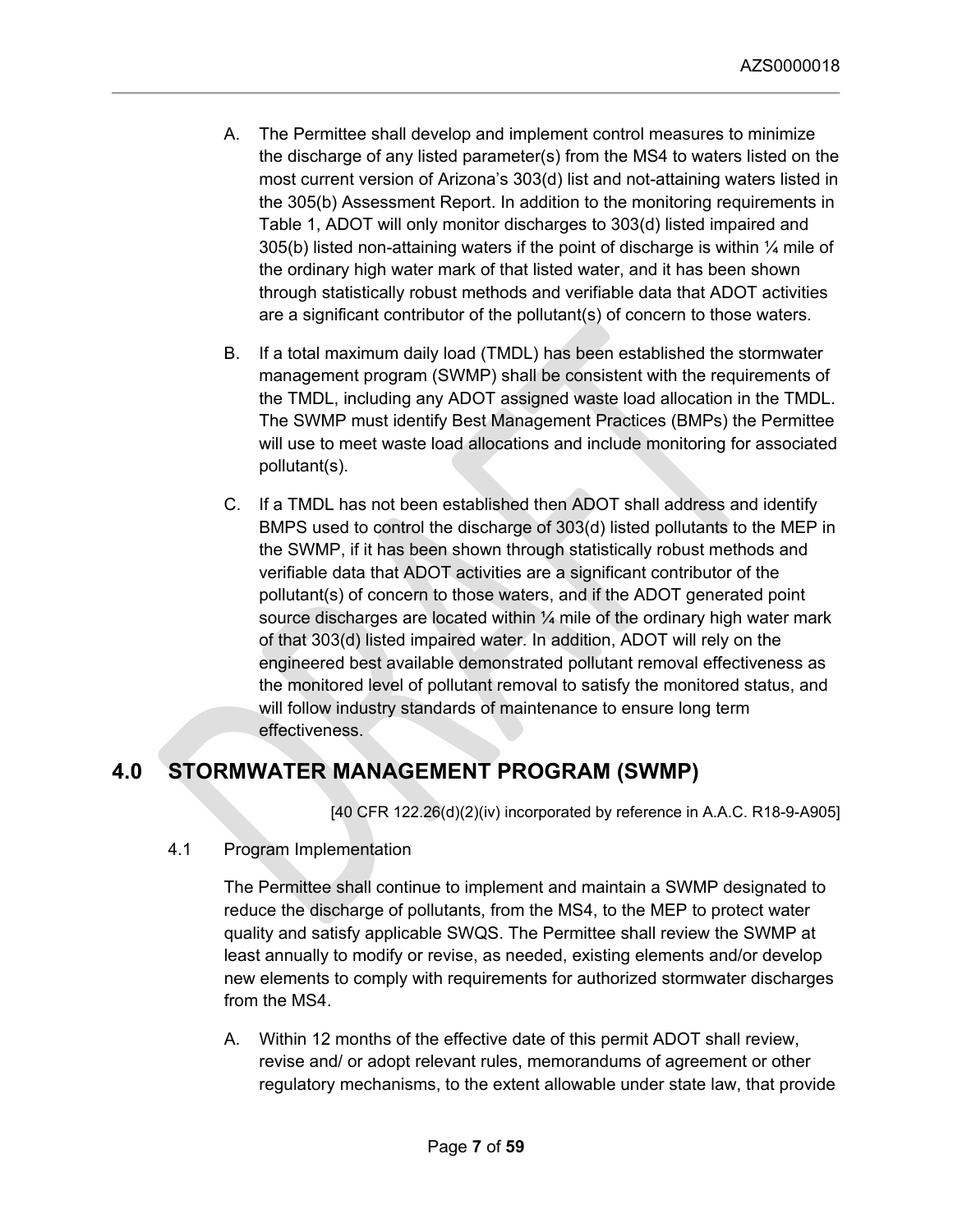it with adequate legal authority to control pollutant discharges into and from its MS4, and to meet the requirements of this permit.

- B. At a minimum, the Permittee must include the following information in its SWMP document:
	- 1. Agreements, policies, or other regulatory mechanisms, providing the legal authority necessary to implement and enforce the requirements of this Permit;
	- 2. Written procedures describing how the Permittee will implement provisions described in Sections 4.2 - 4.10.

The Permittee shall keep records demonstrating compliance with the requirements of the permit for a minimum of three (3) years.

- C. Any contractor hired by the Permittee to perform activities must be contractually required to comply with all of the SOPs described in the SWMP.
	- 1. The Permittee must provide oversight of contractor activities to ensure that contractors are using appropriate control measures and SOPs. Oversight procedures must be described in the SWMP.
- <span id="page-7-0"></span>4.2 Training
	- A. The Permittee shall implement an employee stormwater training program and shall outline and update the program as necessary in the SWMP. Training of ADOT employees for each subject-specific area shall include: new ADOT employees whose job responsibilities include stormwater duties; and existing ADOT employees whose job responsibilities change to include stormwater duties. All such employees shall receive initial training within 12 months of employment or change in duties. The Permittee shall require refresher training for all subject-specific areas at least once every three (3) years thereafter. The Permittee shall keep records of all employees who receive stormwater training and shall summarize the training and attendance in the annual report.
		- 1. The Permittee shall provide stormwater awareness training to educate personnel at all levels of responsibilities who are involved in activities that may impact stormwater quality and those staff who may come into contact with or otherwise observe an illicit discharge or illicit connection to the storm sewer system.
		- 2. The Permittee shall provide training to all staff who may be involved in waste disposal, spill prevention and response. Training shall include: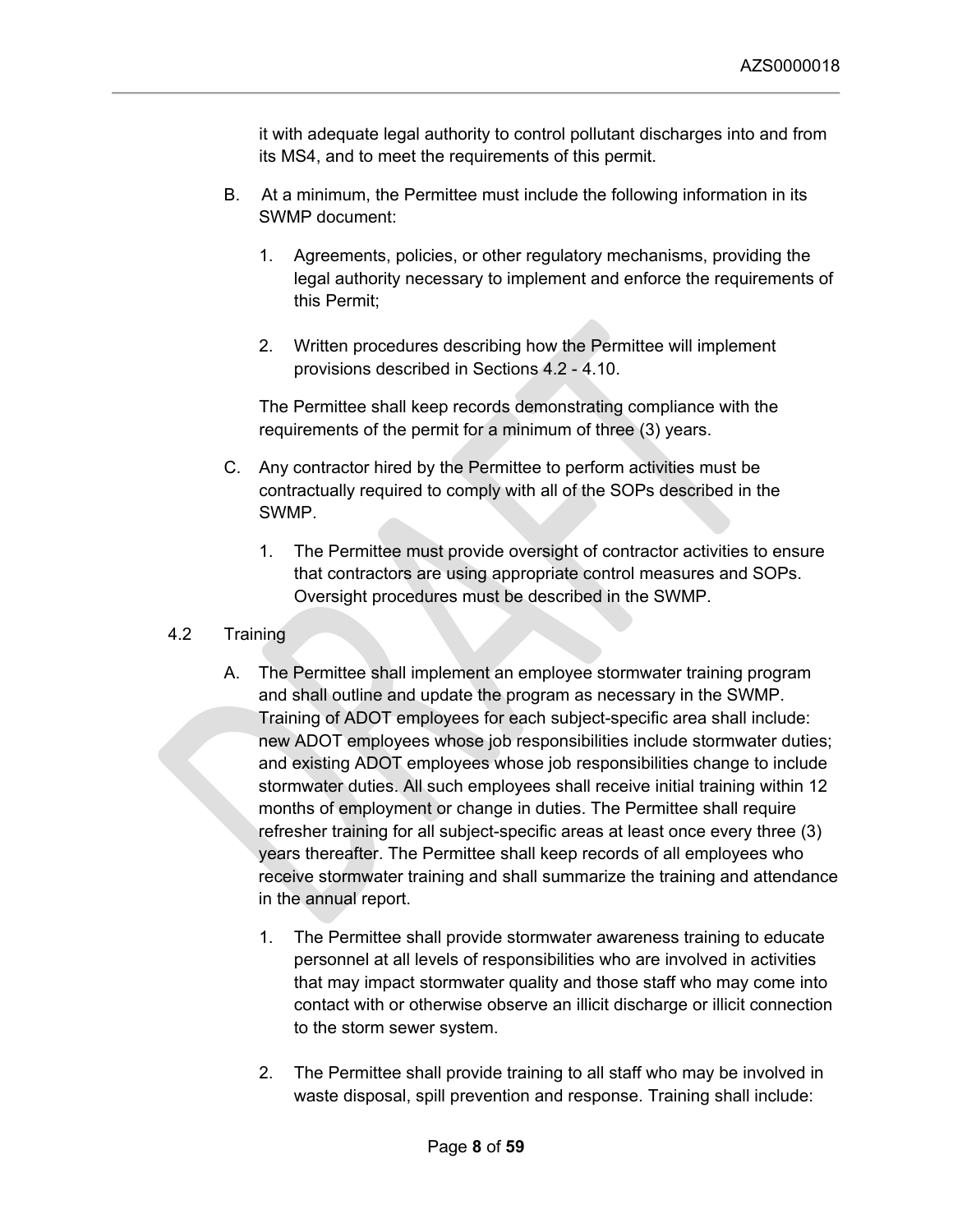- a. Procedures to prevent, contain, and respond to spills, and
- b. Proper handling, storage, transportation, and disposal of toxic and hazardous materials, including used oil and batteries, to prevent or minimize spills or discharges to the storm sewer system.
- 3. The Permittee shall provide training to all staff directly involved in storm sewer system maintenance, street repair, and road improvement. Training shall include:
	- a. Potential sources of contaminants related to repair and maintenance activities, and
	- b. Proper maintenance, housekeeping, and repair control measures to prevent discharges to the storm sewer system and Waters of the U.S.
- 4. The Permittee shall provide training to all staff directly involved in performing stormwater construction site inspections. Training shall include:
	- a. Requirements of this permit and AZPDES CGP for structural and non-structural control measures on construction sites, such as erosion and sediment control and waste control,
	- b. ADOT Contractor's requirements to obtain coverage under and comply with the AZPDES CGP and requirements of that permit, and
	- c. ADOT's compliance, enforcement, and contractual processes to minimize stormwater discharges.
- 5. The Permittee shall provide training to all staff directly involved in controlling stormwater runoff from new development and redevelopment, including those persons with responsibilities for preliminary design, design, and design review. Training shall include:
	- a. Concepts and use of post-construction control measures to prevent or minimize water quality impacts, and
	- b. Design standards, maintenance requirements, and planning as related to stormwater.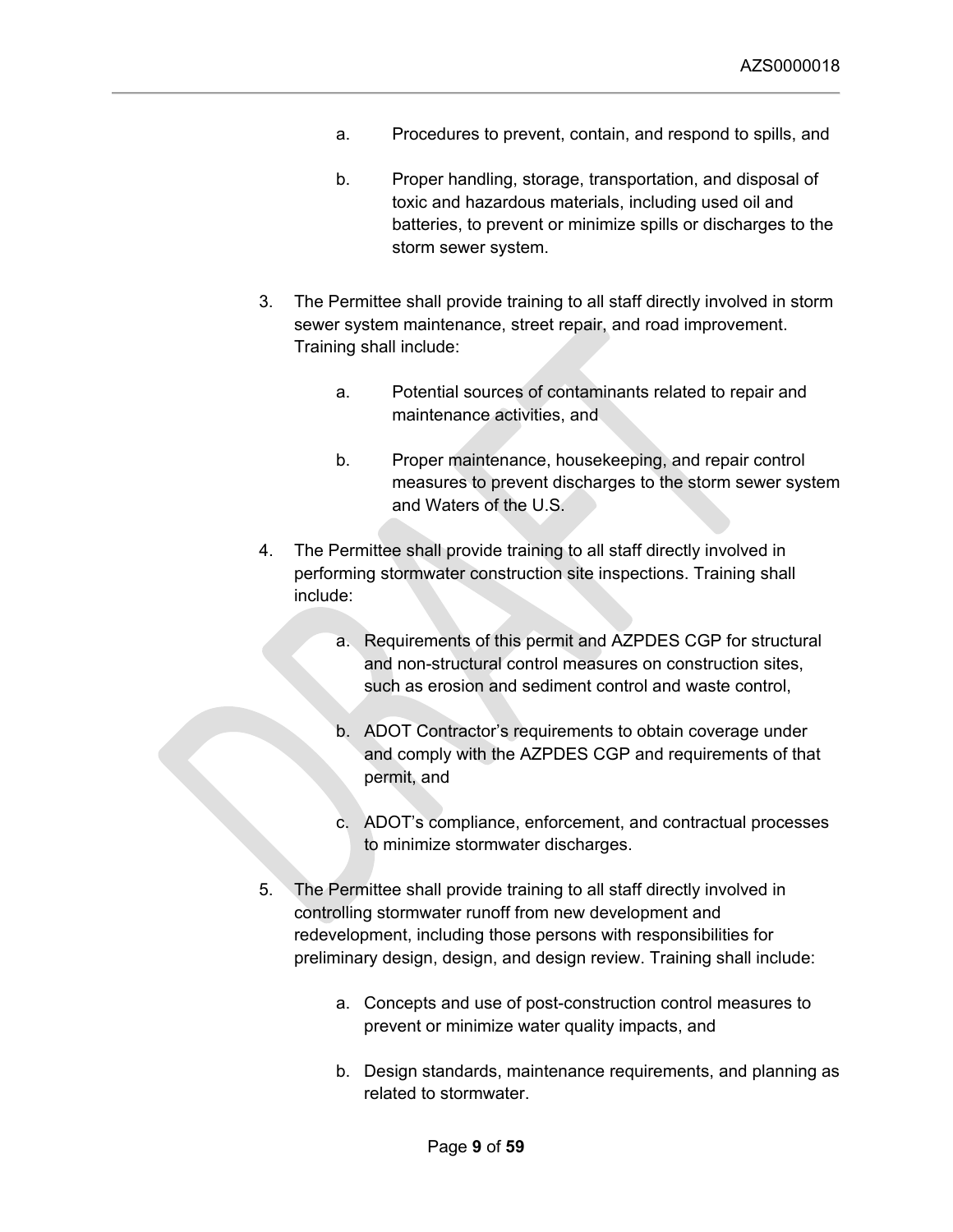- <span id="page-9-0"></span>4.3 Enforcement Measures and Tracking
	- A. Enforcement Response Plan (ERP)
		- 1. The Permittee shall continue to implement, and revise if necessary, an ERP. The Permittee shall review the ERP at least annually and update as necessary. The ERP shall describe how the Permittee will use each of the following types of enforcement responses based on the type of violation.
			- a. Where the Permittee lacks direct legal authority to prohibit illicit discharges, require compliance, receive and collect information, inspect, respond to violations, levy monetary penalties or impose civil/ criminal penalties, the Permittee shall establish agreements with other agencies, to the extent allowable by state law, including, but not limited to the Arizona Office of the Attorney General. Such interagency agreements shall, at a minimum, contain the following:
				- i. Inter-agency Divisions
				- ii. Process for referring matters to the appropriate agency for enforcement
				- iii. Time frames for referrals, actions, response and resolution
			- b. Verbal Warnings At a minimum, verbal warnings shall specify the nature of the violation and required corrective action.
			- c. Written Notices Written notices of violation, or their equivalent, shall stipulate the nature of the violation and the required corrective action, with deadlines for taking such action.
			- d. Escalated Enforcement Measures ADOT shall establish and maintain the legal ability to employ any combination of the enforcement actions below (or their functional equivalent), and to escalate enforcement responses where necessary to address non-compliance, repeat or escalating violations, or incidents of major environmental harm:
				- i. Citations The ERP shall define the process whereby ADOT shall refer to the Attorney General's Office for assessment of monetary fines, which may include civil and administrative penalties.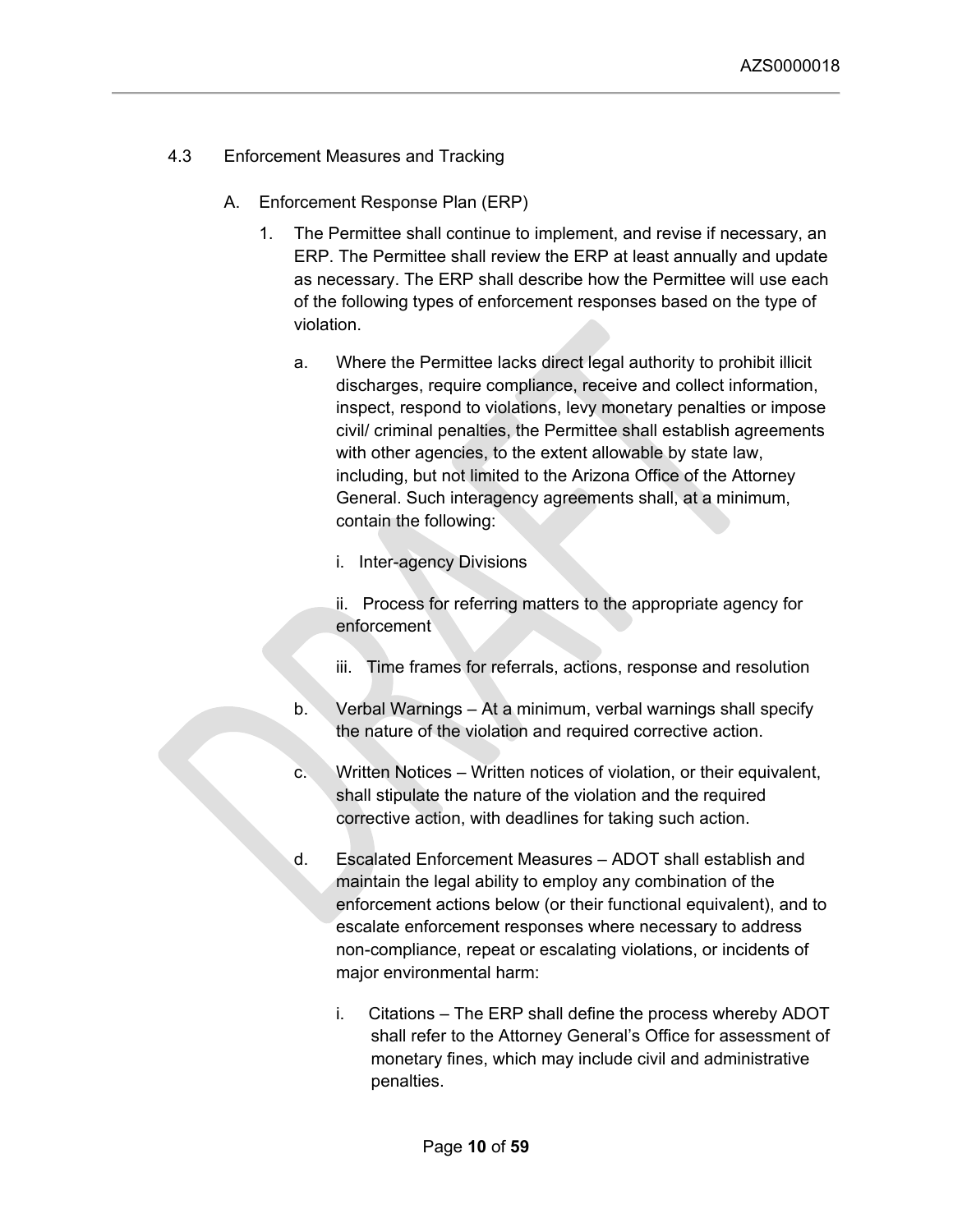- ii. Stop Work Orders The ERP shall define ADOT's authority to: a) issue stop work orders that require construction activities to be halted, except for those activities directed at cleaning up, abating discharge, and installing appropriate control measures; b) withhold payment from a contractor for deficiencies in construction; and c) charge illegal encroachers for the removal of an illicit connection/ encroachment.
- iii. Withholding of Plan Approvals or Other Authorizations Where a construction contractor is in non-compliance, the ERP shall address how ADOT's own approval process affecting the contractor's ability to discharge to the MS4 can be used to abate the violation.
- iv. Additional Measures ADOT shall also establish and implement additional enforcement measures, as necessary, to address construction permit non-compliance and/ or violations committed by contractors, illicit dischargers and other persons who create illicit discharges.
- B. Enforcement Tracking
	- 1. The Permittee shall track instances of non-compliance either in hard copy files or electronically. The enforcement case documentation shall include, at a minimum, the following:
		- a. Name of owner/operator of facility or site of violation
		- b. Location of the illicit discharge source (*e.g.*, construction project, industrial facility)
		- c. Description of violation
		- d. Required schedule for returning to compliance
		- e. Description of enforcement response used, including escalated responses if repeat violations occur or violations are not resolved in a timely manner
		- f. Accompanying documentation of enforcement response (*e.g.*, notices of noncompliance, notices of violations)
		- g. Any referrals to different departments or agencies
		- h. Date violation was resolved.
- C. Enforcement Authority Framework

The Permittee shall include as part of its written SWMP the framework for enforcing the use of its storm sewer system. This statement shall include:

1. Identification of all departments within the Permittee's jurisdiction that conduct stormwater-related activities and their roles and responsibilities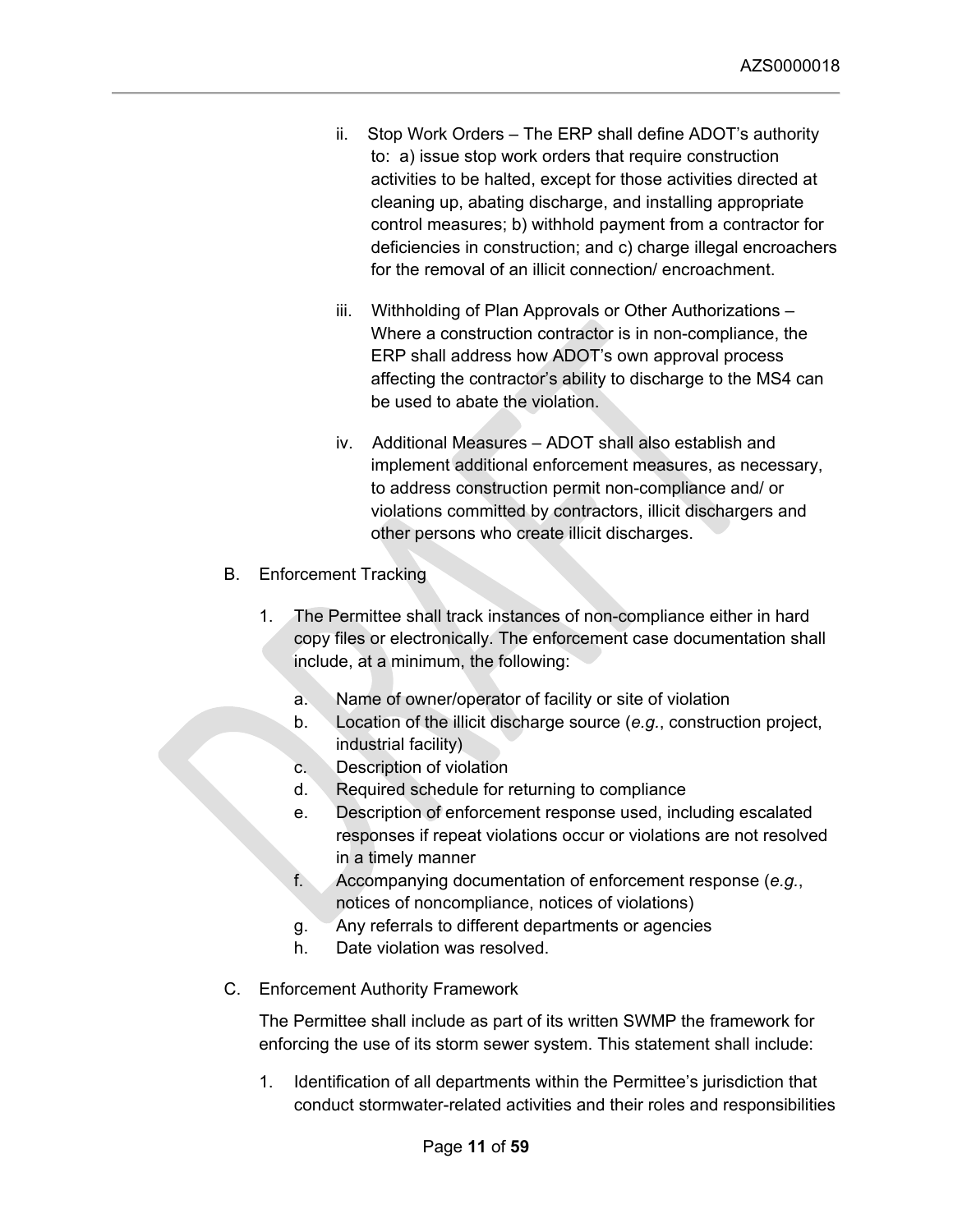under this permit. Include an up-to-date organizational chart specifying these departments, key personnel, and contact information.

- 2. Identification of the Permittee's administrative and legal procedures, rules and statutes available to mandate compliance with stormwaterrelated requirements and therefore with the conditions of this permit.
- 3. A description of how stormwater related-requirements are implemented and, where applicable, appealed.
- 4. A description of the Permittee's procedures to issue administrative orders and injunctions through the Arizona Attorney General's Office or the court system for enforcement actions.
- <span id="page-11-0"></span>4.4 Public Outreach and Education

## [40 CFR 122.26(d)(2)(iv)(B)(6)]

The Permittee shall implement a public outreach and education program to provide information to the general public about actions individuals can take to reduce transportation-related pollutants and improve water quality. The Permittee shall implement or participate in a stormwater education program that uses different types of media and targets a wide range of audiences.

- A. The Permittee shall provide outreach and education to the public on the stormwater program issues and requirements. The SWMP shall include details of the outreach strategy that shall be implemented the entire permit term.
	- 1. At a minimum, the Permittee shall provide public education and outreach to at least one (1) target group and focus its efforts on conveying relevant messages using one (1) or more appropriate topic(s).
	- 2. The Permittee shall evaluate and measure the understanding and adoption of the targeted behaviors for at least one target audience in at least one subject area. No later than the end of year four (4), the Permittee shall use the results of the evaluation to direct future education and outreach resources most effectively, as well as to evaluate changes in adoption of the targeted behaviors. The Permittee may meet this requirement individually or as a member of a regional group.
		- a. The 4th year annual report shall include an evaluation of the target audience in a subject area and any changes adopted in response to targeted behaviors in order to be more effective. If a member of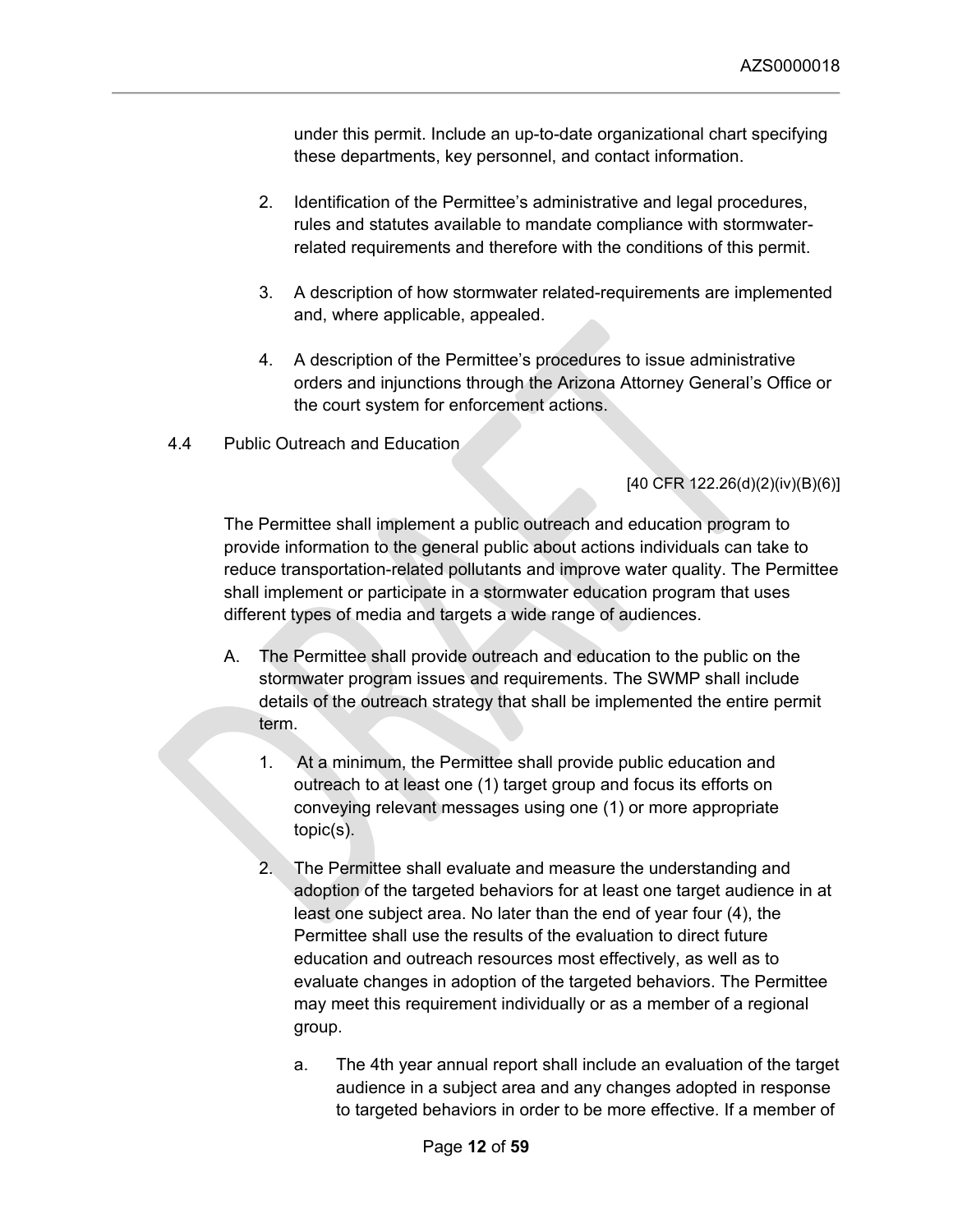a regional group, the Permittee may not submit the same evaluation report as other members of the regional group. The evaluation report must be tailored to the Permittee.

<span id="page-12-0"></span>4.5 Public Involvement and Participation

The Permittee shall engage the public to effectively message stormwater pollution prevention, to undertake group activities that highlight storm drain pollution, and contribute volunteer community actions to restore and protect local water resources. The SWMP shall include details of the public involvement/participation strategy.

- A. The Permittee shall host an annual public SWMP workshop to inform and engage interested members of the public with the development and implementation of all parts of the Permittee's SWMP.
- B. The Permittee shall create opportunities for citizens to participate in the implementation of stormwater controls (e.g., stream clean-ups, storm drain stenciling, volunteer monitoring, educational activities, and facilitation litter control activities).
- C. The Permittee shall provide and publicize a reporting system to facilitate and track public reporting of spills, discharges and/or dumping to the MS4 on a continuous basis.
- D. No later than one (1) year from the permit's effective date, the current SWMP and latest annual report shall be posted on the Permittee's website. The current SWMP and annual report in subsequent years shall be posted no later than thirty (30) days of the due date of the annual report.
- <span id="page-12-1"></span>4.6 Illicit Discharge Detection and Elimination (IDDE)

[40 CFR 122.26(d)(2)(iv)(B)]

- A. The Permittee must implement a program to detect, investigate, and eliminate non-stormwater discharges including dumping and spills, into its system. Illicit discharge means any discharge to a municipal separate storm sewer that is not composed entirely of storm water except discharges pursuant to an AZPDES or National Pollutant Discharge Elimination System (NPDES) permit and discharges resulting from emergency firefighting activities.
	- 1. The SWMP shall detail the components and implementation of the Permittee's program designed to prevent, detect, characterize and eliminate illicit discharges into the MS4.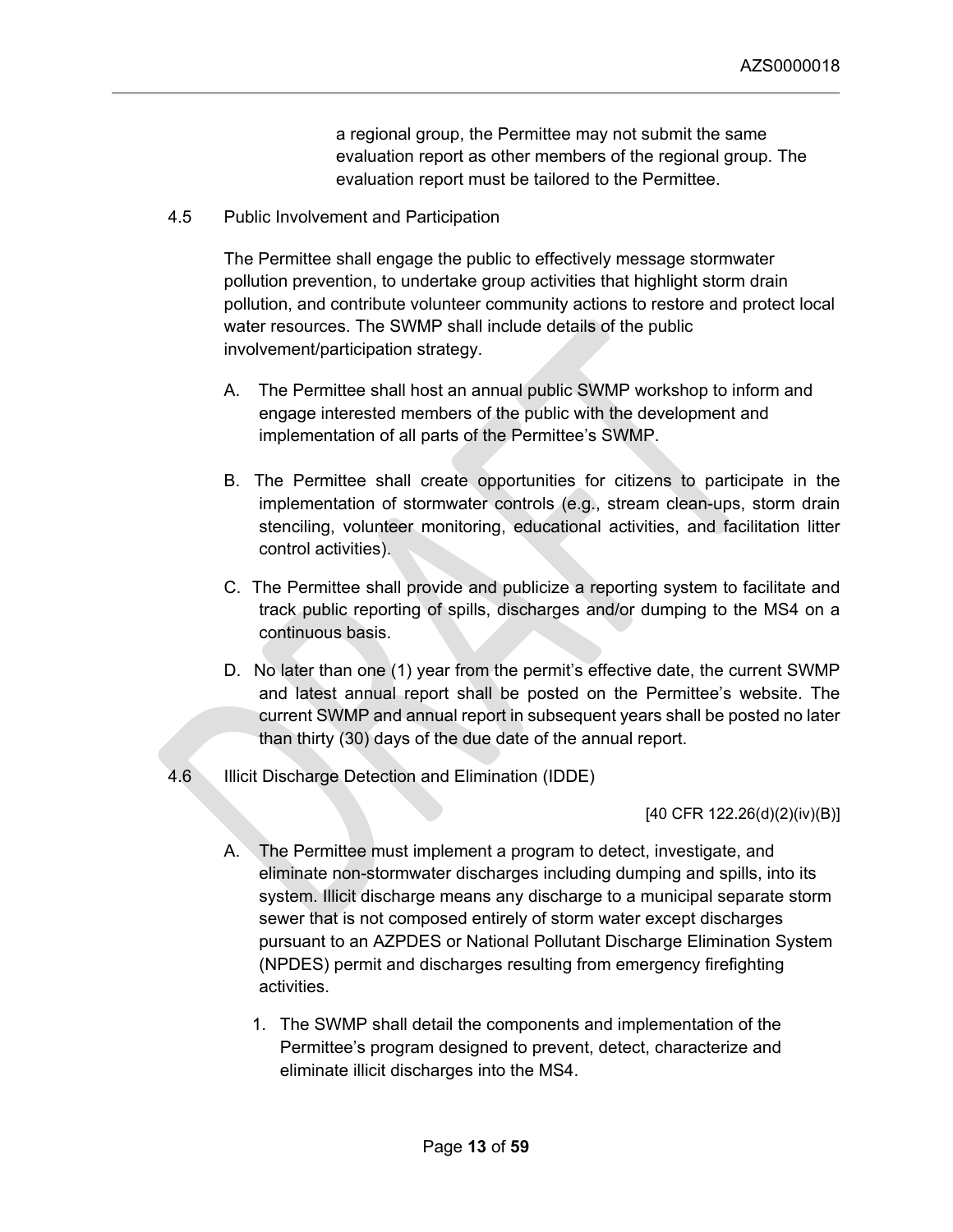- 2. The program shall include procedures for addressing pollutants entering the MS4 from an interconnected MS4.
- B. Allowable Discharges

[40 CFR 122.26(d)(2)(iv)(B)(1)]

The following categories of non-stormwater discharges or flows shall be addressed where such discharges are identified by the MS4 as sources of pollutants to water of the U.S.:

- 1. Water line flushing
- 2. Landscape irrigation
- 3. Diverted stream flows
- 4. Rising ground waters
- 5. Uncontaminated groundwater infiltration (as defined at 40 CFR 35.2005(b)(20)) to separate storm sewers
- 6. Uncontaminated pumped groundwater
- 7. Discharges from potable water sources
- 8. Foundation drains
- 9. Air conditioning condensation
- 10. Irrigation water
- 11. Springs
- 12. Water from crawl space pumps
- 13. Footing drains
- 14. Lawn watering
- 15. Individual residential car washing
- 16. Flows from riparian habitats and wetlands
- 17. Dechlorinated swimming pool discharges
- 18. Street wash water
- 19. Discharges or flows from emergency firefighting activities
- 20. Discharges from emergency highway situations where federal rules specify washing as the preferred method to ensure public safety
- 21. Discharges authorized by another AZPDES or NPDES permit
- C. MS4 Mapping
	- 1. The Permittee shall maintain an inventory of all known MS4 outfalls, interconnections with other MS4s, and those outfalls identified by the Permittee as priority for illicit discharges or other non-stormwater flows.
		- a. When identifying priority outfalls, the Permittee must consider at a minimum:
			- i. History of illicit discharges and any cause for prioritization identified by the Permittee;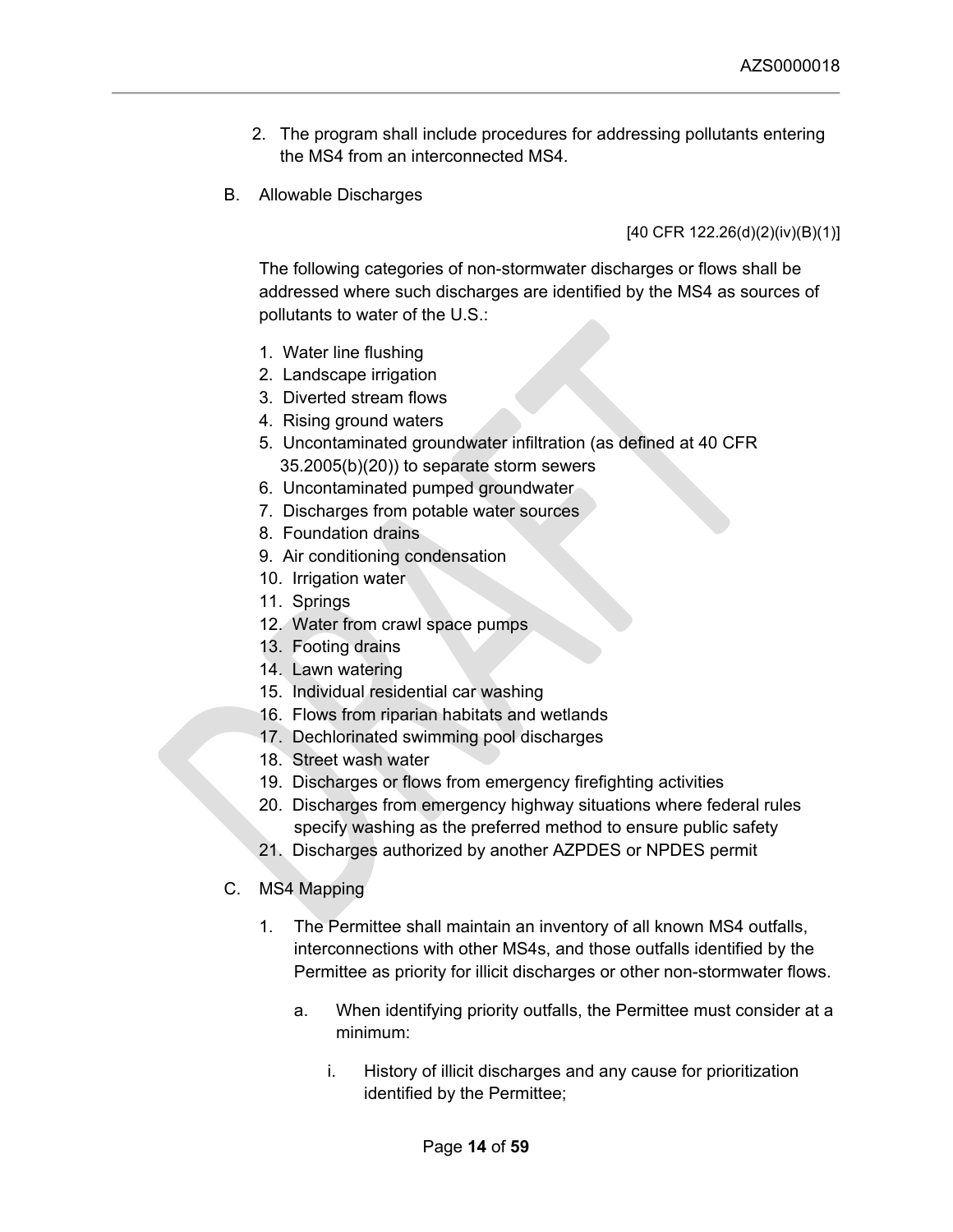- ii. Discharges to/within another regulated MS4
- iii. Discharges located within  $\frac{1}{4}$  mile and upstream of listed impaired, OAW, and/or perennial waters.
- b. A copy of the storm sewer system map must be available for review by the permitting authority upon request.
- 2. The Permittee's MS4 map must include the location of all known MS4 outfalls, and shall include, at a minimum, the following information about the outfall:
	- a. The ADOT outfall location, including latitude and longitude;
	- b. Outfall diameter;
	- c. Outfall type (corrugated metal pipe, cast concrete, etc.);
	- d. The drainage pattern and the water quality status (unimpaired, not-attaining, impaired or OAW of the receiving water;
	- e. The associated stormwater collection and conveyance structures (*e.g.* drainage pipes, streets, floodway structures, drywells, retention/ detention basins);
	- f. The surrounding highway system, including the nearest milepost; and
	- g. The relevant ADOT district boundary.
- 3. The Permittee's MS4 map must include the location (and name, where known to the permittee) of all waters of the U.S., including the water quality status, receiving discharges from those outfalls. Each mapped outfall must be given a unique identifier, which must be noted on the map.
- 4. A copy of the storm sewer system map must be available for review by the permitting authority upon request.
- 5. The Permittee shall continue to map the state highway system including stormwater sewer components and outfalls under a defined schedule. The following shall be completed by the end of this permit term:
	- a. Mapping for highway corridors: US 60, State Route (SR) 77, SR 85, SR 260, US 95, SR 69, SR 87, and SR 89, based on the SR Mapping Plan submitted and approved by ADEQ in 2019.
- D. Inspections and Screening
	- 1. The Permittee shall continue to implement an ongoing program designed to detect and identify non-stormwater discharges into the Permittee's MS4. Inspections and screening for non-stormwater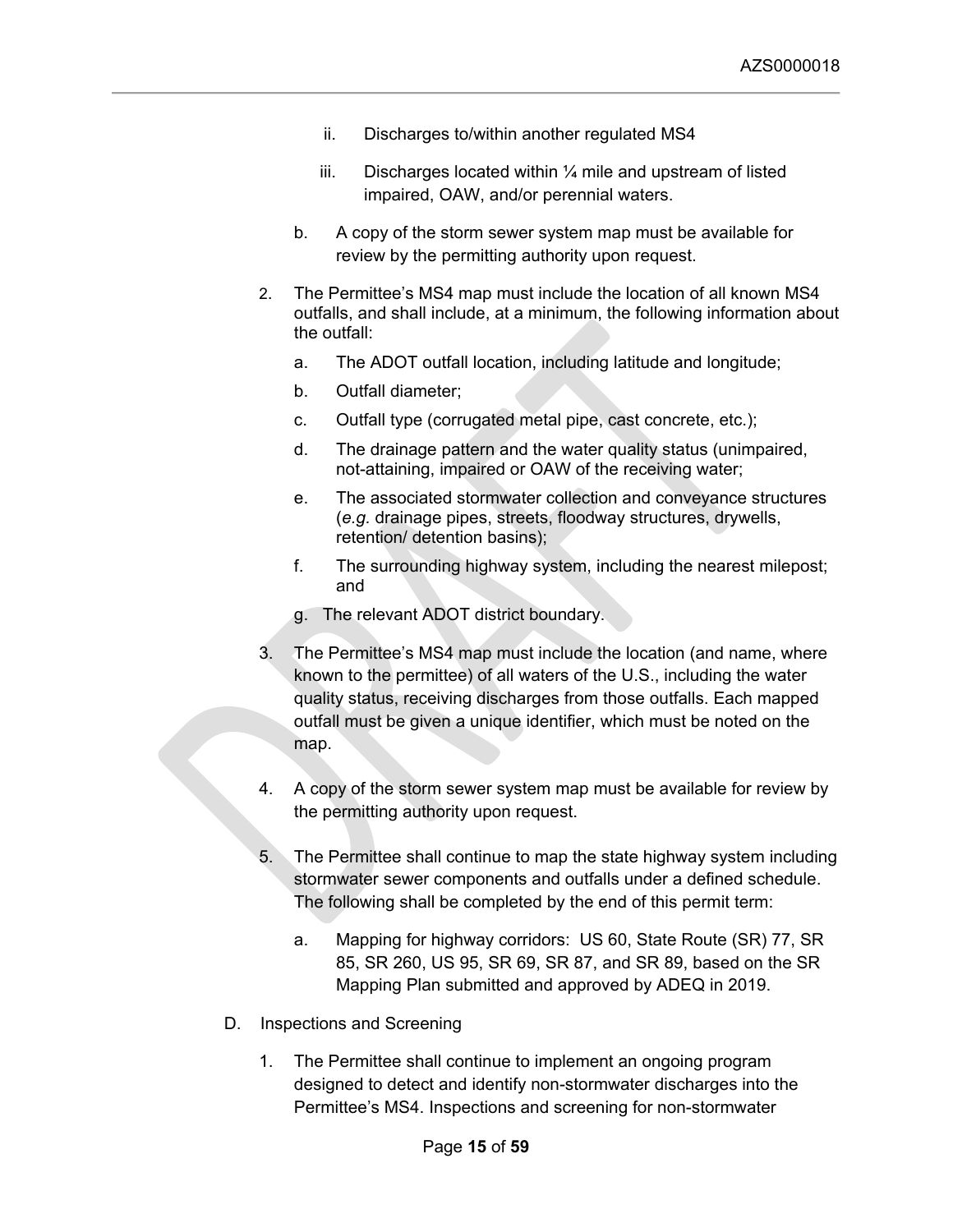discharges into the MS4 may be conducted using the Illicit Discharge Detection and Elimination: A Guidance Manual for Program Development and Technical Assessments, Center for Watershed Protection, October 2004 (available at www.cwp.org); or another method of equal or improved effectiveness.

- a. Inspections can include maintenance activities performed throughout the year, so long as stormwater function is part of those maintenance activities.
- 2. The Permittee shall inspect all "priority" outfalls once each year of the permit term.
- 3. At a minimum, the Permittee shall inspect approximately 20% of the remaining (i.e., non-priority) outfalls each year of the permit term, reaching 100% of all outfalls within five (5) years of the effective date of this permit. The Permittee shall document inspections, findings, and report evidence of non-stormwater flows, and follow-up actions taken by the Permittee.
- 4. The Permittee shall conduct ongoing dry weather field screening of outfalls. Field screening includes:
	- a. Visual inspection for flow, trash, suds, odors, etc.
	- b. Field sampling, when significant flow is observed for chemical indicator parameters.
	- c. Re-inspection and sampling within 24 hours, if flow is still present.
- E. Investigation Timelines
	- 1. The Permittee shall immediately respond to all illicit discharges which constitute a threat to human health or the environment.
	- 2. The Permittee shall investigate (or refer to the appropriate agency with authority to act) within five (5) business days for at least 90% of all reports of illicit discharges to the Permittee's MS4.
- F. Source of the Illicit Discharge

ADOT shall determine and document through its investigations the source of all illicit discharges.

1. If an illicit discharge is found, but within six (6) months of the beginning of the investigation neither the source nor the same non-stormwater discharge has been identified/ observed, then ADOT shall maintain written documentation for review upon request by ADEQ.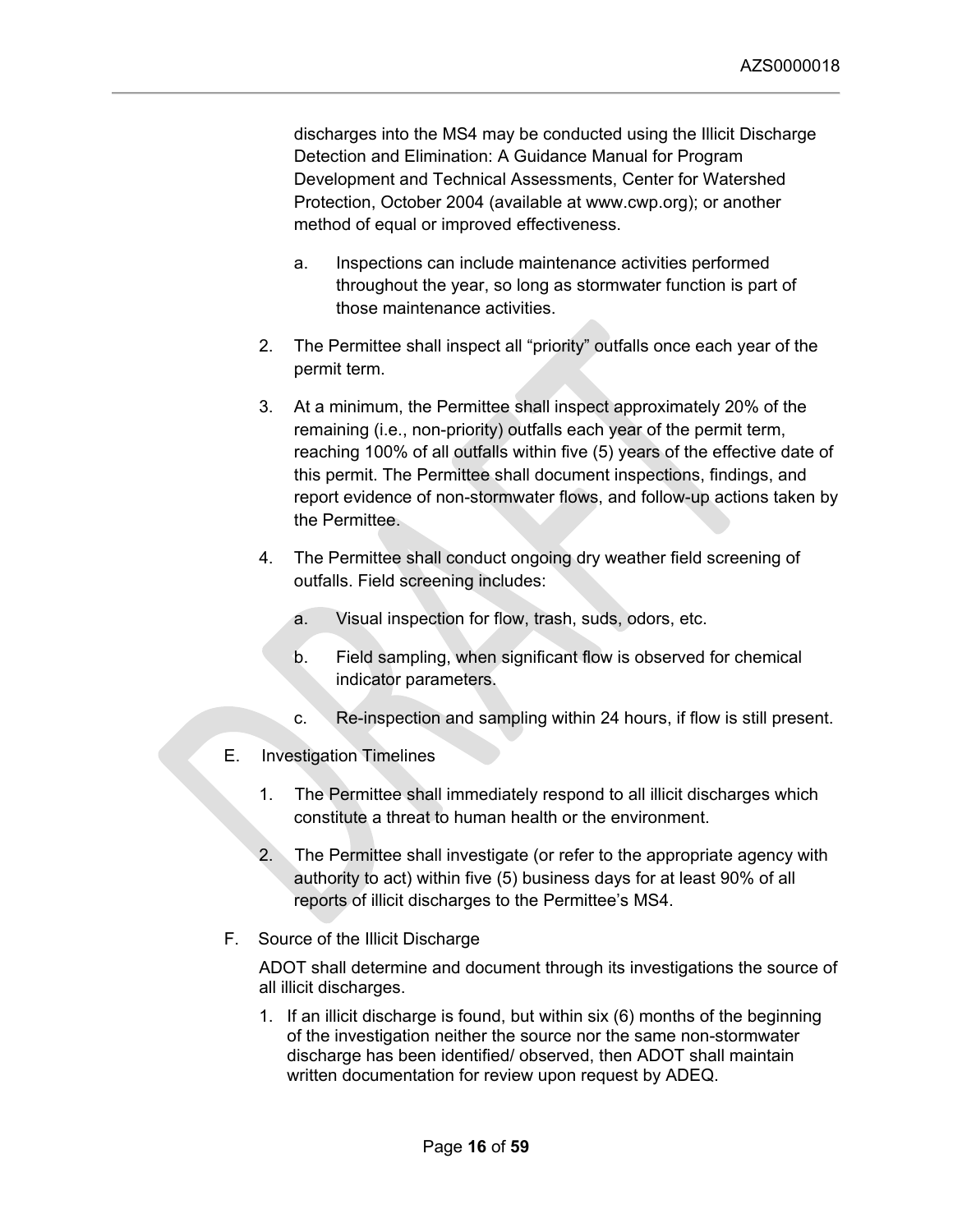- 2. If the observed discharge is intermittent, ADOT shall document that a minimum of three (3) separate investigations were made to observe the discharge when it was flowing. If these attempts are unsuccessful, ADOT shall maintain written documentation for review upon request by ADEQ. However, since this is an ongoing program, ADOT should periodically recheck these suspected intermittent discharges.
- G. Duty to Eliminate Illicit Discharge

Immediately upon determining the source of the illicit discharge, ADOT shall notify the responsible party of the problem to cease the discharge immediately. Furthermore, ADOT shall require the responsible party to conduct all necessary actions to eliminate the non-stormwater discharge within 24 hours of notification

Upon being notified that the discharge has been eliminated, ADOT shall conduct a follow-up investigation, with field screening, consistent with Section 4.6.E, to verify that the discharge has been eliminated. ADOT shall document its follow-up investigation.

- H. Coordinate with Local Jurisdictions for Complaint Response and Investigation
	- 1. The SWMP shall include a description of ADOT's procedures for coordinating with municipalities and state or federal regulatory agencies to address situations where investigations indicate that the illicit discharge originates outside ADOT's jurisdiction.
	- 2. ADOT shall continue to implement procedures for notifying other jurisdictions, including ADEQ, for assistance in enforcement where ADOT lacks legal authority to establish enforceable rules or if an illicit discharger fails to comply with procedures or policies established by ADOT.
- I. Responding to Spills

ADOT shall implement and maintain control measures to respond to spills that occur to ADOT's storm sewer system. ADOT shall continue compliance with the Arizona State Emergency Response and Recovery Plan for ADOT's Emergency Response Program and shall identify these procedures in the SWMP.

- J. Recordkeeping
	- 1. The Permittee shall track and maintain records of the activities conducted to meet the requirements of this section.
	- 2. The Permittee shall submit as part of each annual report a summary of IDDE activities in tabular format. The required fields are:
		- a. ADOT AZPDES Number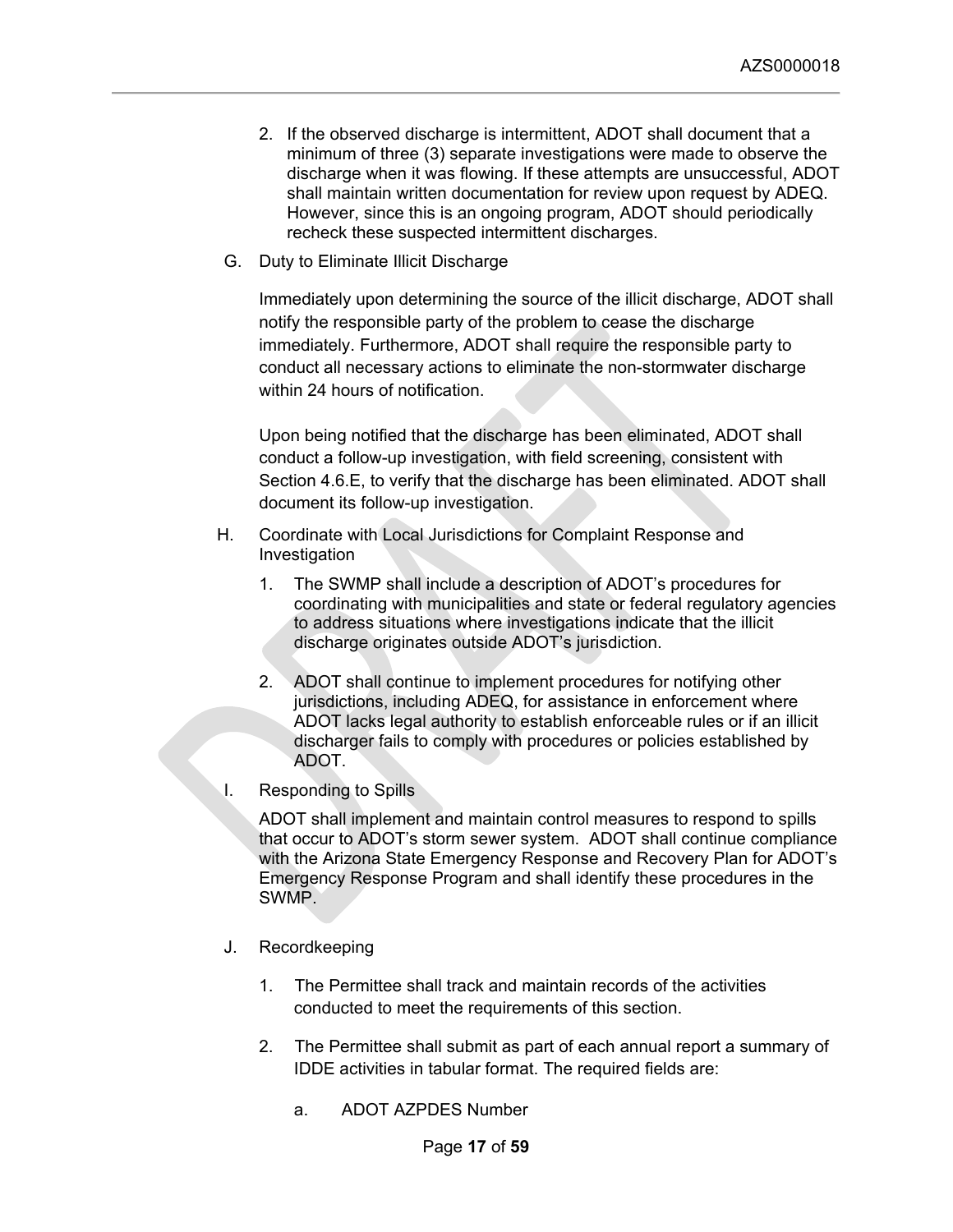- b. Date incident reported or discovered
- c. Date of the beginning of your response
- d. Date of the end of your response
- e. Did the discharge reach a water of the U.S. [or] discharge from the MS4, yes or no?
- f. Incident location (address or latitude and longitude)
- g. Pollutants
- h. Source
- i. Correction method(s)
- <span id="page-17-0"></span>4.7 Pollution Prevention and Good Housekeeping Practices for Facilities
	- A. Inventory and Prioritization for Facilities
		- 1. The Permittee shall develop and update at least annually an inventory, database, list, map, or other equivalent tracking system of facilities and activities with potential stormwater pollutant generating sources.
		- 2. The Permittee shall develop and implement a process to prioritize the facilities and associated activities according to risk for the amount and type of potential stormwater pollutants, including the proximity relative to an impaired, not-attaining and OAW.
		- 3. At a minimum, the Permittee shall annually inspect all facilities identified in 4.7.B.1. The Permittee may count follow up compliance inspections at the same site toward the annual inspection rate.
	- B. Good Housekeeping Measures for Permittee Owned Facilities
		- 1. The Permittee shall implement a site specific Stormwater Pollution Prevention Plan (SWPPP) for all facilities owned or operated by the Permittee in areas subject to this Permit that are not required to have coverage under the Multi-Sector General Permit (MSGP) or another AZPDES or NPDES permit that authorizes stormwater discharges associated with the activity. All SWPPPs shall be maintained on-site. The Permittee shall evaluate all facilities requiring SWPPPs or SWPPP updates within 12 months of the effective date of this permit. All SWPPPs shall be updated within 24 months of the effective date of this permit. , to include the following information. The SWPPP shall include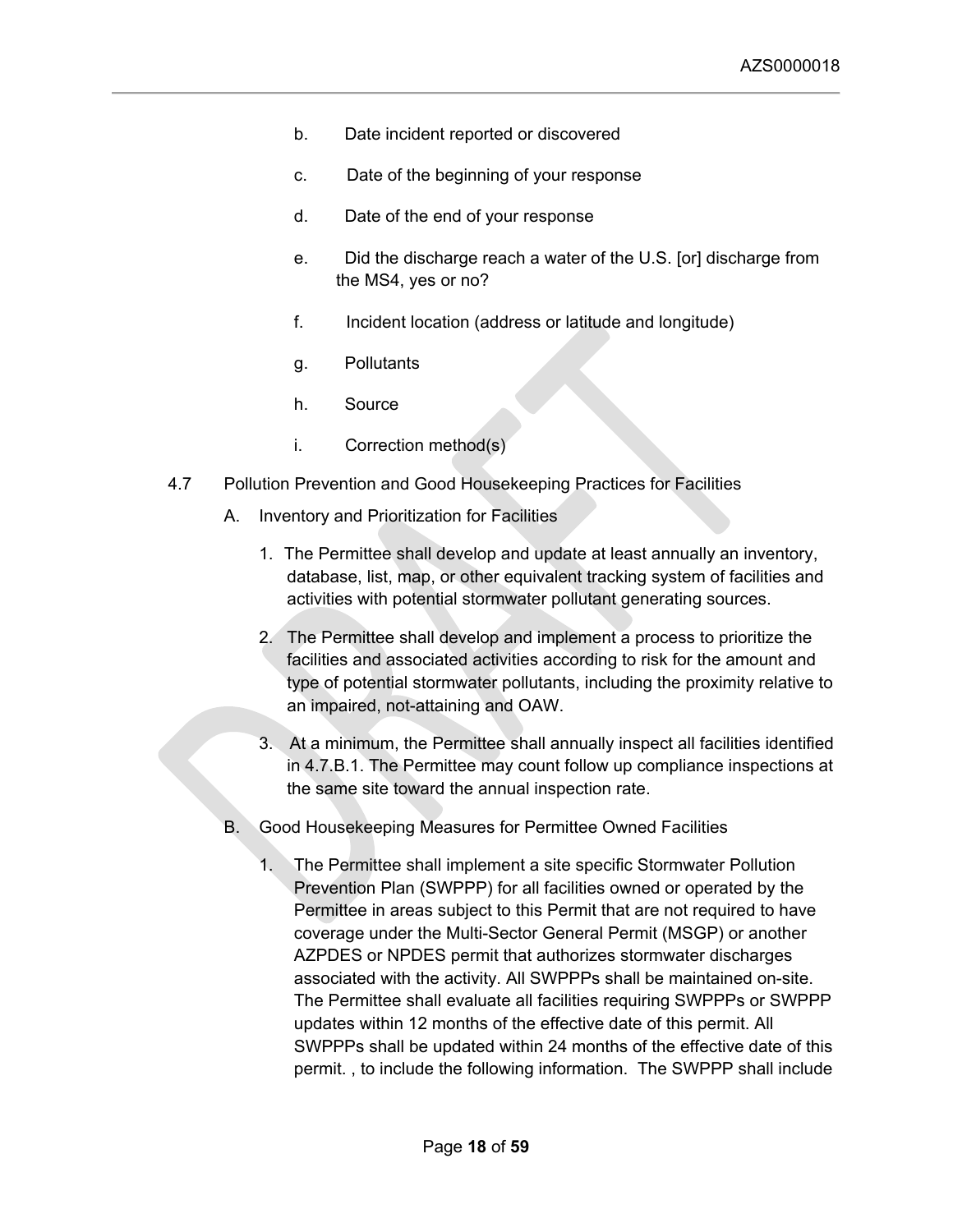periodic visual observation of discharges from the facility to evaluate the effectiveness of BMPs. At a minimum, the SWPPP shall include:

- a. A description of the operational and structural Best Management Practices (BMPs) in use at the facility. The SWPPP shall be updated as needed.
- b. At the minimum, annual inspections of the facility shall be conducted to evaluate the effectiveness of the BMPs and identify maintenance needs. If it is determined that additional or different BMPs are needed, the schedule for implementation shall be documented and the SWPPP shall be updated. The results of these inspections shall be documented in an inspection report or check list.
- c. An inventory of the materials and activities conducted at the facility which may be exposed to precipitation or runoff and could result in stormwater pollution.
- d. A site map showing the facility's stormwater drainage, discharge points, areas of potential pollutant exposure and near-by surface waters clearly identified.
- e. A plan for preventing and responding to spills at the facility which could result in an illicit discharge. The plan shall include a system to track and record spills or other releases.
- f. A description and location of salt storage, deicing and anti-icing chemicals.
- g. A training plan for all personnel responsible for implementing components of the SWPPP.
- h. A list of personnel responsible for the implementation of the on-site SWPPP.
- i. A summary of any corrective actions.
- C. Recordkeeping
	- 1. The Permittee shall track and maintain records of the activities conducted to meet the requirements of this Section.
- <span id="page-18-0"></span>4.8 Measures to Control Discharges from Highway Operations and Maintenance

The Permittee shall implement programs for roadway and storm sewer system maintenance, cleaning and repair, vegetation management, erosion abatement and winter storm policies to reduce the discharge of pollutants to and from the storm sewer system. The SWMP shall include control measures, policies and procedures to prevent or reduce the discharge of pollutants to and from the MS4.

A. Maintenance Schedules and Prioritization for Highway Operations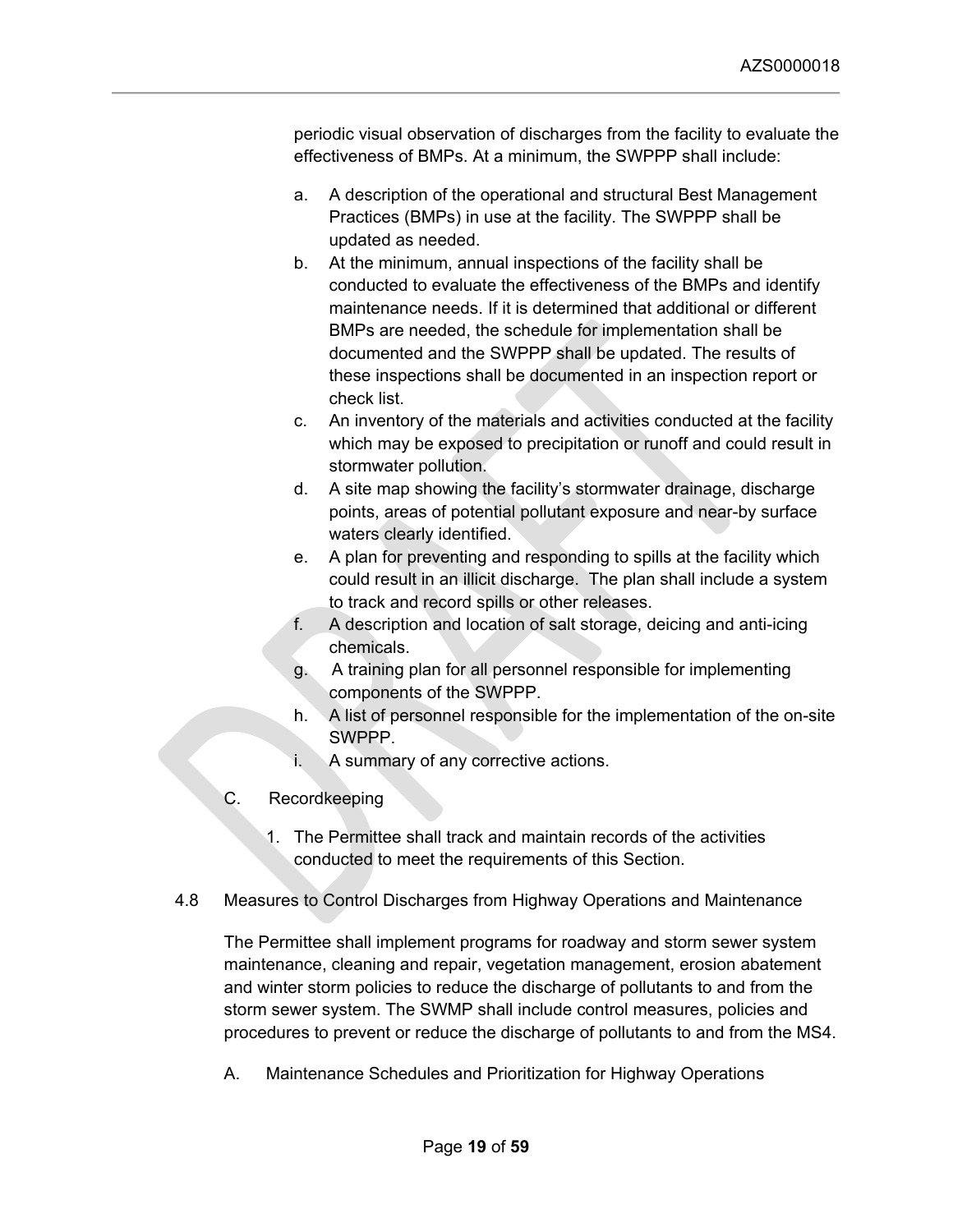- 1. The Permittee shall identify and develop routine maintenance schedules and maintenance priorities for its storm sewer system, including roadways to minimize pollutant discharges from the storm sewer system.
- 2. The Permittee shall evaluate and update maintenance schedules and priorities annually, as needed.
- B. Repairs, Maintenance, and Cleaning for Highway Operations
	- 1. The Permittee shall repair, maintain, and clean its roadways used for stormwater conveyance and its storm sewer system to minimize the discharge of pollutants (including floatable debris) from the storm sewer system.
	- 2. The Permittee shall, during repair, maintenance or cleaning activities, ensure that all storm drain inlets are assessed for evidence of illicit discharges (including illegal dumping), such as significant amounts of a specific pollutant(s) or material(s). Upon discovery, the Permittee shall initiate procedures in accordance with the IDDE program as described in Section 4.6.
	- 3. The Permittee shall, when performing repair, maintenance, or cleaning of the storm sewer system, including roadways, implement appropriate control measures to reduce the discharge of pollutants to and from the storm sewer system.
- C. Inspections for Highway Operations
	- 1. The Permittee shall inspect and record conditions of the storm sewer system, including roadways used for stormwater conveyance, catch basins, storm drain inlets, open channels, washes, culverts, and retention/detention basins to identify potential sources of pollutants and determine maintenance needs.
- D. Waste Disposal for Highway Operations
	- 1. The Permittee shall properly dispose of waste removed from its roadways and storm sewer system, including dredge spoil and accumulated sediments, products, materials and other wastes.
- E. Good Housekeeping Measures for Highway Operations and Maintenance
	- 1. The Permittee shall implement practices, policies, and procedures to reduce stormwater impacts associated with runoff from ADOT operational rights-of-way and maintenance activities. The Permittee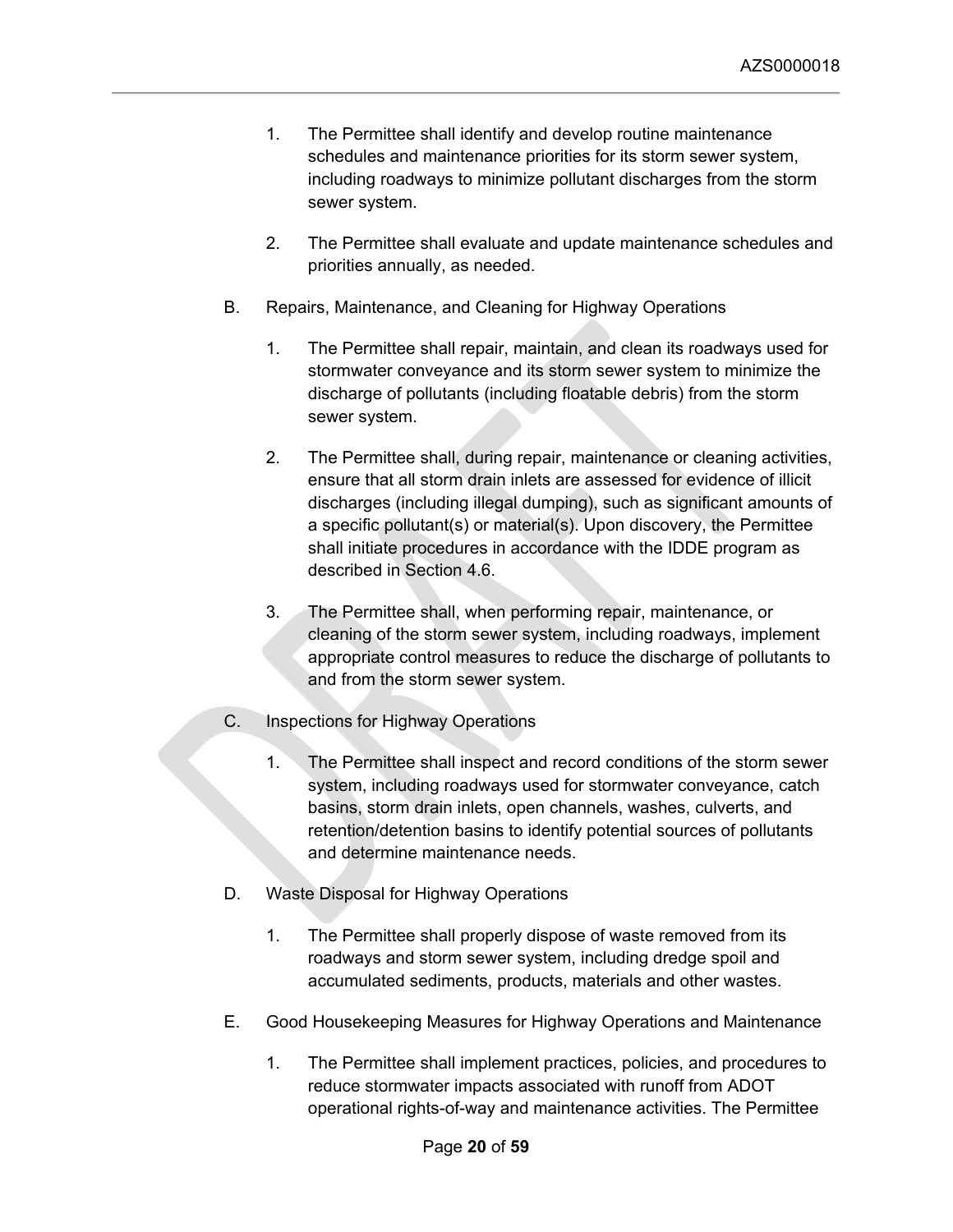shall implement and maintain the ADOT Maintenance and Facilities Best Management Practices Manual.

- a. The following activities shall be addressed:
	- Maintaining highway and roadside areas, including vegetation management
	- Road repair and resurfacing, including pavement grinding
	- Pavement striping maintenance
	- Street cleaning and maintenance
	- Landscape maintenance and vegetation disposal
	- Sediment and erosion control
	- Utility installation
	- Cleaning of culverts that convey stormwater in ditch systems
	- Ditch maintenance
	- Pipe cleaning
	- Dust control
	- Application of fertilizers, pesticides, and herbicides according to the instructions for their use, including reducing nutrients and pesticides using alternatives that minimize environmental impacts ○ Snow and ice control
	-
	- Trash and other waste management
	- Building exterior cleaning and maintenance.

## <span id="page-20-0"></span>4.9 Construction

- A. Applicability Requirements for Notice of Intent (NOIs)
	- 1. The Permittee shall submit separate and accurate NOIs for construction activities, for which the Permittee meets one or both of the definitions of "operator" as defined in the Construction General Permit (CGP).
	- 2. The Permittee shall require its contractors to submit a separate NOI for each project subject to the CGP.
- B. Plan Review and Approval
	- 1. For construction projects that will result in land disturbance of one (1) acre or more (including those less than one (1) acre, but are part of a larger common plan of development) the Permittee shall review and approve at least 80% of plans.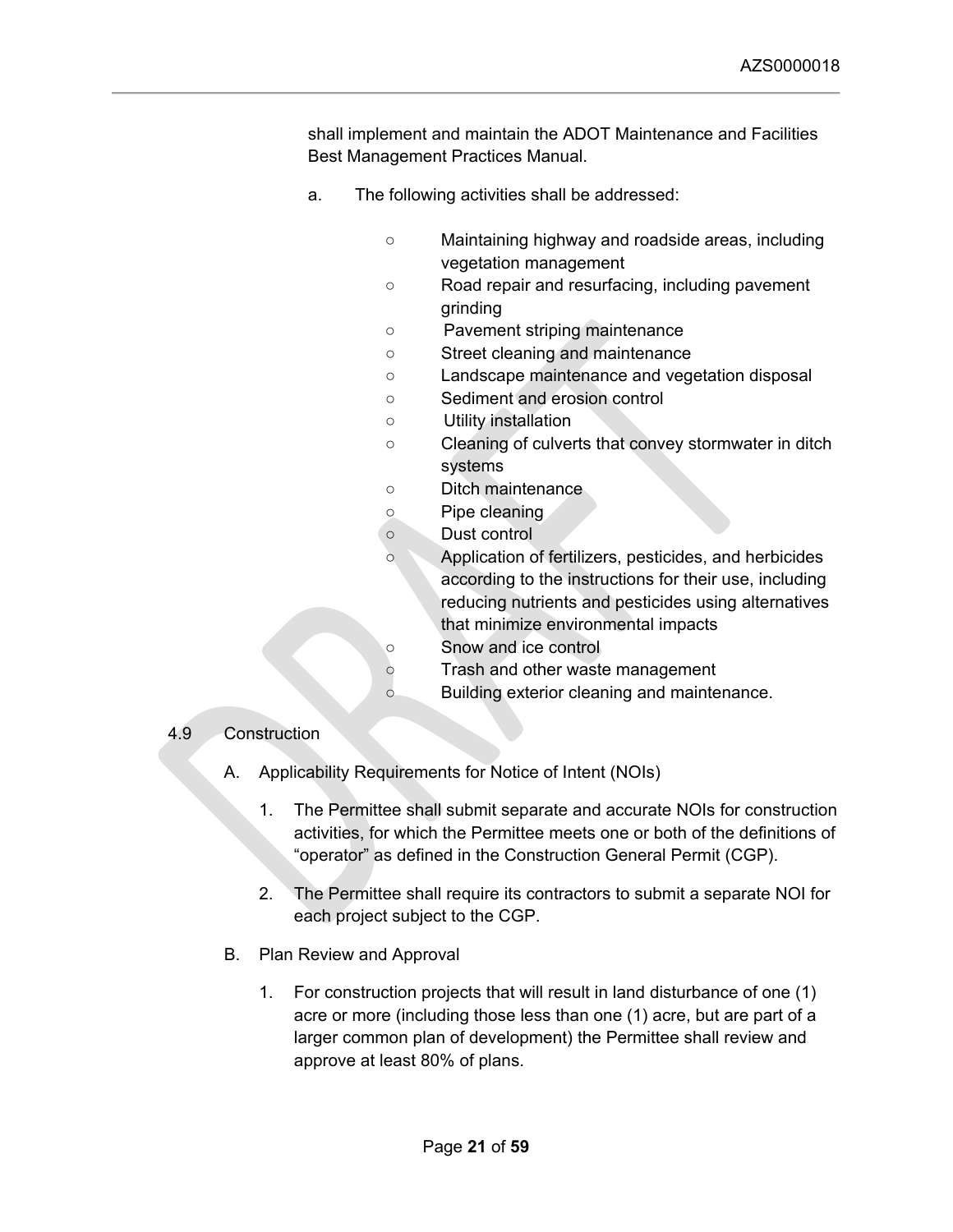- 2. For construction projects that will result in land disturbance of one (1) acre or more (including those less than one (1) acre, but are part of a larger common plan of development) the Permittee shall review contractor SWPPPs, prior to issuing approval or authorizations.
- C. Inventory
	- 1. The Permittee shall develop and update a comprehensive inventory within one (1) year of the effective date of this permit. This inventory shall include new projects, sites that have achieved final stabilization and that the Permittee considers complete, and projects turned over to the Permittee to ensure stabilization during the current permit term. The Permittee shall maintain and update annually, thereafter.
		- a. Summarize in the annual report the construction site inventory.
	- 2. The Permittee shall develop a mechanism to identify and document facilities subject to the CGP that did not file a timely NOI (i.e., before construction activities were initiated). This system of non-filer notification shall also contain a means of communication with operators of these facilities to inform them of their responsibility to comply.
		- a. Report non-filers to  $AZPDES@azdeg.gov$  within five (5) business days of identification.

# D. Inspections

- 1. The Permittee shall inspect construction sites identified in the inventory in accordance with the Construction General Permit and document the inspection protocols.
- 2. The Permittee shall conduct follow-up inspections of construction sites to ensure stormwater deficiencies/concerns/non-compliance identified as a result of a routine inspection were corrected.
- E. Stormwater Control Measures
	- 1. The Permittee shall continue to implement requirements for inspection and enforcement of ADOT's erosion and pollution control procedures in the SWMP. ADOT shall evaluate its 2012 Erosion and Pollution Control Manual at least annually and not later than June 30 of each year during this permit term, and update the manual as necessary.
- <span id="page-21-0"></span>4.10 Post-Construction
	- A. Post-Construction Controls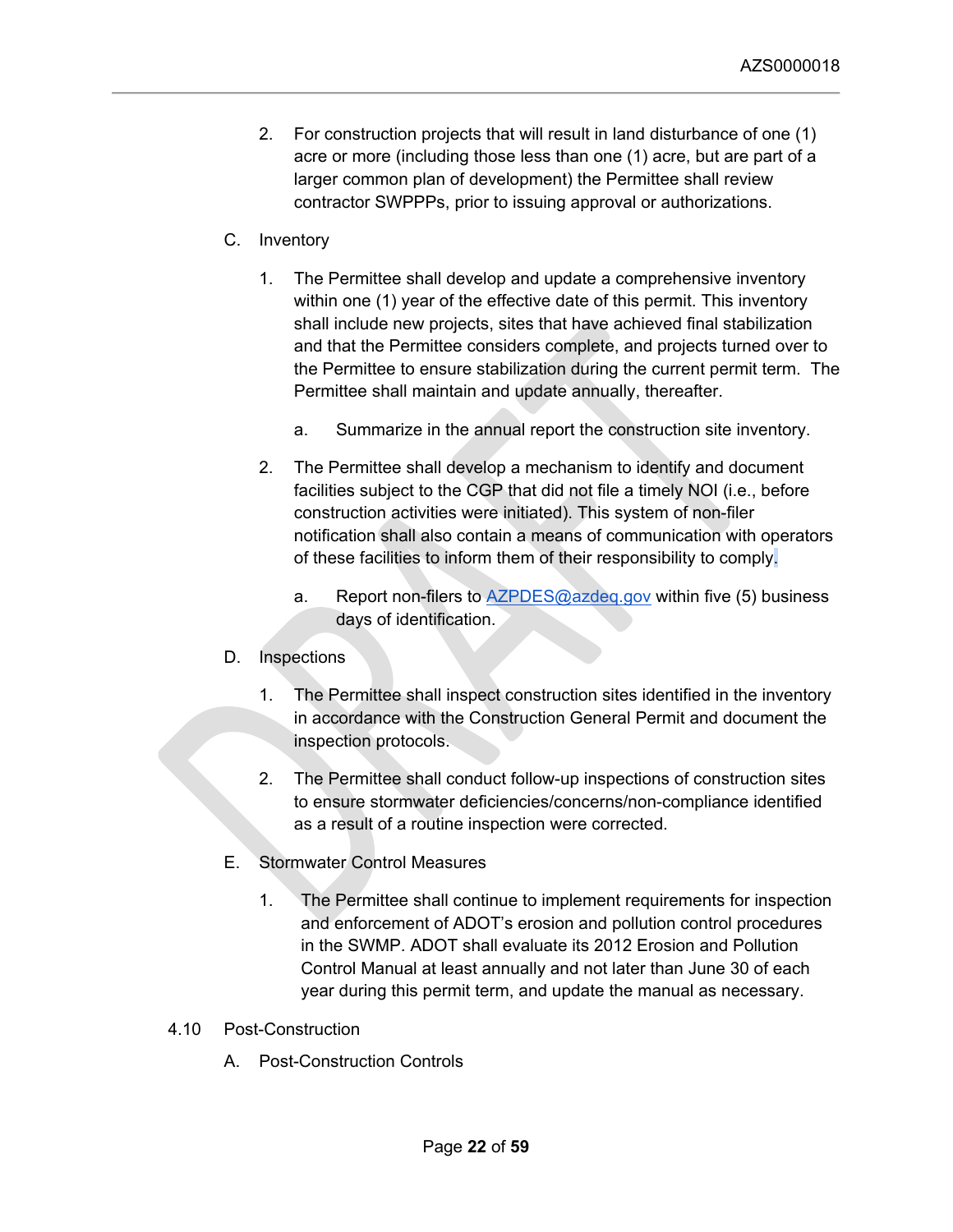- 1. The Permittee shall implement a program to control stormwater discharges from areas of new development and redevelopment after construction is complete. This program shall apply to the permittee's development or redevelopment projects one year after issuance of this Permit.
	- a. The program shall require new development and redeveloped projects one acre or more, including projects that disturb less than one acre that are part of a larger common plan of development or sale, that discharge into the MS4, will reduce stormwater pollution to the maximum extent practicable. Adequate post-construction BMPs, and policies are presumptively met if the permittee follows the 2016 ADOT Post-Construction Best Management Practices Manual. The permittee may also implement a program of equivalent efficacy, provided that such a program's adequacy is documented by the permittee prior to discharge.
	- b. The SWMP must describe the site design strategies, control measures, and other practices deemed necessary by the Permittee to maintain or improve pre-development hydrology.
- 2. The Permittee shall annually assess ADOT retrofit projects. The Permittee shall report the assessment in the annual report each year. The retrofit assessment shall include, at a minimum:
	- a. An inventory of potential retrofit locations/projects, which considers, at a minimum:
		- i. Locations that contribute highway transportation-related pollutants of concern to a local agency municipal separate storm sewer system;
		- ii. Locations that contribute highway transportation-related pollutants of concern to an impaired or not-attaining waterbody or OAW and
		- iii. Locations with significant erosion that contribute highway transportation-related pollutants of concern to waters of the U.S.
	- b. A ranking of inventoried locations to prioritize potential retrofitting which includes, at a minimum, an evaluation of:
		- i. Stormwater pollutant control measures;
		- ii. Feasibility;
		- iii. Availability of Rights-of-Way;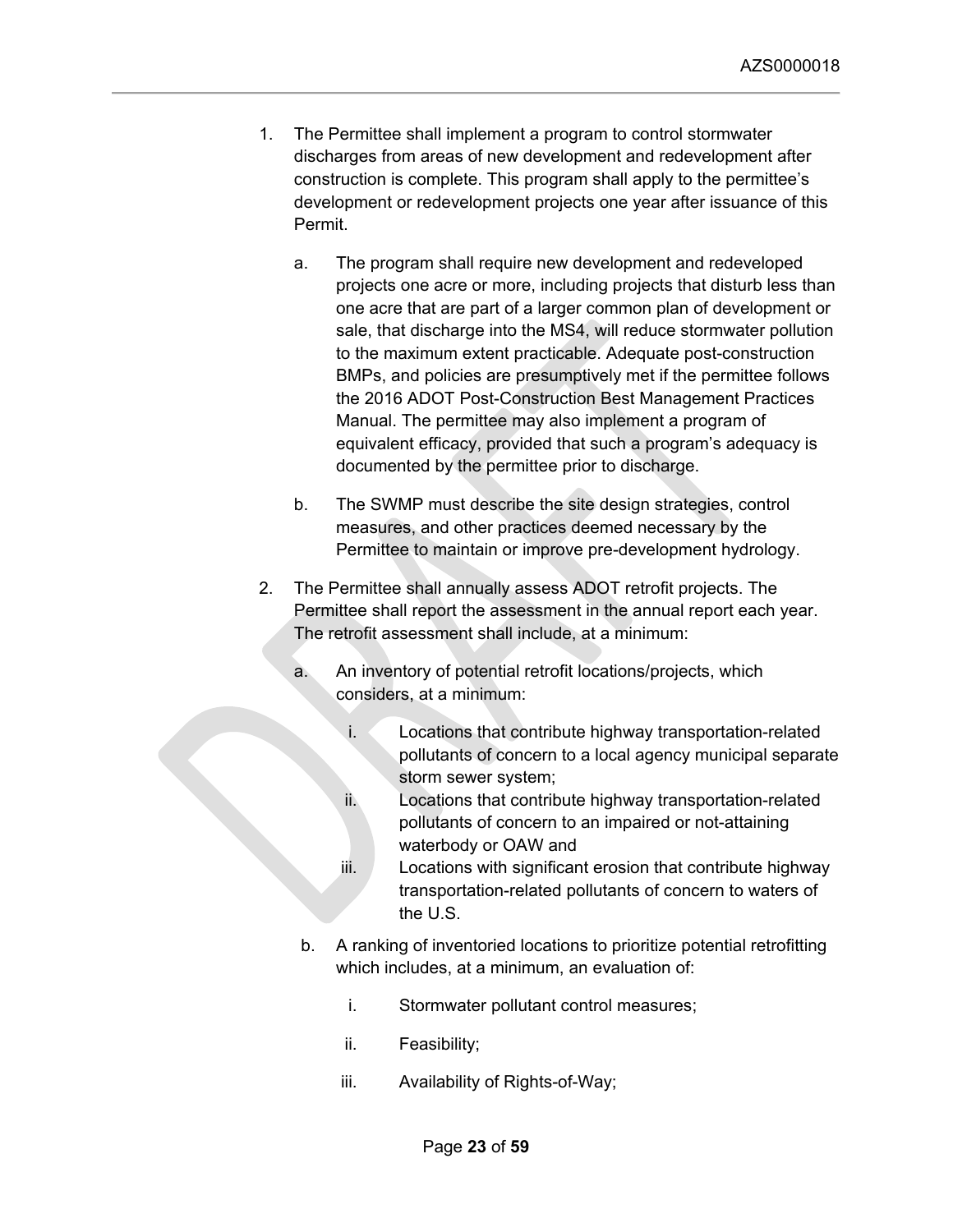- iv. Cost effectiveness;
- v. Roadway area potentially treated; and
- vi. Maintenance requirements.
- B. Compliance Oversight
	- 1. The Permittee shall inspect 100% of sites discharging to the MS4 that received ROW permits within one (1) year after construction completion to determine the compliance of their post-construction stormwater controls with the requirements of 4.10.A.1.
	- 2. The Permittee shall develop and implement an inventory, inspection, maintenance, and tracking program for post-construction stormwater BMPs in order to determine the control measures are operating properly and being maintained. The Permittee shall inspect such BMPs at a rate of 20% each year, reaching 100% by the end of the five year permit term.
		- a. Stormwater facilities/BMPs built under the 2021 permit must meet the required standards in 4.10.A.1.a. Achievement of 80% of the BMP's design standard for detention, retention, or treatment shall constitute compliance.
	- 3. The Permittee shall document non-compliance with BMP standards in 4.10.B.2 and follow-up actions taken by the Permittee to achieve compliance. The Permittee shall assign maintenance responsibility through enforceable means such as rules, policies, memorandums, agreements or other regulatory mechanisms.

# <span id="page-23-1"></span><span id="page-23-0"></span>**5.0 MONITORING REQUIREMENTS**

5.1 Monitoring and Assessment

[40 CFR 122.26(d)(2)(iii)]

- A. The Permittee shall conduct stormwater monitoring as required by Section 5.0 of this permit. Stormwater monitoring data shall be used, at a minimum, for the following purposes:
	- 1. To characterize stormwater quality and identify stormwater pollutants;
	- 2. To detect and eliminate illicit discharges; and
	- 3. To evaluate the overall effectiveness of control measures and the SWMP as a whole in reducing the discharge of pollutants to the MEP.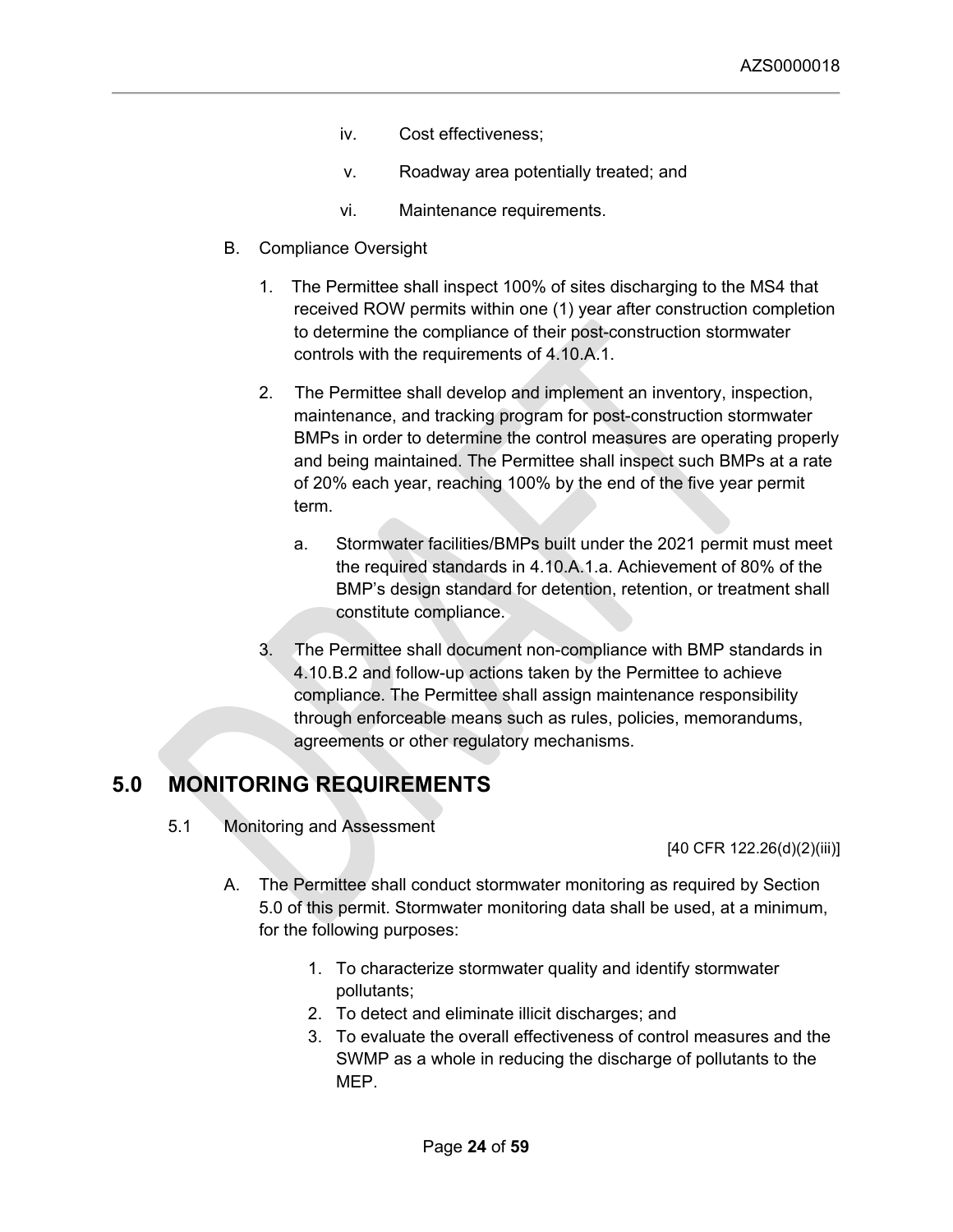# <span id="page-24-0"></span>5.2 Wet Weather Monitoring

[40 CFR 122.26(d)(2)(iii)]

A. Qualifying Storm Event

The Permittee shall conduct wet weather monitoring for qualifying storm events. A qualifying storm event is rainfall in the amount of 0.1 inches or more and a resulting discharge. Stormwater samples shall be collected from qualifying storm events and at least 72 hours (3 calendar days) after a previous qualifying storm event.

## B. Storm Event Records

Each season the Permittee shall record qualifying storm events (0.1 inches or more and resulting in a discharge) occurring at each outfall until all samples required to be collected during that season are obtained from the outfall.

- 1. The Permittee shall report the storm event data in the annual report, including the following information:
	- a. Date of each qualifying storm event;
	- b. Amount of rainfall (in inches) in the drainage area for each stormwater monitoring location; and
	- c. Indication of whether or not a stormwater sample was collected, and if not, indicate applicable NODI code for explanation that prevented sampling.
- C. Stormwater Sampling

The Permittee shall sample stormwater discharges from the MS4 to waters of the U.S. at the outfalls identified by the Permittee in Part 5.2.D. Stormwater samples shall be collected from the first qualifying storm event of each wet season, and subsequent qualifying storm events, as necessary, to complete the monitoring requirements at each monitoring location (outfall) as required in Part 5.2.F Table 1. Wet seasons, for the purposes of monitoring, shall be defined as follows:

| Summer wet season: | June $1 -$ October 31 |
|--------------------|-----------------------|
| Winter wet season: | November $1 -$ May 31 |

Stormwater samples shall be collected at the frequencies specified (once each wet season). Sampling shall be conducted over the first three (3) hours of the discharge, or for the entire discharge period if the discharge lasts less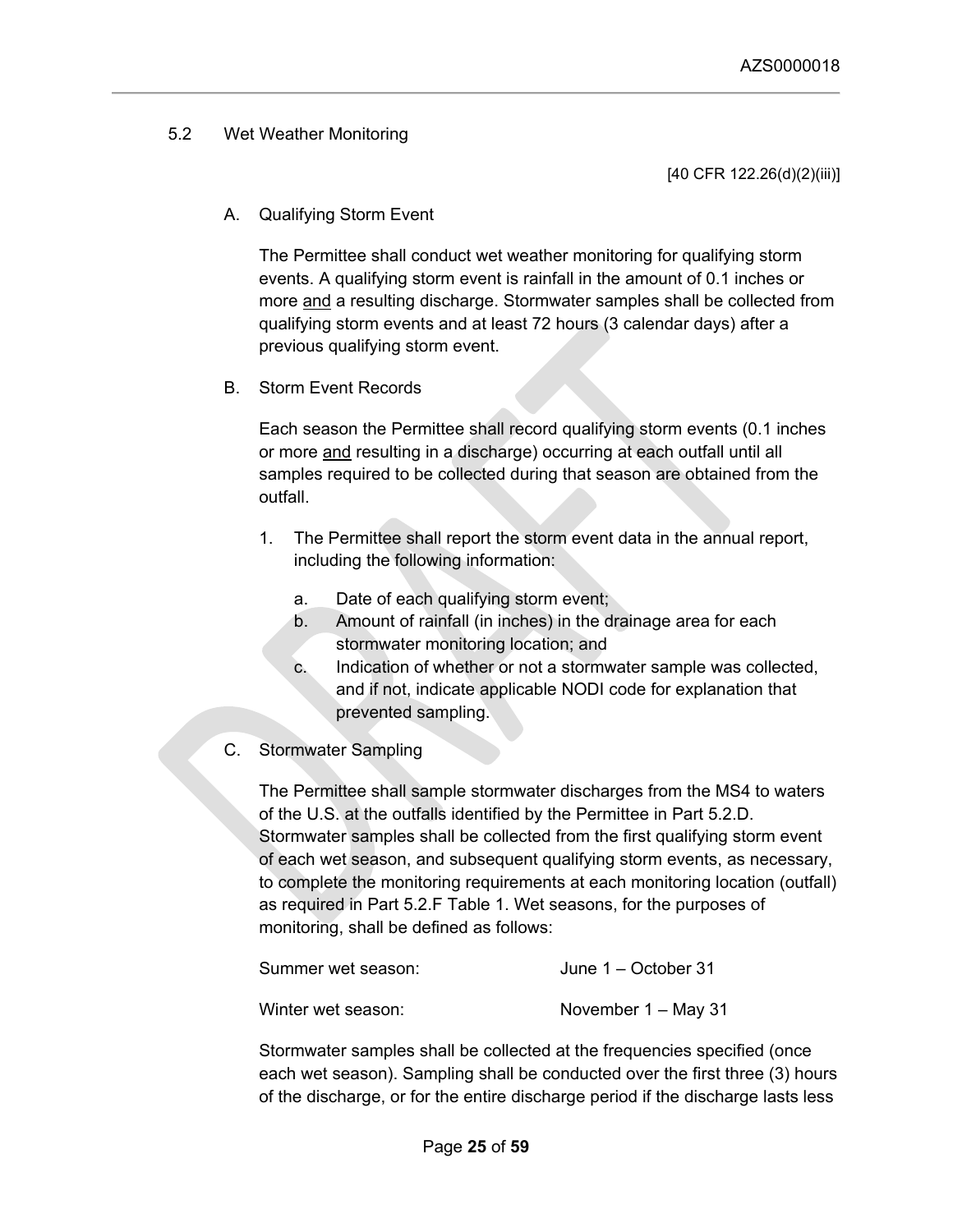than three (3) hours. The Permittee shall design stormwater sampling procedures to include the "first flush" (first 30 minutes of storm event discharge) of a qualifying storm event, to the extent practicable.

In addition to Table 1, the Permittee shall sample stormwater discharges from the MS4 as required in Part 5.3.E Table 2 during year four (4) of the permit term. This monitoring requirement shall provide discharge characterization data of stormwater discharges from the MS4.

D. Monitoring Locations

The Permittee shall continue monitoring at the Phoenix, Tucson, Sedona, Nogales, and Flagstaff locations. The Permittee shall perform wet weather monitoring at these five (5) established monitoring locations.

E. Sampling Waiver

Sampling of a qualifying storm event is not required during adverse climatic conditions. Adverse climatic conditions which prohibit the collection of samples include weather conditions that create dangerous conditions for personnel (such as local flooding, high winds, electrical storms, etc.). Information on the conditions that prevented sampling, including technical malfunctions, shall be reported to ADEQ with the DMRs. The Permittee shall continue to monitor subsequent storm events during the monitoring season and perform storm water sampling of a qualifying storm event if another occurs during the same wet season.

F. Stormwater Monitoring Requirements

The following parameters shall be monitored. Any additional parameters may be monitored as determined by the Permittee. All parameters monitored must be reported to ADEQ through the Discharge Monitoring Reports (DMRs).

| <b>Parameter</b>               | <b>Units</b> | <b>Monitoring</b><br><b>Frequency</b> | <b>Monitoring</b><br><b>Type</b> |
|--------------------------------|--------------|---------------------------------------|----------------------------------|
| <b>Conventional Parameters</b> |              |                                       |                                  |
| <b>Flow</b>                    |              | 1x/sampling event                     |                                  |
| pH                             | S.U.         | 1x/ wet season                        | <b>Discrete</b>                  |

|  |  |  |  | Table 1. Analytical Wet Weather Monitoring |
|--|--|--|--|--------------------------------------------|
|--|--|--|--|--------------------------------------------|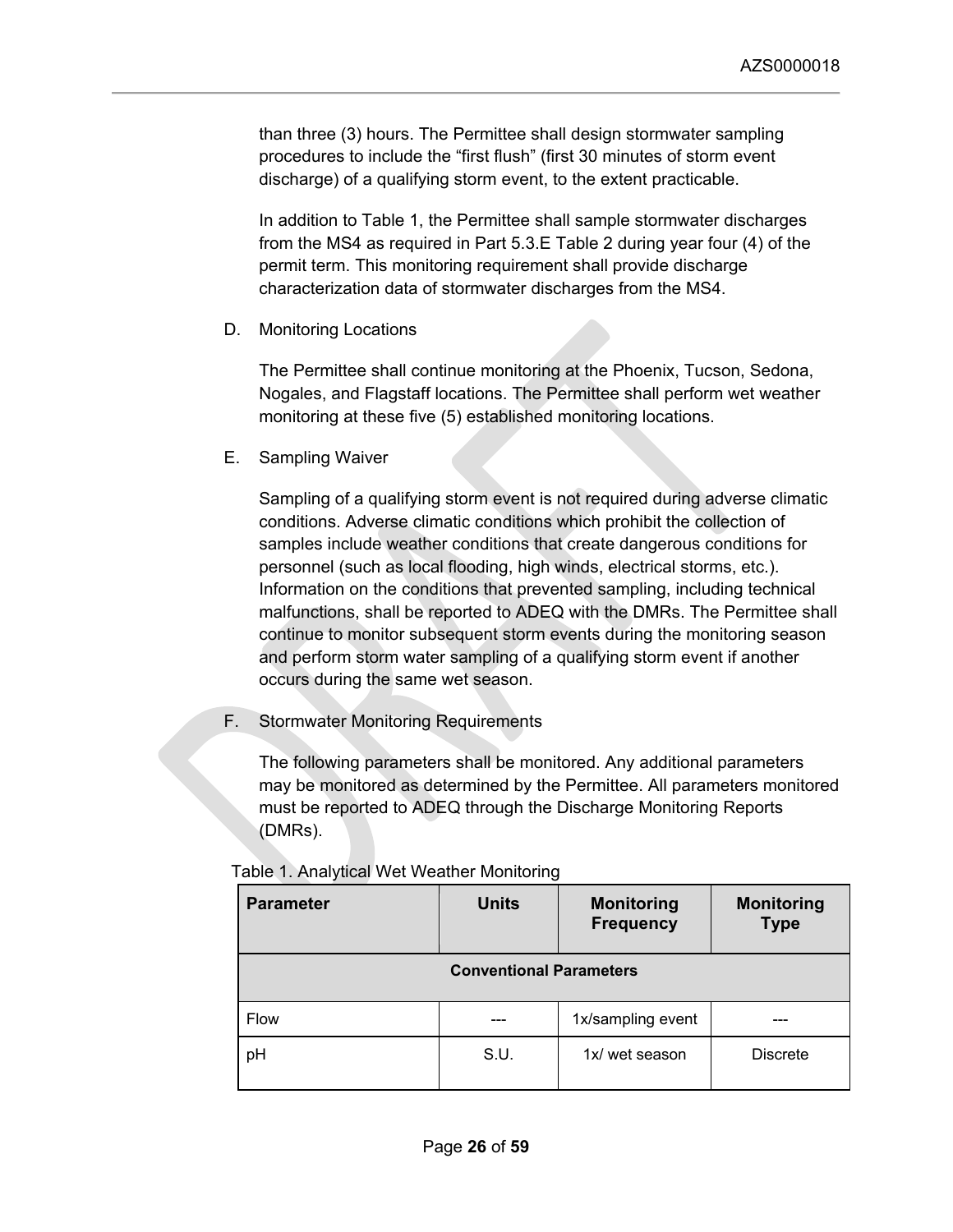| <b>Hardness</b>                        | mg/L                        | 1x/ wet season | Flow-proportional<br>composite |  |
|----------------------------------------|-----------------------------|----------------|--------------------------------|--|
| Temperature                            | $^{\circ}C$                 | 1x/ wet season | <b>Discrete</b>                |  |
| <b>Total Suspended Solids</b><br>(TSS) | mg/L                        | 1x/ wet season | Flow-proportional<br>composite |  |
|                                        | Microbiological             |                |                                |  |
| Escherichia coli<br>$(E.$ coli)        | cfu/100 mL or<br><b>MPN</b> | 1x/ wet season | <b>Discrete</b>                |  |
|                                        | <b>Metals</b>               |                |                                |  |
| Arsenic                                | µg/L                        | 1x/ wet season | Flow-proportional<br>composite |  |
| <b>Barium</b>                          | µg/L                        | 1x/ wet season | Flow-proportional<br>composite |  |
| Cadmium                                | µg/L                        | 1x/ wet season | Flow-proportional<br>composite |  |
| Chromium, Total                        | µg/L                        | 1x/ wet season | Flow-proportional<br>composite |  |
| Copper                                 | $\mu$ g/L                   | 1x/ wet season | Flow-proportional<br>composite |  |
| Lead                                   | $\mu$ g/L                   | 1x/ wet season | Flow-proportional<br>composite |  |
| Mercury                                | µg/L                        | 1x/ wet season | Flow-proportional<br>composite |  |
| Selenium                               | µg/L                        | 1x/ wet season | Flow-proportional<br>composite |  |
| Silver                                 | µg/L                        | 1x/ wet season | Flow-proportional<br>composite |  |
| Zinc                                   | µg/L                        | 1x/ wet season | Flow-proportional<br>composite |  |
| <b>Nutrients</b>                       |                             |                |                                |  |
| Nitrate plus Nitrite as N              | mg/L                        | 1x/ wet season | Flow-proportional<br>composite |  |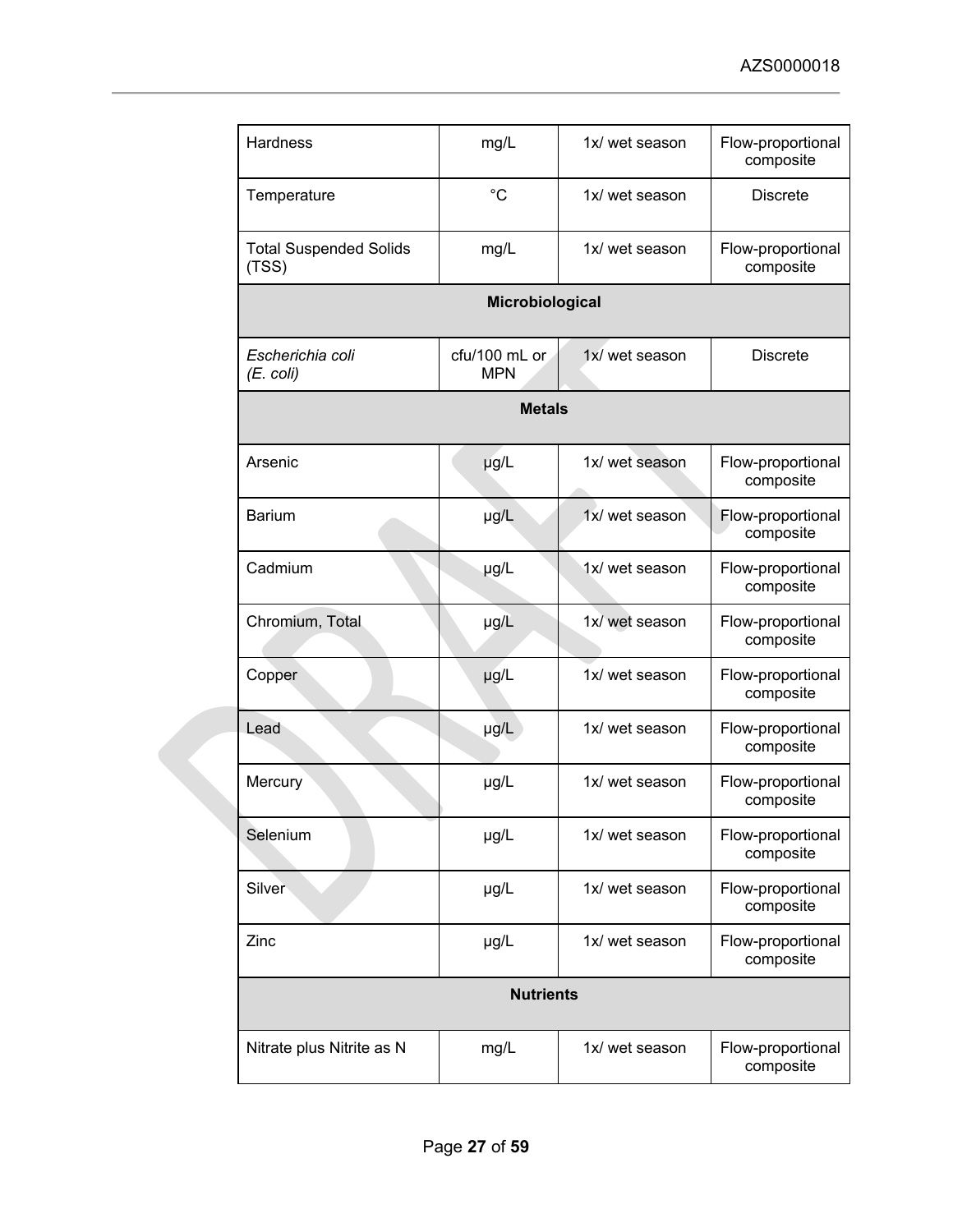| Ammonia as N                          | mg/L                            | 1x/ wet season | Flow-proportional<br>composite |
|---------------------------------------|---------------------------------|----------------|--------------------------------|
| Total Kjeldahl Nitrogen<br>(TKN) as N | mg/L                            | 1x/ wet season | Flow-proportional<br>composite |
| <b>Total Phosphorus</b>               | mg/L                            | 1x/ wet season | Flow-proportional<br>composite |
|                                       | <b>Organic Toxic Pollutants</b> |                |                                |
| <b>Total Oil and Grease</b>           | mg/L                            | 1x/ wet season | <b>Discrete</b>                |
| Footnotes:                            |                                 |                |                                |

- 1. Discrete samples shall be collected manually. Flow-proportional composite samples shall be collected for all other parameters specified. A flow-proportional composite sample may be collected with a continuous sampler or as a combination of multiple discrete samples (aliquots). Only one (1) analysis of the composite of aliquots is required. Regardless of the sample type, the Permittee shall attempt to include the "first flush" (first 30 minutes of stormwater discharge) of a qualifying storm event whenever possible to do so.
- 2. When analyzing for metals, the Permittee shall assume a 1:1 total to dissolved ratio for purposes of reporting and comparison with SWQS. Alternatively, the Permittee may test for dissolved metals, if appropriate field filtering is completed. Hardness data must also be collected and used to calculate the corresponding SWQS for certain metals as indicated by SWQS rules.

| <b>Parameter</b> | <b>Units</b>                             | <b>Monitoring</b><br><b>Frequency</b>                 | <b>Monitoring</b><br><b>Type</b> |
|------------------|------------------------------------------|-------------------------------------------------------|----------------------------------|
|                  | <b>Metals</b>                            |                                                       |                                  |
| Antimony         | µg/L                                     | 1x /wet season<br>during year 4 of<br>the permit term | Flow-proportional<br>composite   |
| <b>Barium</b>    | $\mu$ g/L                                | 1x /wet season<br>during year 4 of<br>the permit term | Flow-proportional<br>composite   |
| Beryllium        | $\mu$ g/L                                | 1x /wet season<br>during year 4 of<br>the permit term | Flow-proportional<br>composite   |
| Thallium         | µg/L                                     | 1x /wet season<br>during year 4 of<br>the permit term | Flow-proportional<br>composite   |
|                  | <b>Volatile Organic Compounds (VOCs)</b> |                                                       |                                  |

## Table 2 Analytical Wet Weather Characterization Monitoring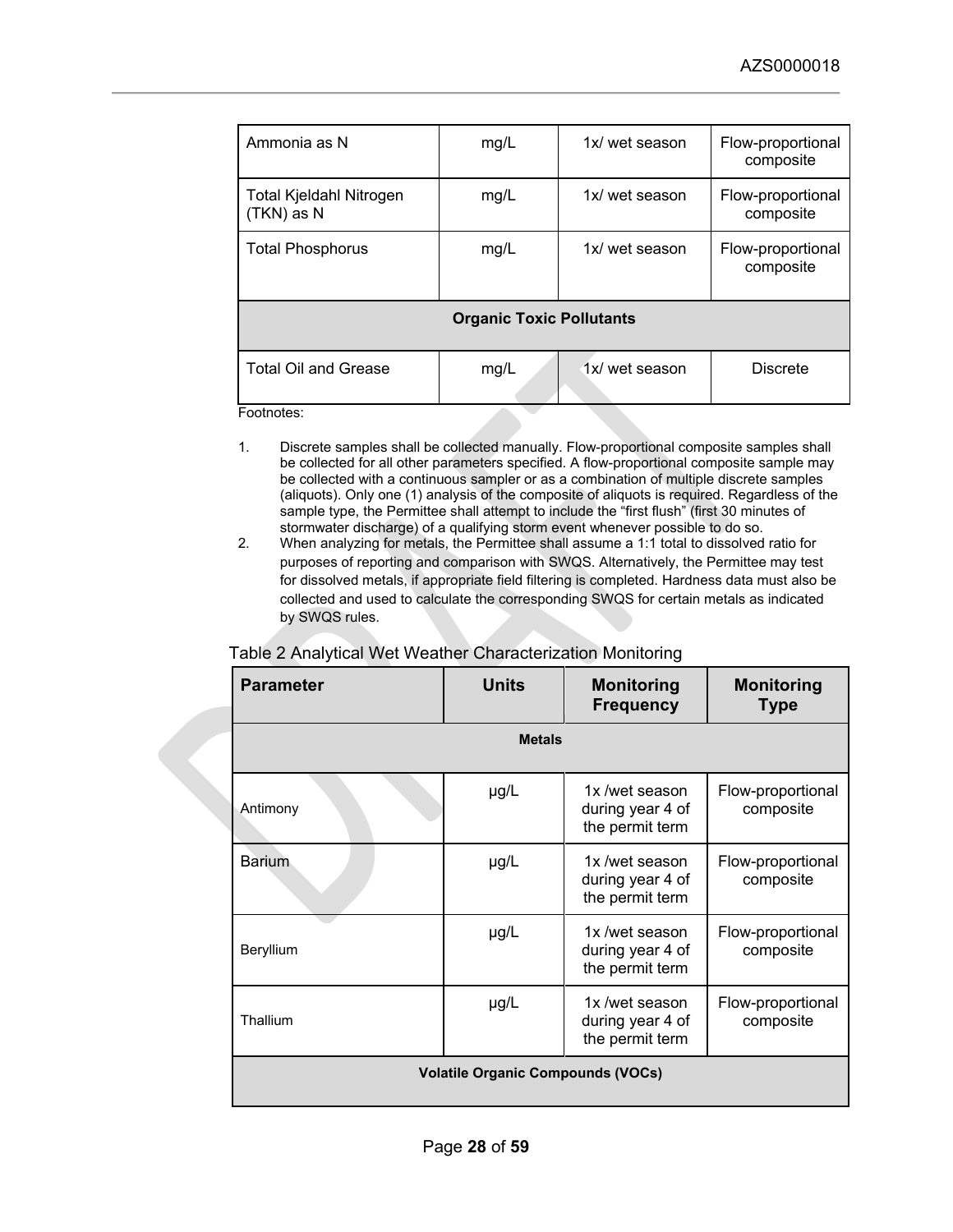| Acrolein                 | µg/L      | 1x/wet season<br>during year 4 of<br>the permit term  | <b>Discrete</b> |
|--------------------------|-----------|-------------------------------------------------------|-----------------|
| Acrylonitrile            | µg/L      | 1x /wet season<br>during year 4 of<br>the permit term | <b>Discrete</b> |
| Benzene                  | µg/L      | 1x /wet season<br>during year 4 of<br>the permit term | <b>Discrete</b> |
| Carbon tetrachloride     | µg/L      | 1x /wet season<br>during year 4 of<br>the permit term | <b>Discrete</b> |
| Chlorobenzene            | µg/L      | 1x /wet season<br>during year 4 of<br>the permit term | <b>Discrete</b> |
| Chlorodibromomethane     | µg/L      | 1x /wet season<br>during year 4 of<br>the permit term | <b>Discrete</b> |
| Chloroethane             | µg/L      | 1x /wet season<br>during year 4 of<br>the permit term | <b>Discrete</b> |
| 2-chloroethylvinyl ether | µg/L      | 1x /wet season<br>during year 4 of<br>the permit term | <b>Discrete</b> |
| Chloroform               | µg/L      | 1x /wet season<br>during year 4 of<br>the permit term | <b>Discrete</b> |
| Dichlorobromomethane     | µg/L      | 1x/wet season<br>during year 4 of<br>the permit term  | <b>Discrete</b> |
| 1,2-dichlorobenzene      | $\mu$ g/L | 1x/wet season<br>during year 4 of<br>the permit term  | <b>Discrete</b> |
| 1,3-dichlorobenzene      | µg/L      | 1x /wet season<br>during year 4 of<br>the permit term | <b>Discrete</b> |
| 1,4-dichlorobenzene      | µg/L      | 1x /wet season<br>during year 4 of<br>the permit term | <b>Discrete</b> |
| 1,1-dichloroethane       | µg/L      | 1x /wet season<br>during year 4 of<br>the permit term | <b>Discrete</b> |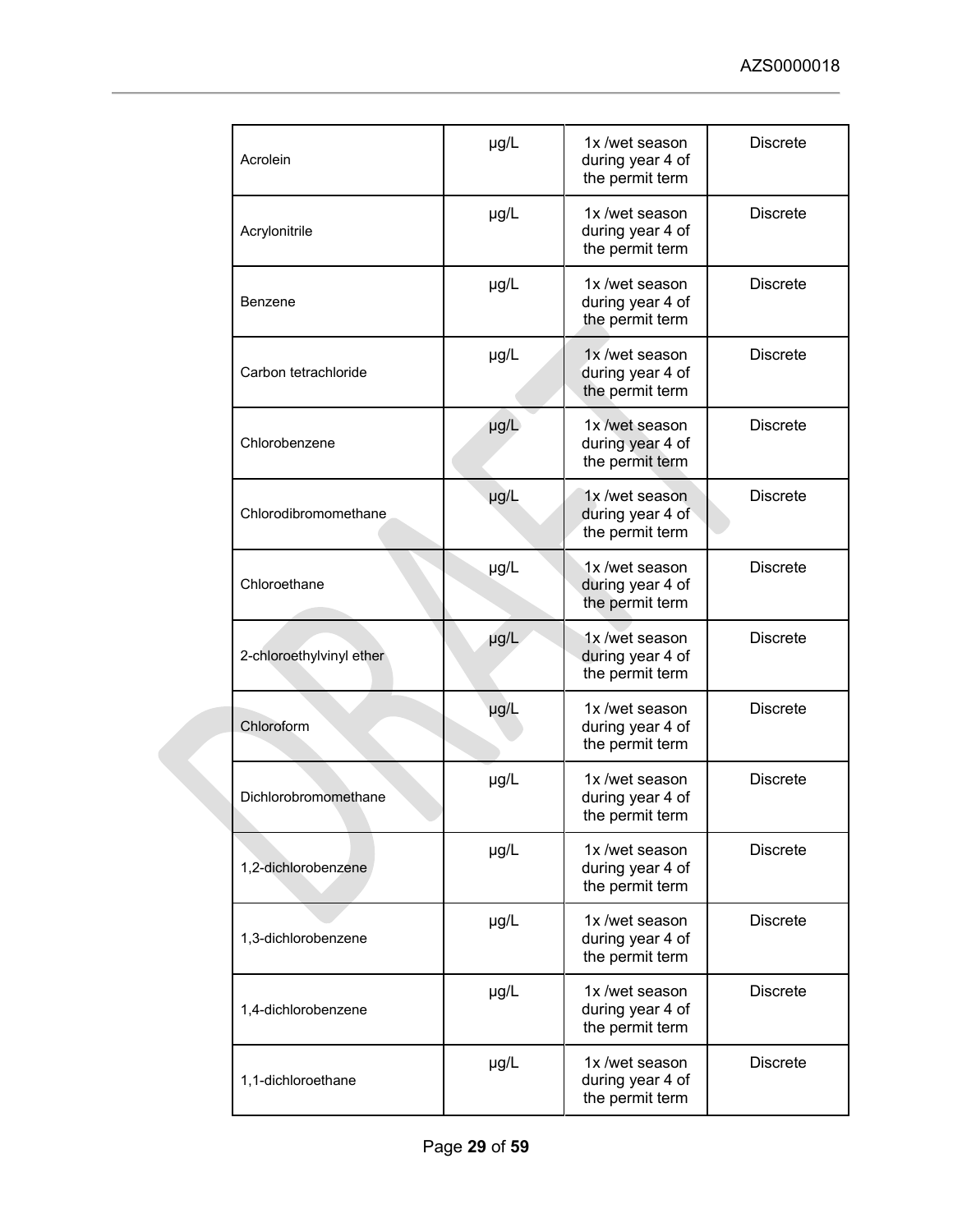| 1,2-dichloroethane         | µg/L      | 1x/wet season<br>during year 4 of<br>the permit term  | <b>Discrete</b> |
|----------------------------|-----------|-------------------------------------------------------|-----------------|
| 1,3-dichloropropylene      | µg/L      | 1x/wet season<br>during year 4 of<br>the permit term  | <b>Discrete</b> |
| Ethylbenzene               | µg/L      | 1x /wet season<br>during year 4 of<br>the permit term | <b>Discrete</b> |
| Methyl bromide             | µg/L      | 1x /wet season<br>during year 4 of<br>the permit term | <b>Discrete</b> |
| Methyl chloride            | µg/L      | 1x /wet season<br>during year 4 of<br>the permit term | <b>Discrete</b> |
| Methylene chloride         | µg/L      | 1x /wet season<br>during year 4 of<br>the permit term | <b>Discrete</b> |
| 1,1,2,2-tetrachloroethane  | µg/L      | 1x /wet season<br>during year 4 of<br>the permit term | <b>Discrete</b> |
| Tetrachloroethylene        | µg/L      | 1x /wet season<br>during year 4 of<br>the permit term | <b>Discrete</b> |
| Toluene                    | µg/L      | 1x /wet season<br>during year 4 of<br>the permit term | <b>Discrete</b> |
| 1,2-trans-dichloroethylene | µg/L      | 1x/wet season<br>during year 4 of<br>the permit term  | <b>Discrete</b> |
| 1,1,1-trichloroethane      | $\mu$ g/L | 1x /wet season<br>during year 4 of<br>the permit term | <b>Discrete</b> |
| 1,1,2-trichloroethane      | µg/L      | 1x /wet season<br>during year 4 of<br>the permit term | <b>Discrete</b> |
| Trichloroethylene          | µg/L      | 1x /wet season<br>during year 4 of<br>the permit term | <b>Discrete</b> |
| Trimethylbenzene           | $\mu$ g/L | 1x /wet season<br>during year 4 of<br>the permit term | <b>Discrete</b> |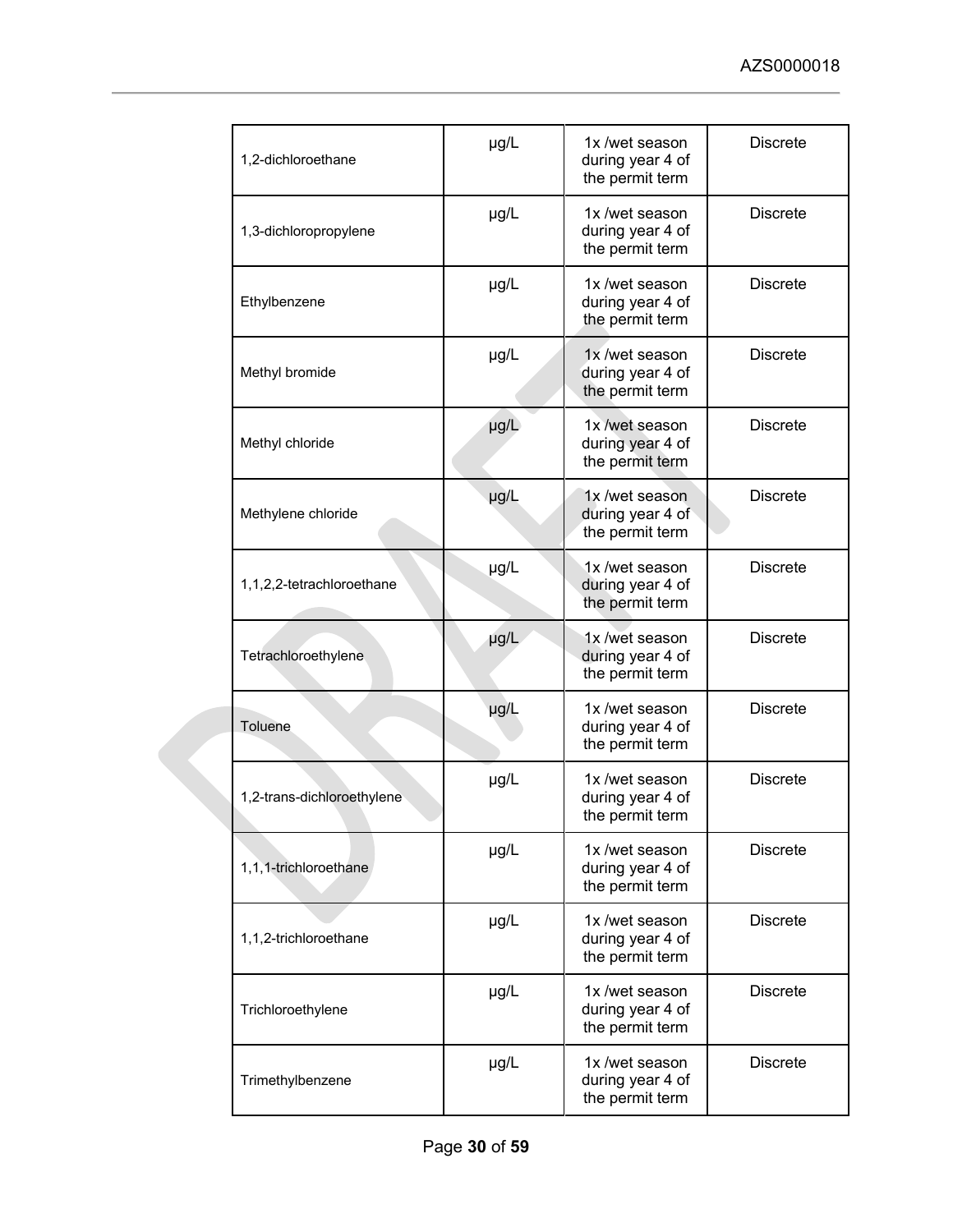| Vinyl chloride        | µg/L                                 | 1x /wet season<br>during year 4 of<br>the permit term | <b>Discrete</b>                |
|-----------------------|--------------------------------------|-------------------------------------------------------|--------------------------------|
| Xylene                | µg/L                                 | 1x /wet season<br>during year 4 of<br>the permit term | <b>Discrete</b>                |
|                       | <b>Semi-VOCs - Acid Extractables</b> |                                                       |                                |
| 2-chlorophenol        | $\mu$ g/L                            | 1x/wet season<br>during year 4 of<br>the permit term  | Flow-proportional<br>composite |
| 2,4-dichlorophenol    | µg/L                                 | 1x/wet season<br>during year 4 of<br>the permit term  | Flow-proportional<br>composite |
| 2,4-dimethylphenol    | $\mu g/L$                            | 1x /wet season<br>during year 4 of<br>the permit term | Flow-proportional<br>composite |
| 4,6-dinitro-o-cresol  | µg/L                                 | 1x/wet season<br>during year 4 of<br>the permit term  | Flow-proportional<br>composite |
| 2,4-dinitrophenol     | µg/L                                 | 1x /wet season<br>during year 4 of<br>the permit term | Flow-proportional<br>composite |
| 2-nitrophenol         | $\mu$ g/L                            | 1x /wet season<br>during year 4 of<br>the permit term | Flow-proportional<br>composite |
| 4-nitrophenol         | µg/L                                 | 1x /wet season<br>during year 4 of<br>the permit term | Flow-proportional<br>composite |
| p-chloro-m-cresol     | µg/L                                 | 1x /wet season<br>during year 4 of<br>the permit term | Flow-proportional<br>composite |
| Pentachlorophenol     | µg/L                                 | 1x /wet season<br>during year 4 of<br>the permit term | Flow-proportional<br>composite |
| Phenol                | $\mu$ g/L                            | 1x /wet season<br>during year 4 of<br>the permit term | Flow-proportional<br>composite |
| 2,4,6-trichlorophenol | µg/L                                 | 1x /wet season<br>during year 4 of<br>the permit term | Flow-proportional<br>composite |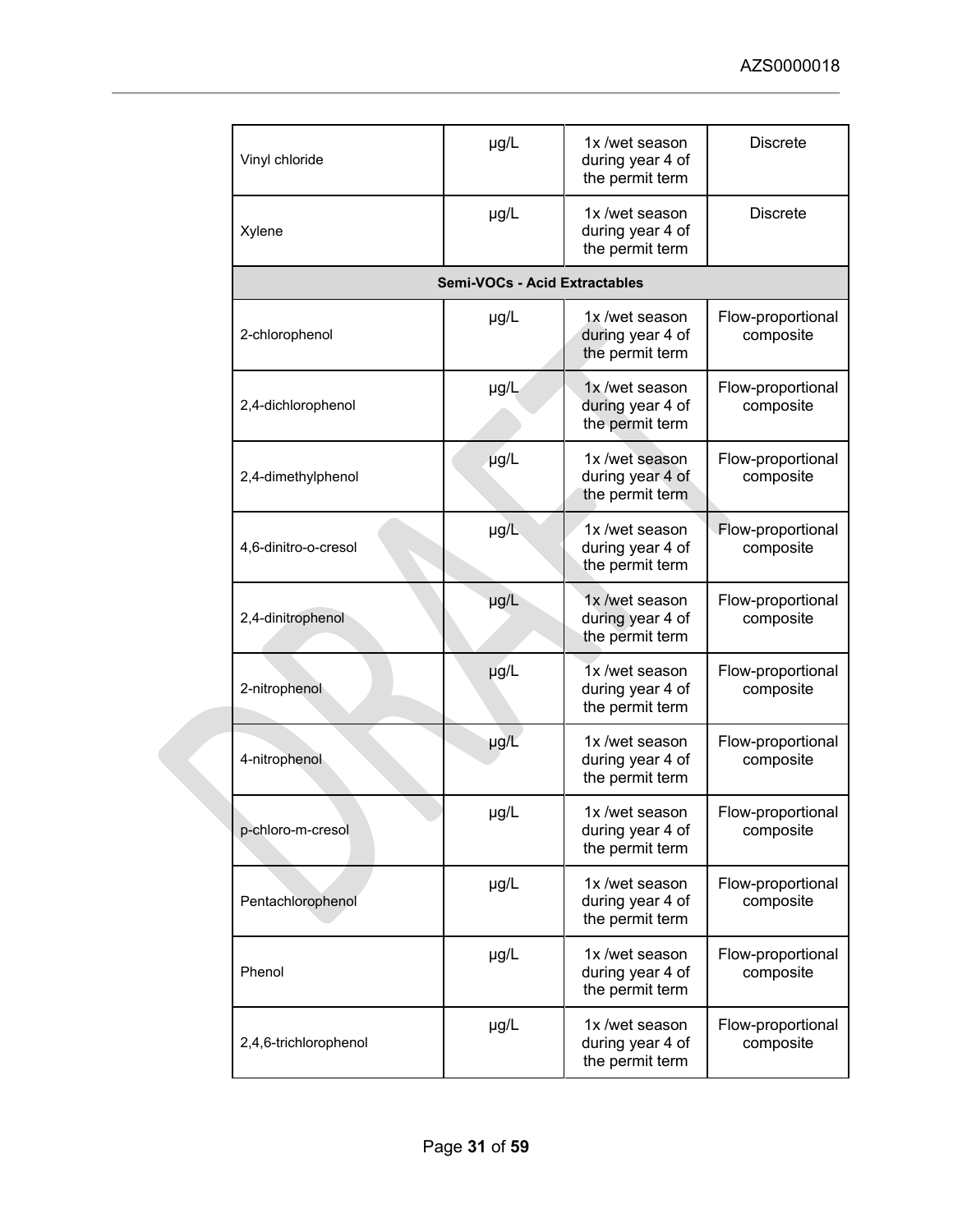|  | <b>Semi-VOCs -- Base/Neutrals</b> |           |                                                       |                                |
|--|-----------------------------------|-----------|-------------------------------------------------------|--------------------------------|
|  | Acenaphthene                      | $\mu$ g/L | 1x/wet season<br>during year 4 of<br>the permit term  | Flow-proportional<br>composite |
|  | Acenaphthylene                    | $\mu$ g/L | 1x /wet season<br>during year 4 of<br>the permit term | Flow-proportional<br>composite |
|  | Anthracene                        | µg/L      | 1x/wet season<br>during year 4 of<br>the permit term  | Flow-proportional<br>composite |
|  | Benz(a)anthracene                 | $\mu$ g/L | 1x /wet season<br>during year 4 of<br>the permit term | Flow-proportional<br>composite |
|  | Benzo(a)pyrene                    | µg/L      | 1x /wet season<br>during year 4 of<br>the permit term | Flow-proportional<br>composite |
|  | Benzo(b)fluoranthene              | µg/L      | 1x/wet season<br>during year 4 of<br>the permit term  | Flow-proportional<br>composite |
|  | Benzo(g,h,i)perylene              | µg/L      | 1x /wet season<br>during year 4 of<br>the permit term | Flow-proportional<br>composite |
|  | Benzo(k)fluoranthene              | µg/L      | 1x /wet season<br>during year 4 of<br>the permit term | Flow-proportional<br>composite |
|  | Chrysene                          | µg/L      | 1x /wet season<br>during year 4 of<br>the permit term | Flow-proportional<br>composite |
|  | Dibenzo(a,h)anthracene            | µg/L      | 1x /wet season<br>during year 4 of<br>the permit term | Flow-proportional<br>composite |
|  | 3,3'-dichlorobenzidine            | µg/L      | 1x/wet season<br>during year 4 of<br>the permit term  | Flow-proportional<br>composite |
|  | Diethyl phthalate                 | µg/L      | 1x /wet season<br>during year 4 of<br>the permit term | Flow-proportional<br>composite |
|  | Dimethyl phthalate                | µg/L      | 1x /wet season<br>during year 4 of<br>the permit term | Flow-proportional<br>composite |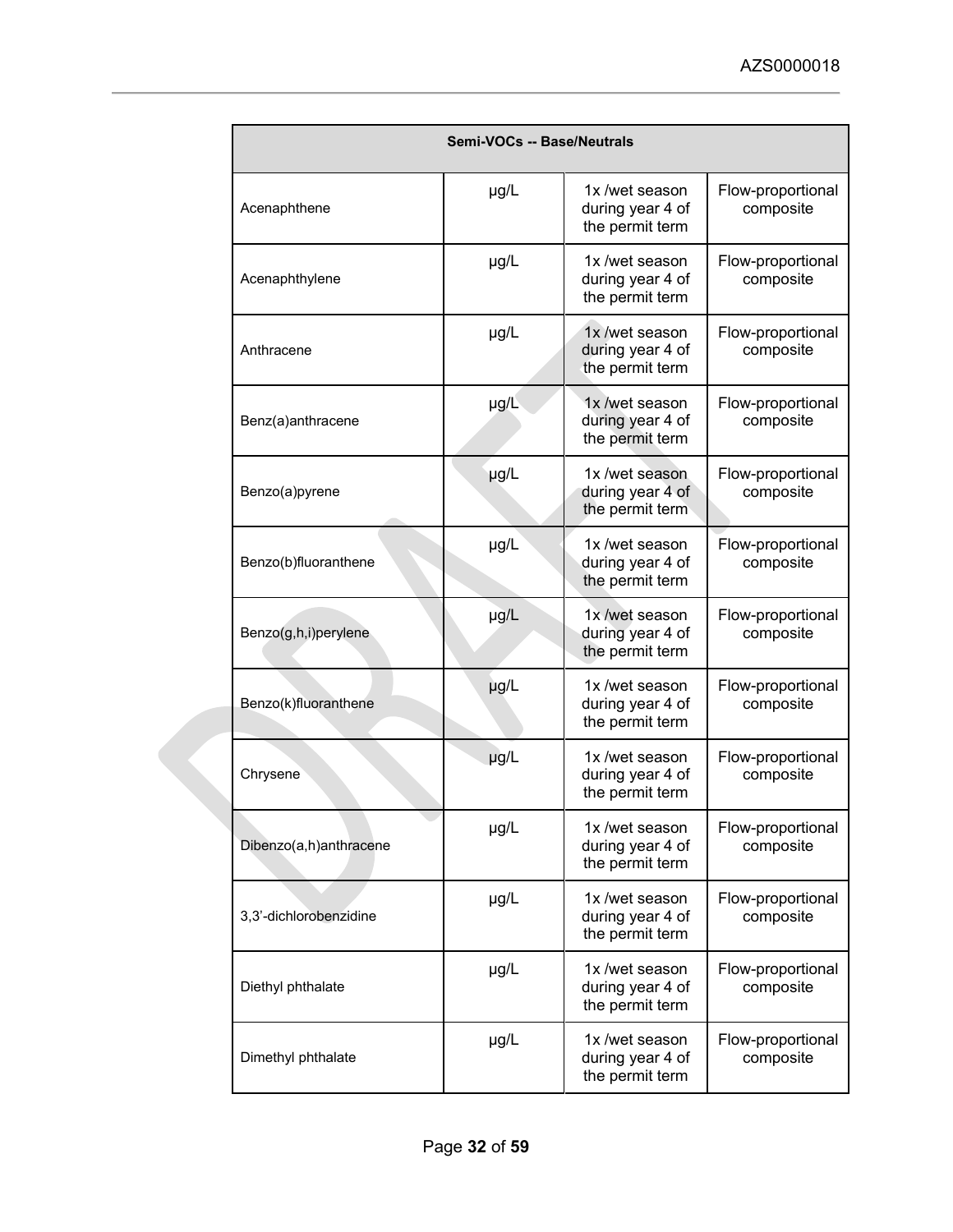|  | Di-n-butyl phthalate                     | µg/L      | 1x/wet season<br>during year 4 of<br>the permit term  | Flow-proportional<br>composite |
|--|------------------------------------------|-----------|-------------------------------------------------------|--------------------------------|
|  | 2,4-dinitrotoluene                       | µg/L      | 1x /wet season<br>during year 4 of<br>the permit term | Flow-proportional<br>composite |
|  | 2,6-dinitrotoluene                       | µg/L      | 1x/wet season<br>during year 4 of<br>the permit term  | Flow-proportional<br>composite |
|  | Di-n-octyl phthalate                     | µg/L      | 1x /wet season<br>during year 4 of<br>the permit term | Flow-proportional<br>composite |
|  | 1,2-diphenylhydrazine (as<br>azobenzene) | µg/L      | 1x /wet season<br>during year 4 of<br>the permit term | Flow-proportional<br>composite |
|  | Fluoranthene                             | µg/L      | 1x /wet season<br>during year 4 of<br>the permit term | Flow-proportional<br>composite |
|  | Fluorene                                 | µg/L      | 1x/wet season<br>during year 4 of<br>the permit term  | Flow-proportional<br>composite |
|  | Hexachlorobenzene                        | $\mu$ g/L | 1x /wet season<br>during year 4 of<br>the permit term | Flow-proportional<br>composite |
|  | Hexachlorobutadiene                      | µg/L      | 1x/wet season<br>during year 4 of<br>the permit term  | Flow-proportional<br>composite |
|  | Hexachlorocyclopentadiene                | µg/L      | 1x /wet season<br>during year 4 of<br>the permit term | Flow-proportional<br>composite |
|  | Hexachloroethane                         | µg/L      | 1x/wet season<br>during year 4 of<br>the permit term  | Flow-proportional<br>composite |
|  | Indeno(1,2,3-cd)pyrene                   | µg/L      | 1x/wet season<br>during year 4 of<br>the permit term  | Flow-proportional<br>composite |
|  | Isophorone                               | $\mu$ g/L | 1x /wet season<br>during year 4 of<br>the permit term | Flow-proportional<br>composite |
|  | Naphthalene                              | µg/L      | 1x/wet season<br>during year 4 of                     | Flow-proportional<br>composite |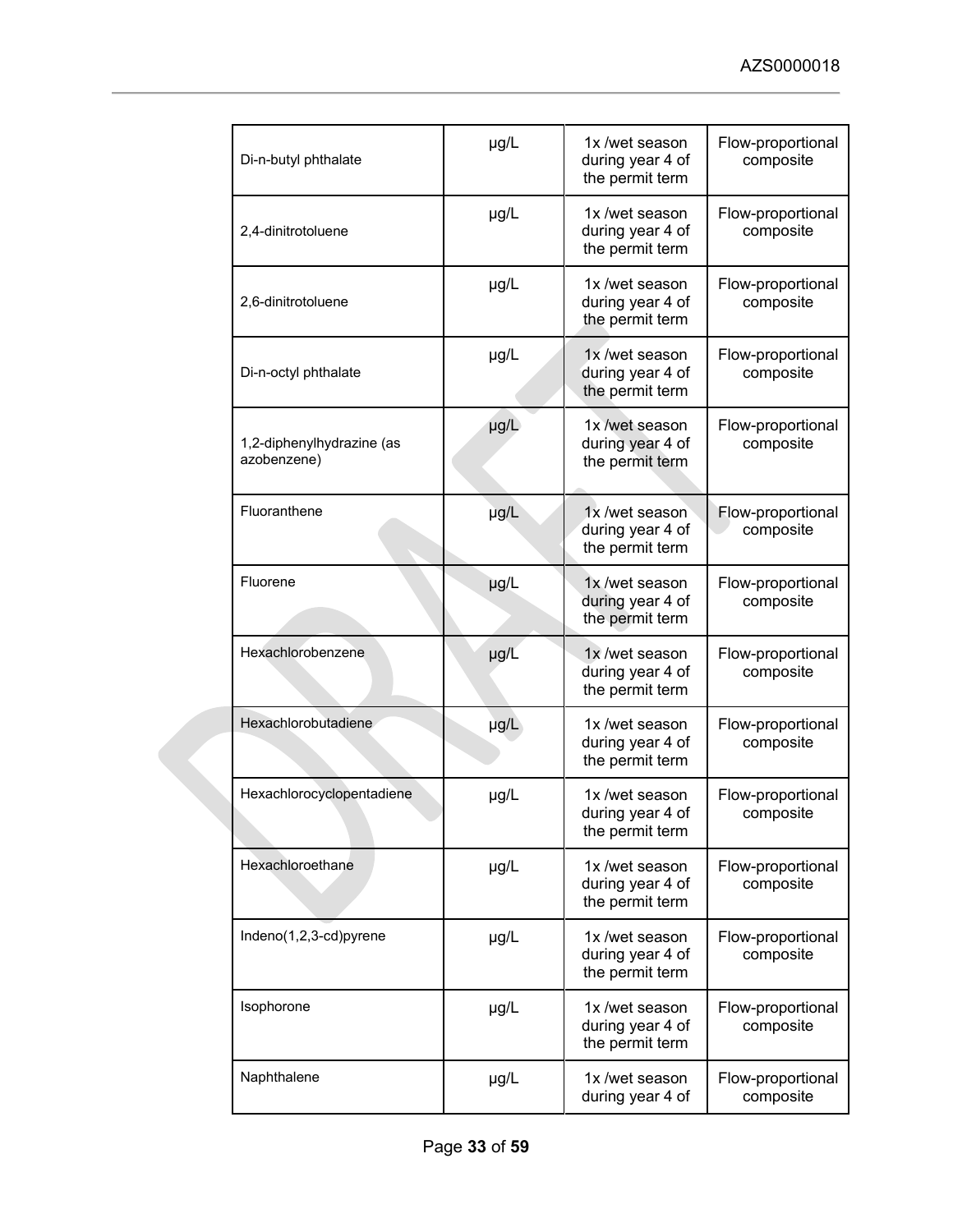|  |                           |      | the permit term                                       |                                |  |
|--|---------------------------|------|-------------------------------------------------------|--------------------------------|--|
|  | Nitrobenzene              | µg/L | 1x /wet season<br>during year 4 of<br>the permit term | Flow-proportional<br>composite |  |
|  | N-nitrosodimethylamine    | µg/L | 1x /wet season<br>during year 4 of<br>the permit term | Flow-proportional<br>composite |  |
|  | N-nitrosodi-n-propylamine | µg/L | 1x/wet season<br>during year 4 of<br>the permit term  | Flow-proportional<br>composite |  |
|  | N-nitrosodiphenylamine    | µg/L | 1x/wet season<br>during year 4 of<br>the permit term  | Flow-proportional<br>composite |  |
|  | Phenanthrene              | µg/L | 1x /wet season<br>during year 4 of<br>the permit term | Flow-proportional<br>composite |  |
|  | Pyrene                    | µg/L | 1x /wet season<br>during year 4 of<br>the permit term | Flow-proportional<br>composite |  |
|  | 1,2,4-trichlorobenzene    | µg/L | 1x/wet season<br>during year 4 of<br>the permit term  | Flow-proportional<br>composite |  |
|  | <b>PCB / Pesticides</b>   |      |                                                       |                                |  |
|  | <b>Aldrin</b>             | µg/L | 1x/wet season<br>during year 4 of<br>the permit term  | Flow-proportional<br>composite |  |
|  | Alpha-BHC                 | µg/L | 1x /wet season<br>during year 4 of<br>the permit term | Flow-proportional<br>composite |  |
|  | Beta-BHC                  | µg/L | 1x/wet season<br>during year 4 of<br>the permit term  | Flow-proportional<br>composite |  |
|  | Gamma-BHC                 | µg/L | 1x /wet season<br>during year 4 of<br>the permit term | Flow-proportional<br>composite |  |
|  | Delta-BHC                 | µg/L | 1x /wet season<br>during year 4 of<br>the permit term | Flow-proportional<br>composite |  |
|  | Chlordane                 | µg/L | 1x/wet season<br>during year 4 of                     | Flow-proportional<br>composite |  |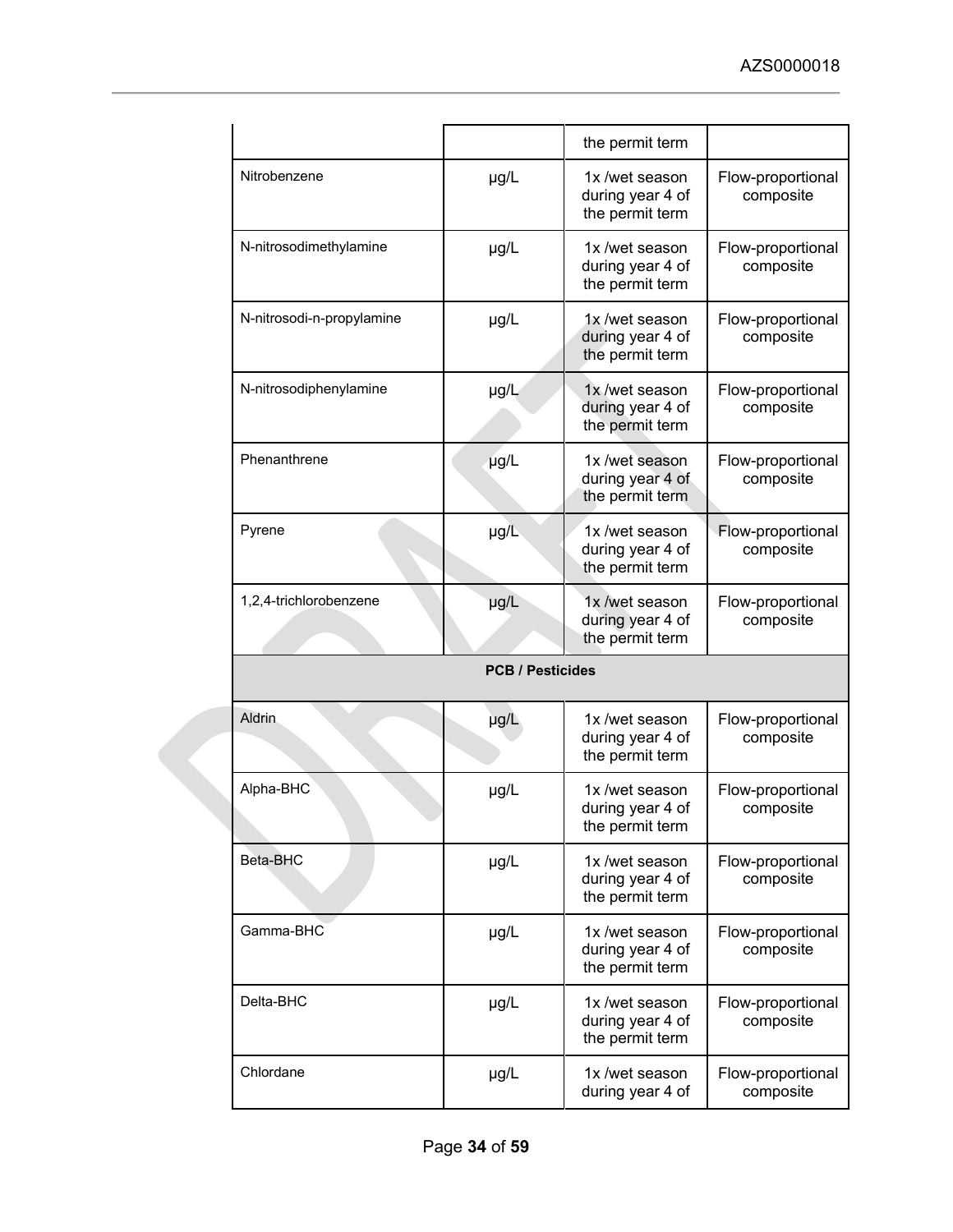|  |                    |           | the permit term                                       |                                |
|--|--------------------|-----------|-------------------------------------------------------|--------------------------------|
|  | $4,4'$ -DDT        | $\mu$ g/L | 1x /wet season<br>during year 4 of<br>the permit term | Flow-proportional<br>composite |
|  | $4,4'$ -DDE        | µg/L      | 1x /wet season<br>during year 4 of<br>the permit term | Flow-proportional<br>composite |
|  | $4,4'$ -DDD        | $\mu$ g/L | 1x /wet season<br>during year 4 of<br>the permit term | Flow-proportional<br>composite |
|  | <b>Dieldrin</b>    | $\mu$ g/L | 1x /wet season<br>during year 4 of<br>the permit term | Flow-proportional<br>composite |
|  | Alpha-endosulfan   | µg/L      | 1x /wet season<br>during year 4 of<br>the permit term | Flow-proportional<br>composite |
|  | Beta-endosulfan    | µg/L      | 1x/wet season<br>during year 4 of<br>the permit term  | Flow-proportional<br>composite |
|  | Endosulfan sulfate | µg/L      | 1x /wet season<br>during year 4 of<br>the permit term | Flow-proportional<br>composite |
|  | Endrin             | µg/L      | 1x /wet season<br>during year 4 of<br>the permit term | Flow-proportional<br>composite |
|  | Endrin aldehyde    | µg/L      | 1x/wet season<br>during year 4 of<br>the permit term  | Flow-proportional<br>composite |
|  | Heptachlor         | µg/L      | 1x/wet season<br>during year 4 of<br>the permit term  | Flow-proportional<br>composite |
|  | Heptachlor epoxide | µg/L      | 1x /wet season<br>during year 4 of<br>the permit term | Flow-proportional<br>composite |
|  | PCB-1242           | µg/L      | 1x /wet season<br>during year 4 of<br>the permit term | Flow-proportional<br>composite |
|  | PCB-1254           | $\mu$ g/L | 1x/wet season<br>during year 4 of<br>the permit term  | Flow-proportional<br>composite |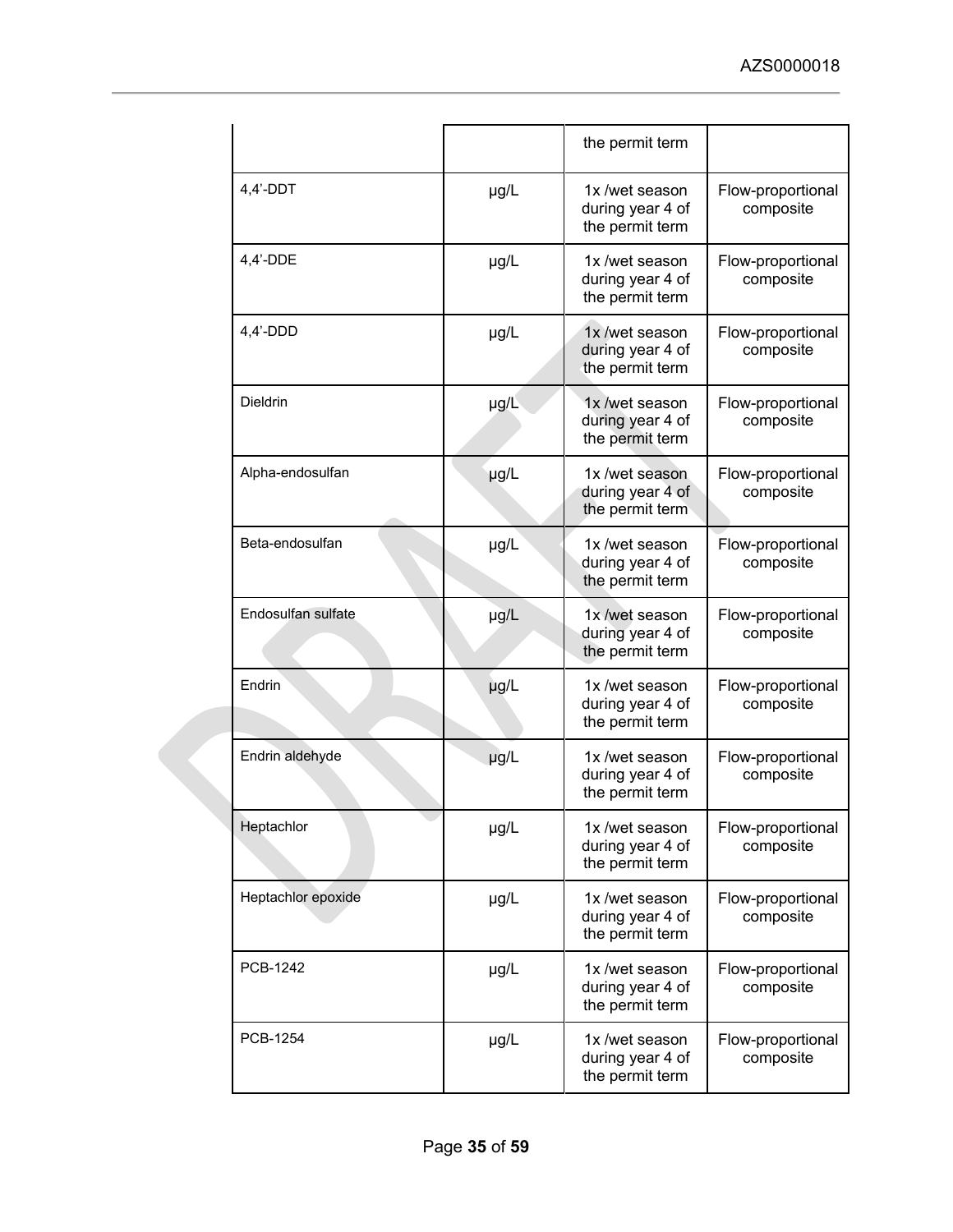| <b>PCB-1221</b> | $\mu$ g/L | 1x /wet season<br>during year 4 of<br>the permit term | Flow-proportional<br>composite |
|-----------------|-----------|-------------------------------------------------------|--------------------------------|
| PCB-1232        | $\mu$ g/L | 1x /wet season<br>during year 4 of<br>the permit term | Flow-proportional<br>composite |
| PCB-1248        | $\mu$ g/L | 1x/wet season<br>during year 4 of<br>the permit term  | Flow-proportional<br>composite |
| PCB-1260        | $\mu$ g/L | 1x /wet season<br>during year 4 of<br>the permit term | Flow-proportional<br>composite |
| PCB-1016        | $\mu$ g/L | 1x /wet season<br>during year 4 of<br>the permit term | Flow-proportional<br>composite |
| Toxaphene       | µg/L      | 1x /wet season<br>during year 4 of<br>the permit term | Flow-proportional<br>composite |

#### <span id="page-35-0"></span>5.3 Sample Collection and Analysis

[40 CFR 136]

The Permittee is responsible for the quality and accuracy of all data required under this permit.

A. Quality Assurance (QA) Manual

The Permittee shall continue to implement and maintain a Quality Assurance (QA) Manual that describes sample collection and analyzes processes. If the Permittee collects samples or conducts sample analysis in house, the Permittee shall obtain a copy of the applicable QA procedures. The QA Manual shall be available for review by ADEQ upon request. The QA Manual shall be updated as necessary to reflect current conditions, and shall describe the following:

- 1. Project management including:
	- a. Roles and responsibilities of the participants;
	- b. Qualifications of persons collecting samples;
	- c. Purpose of sample collection;
	- d. Matrix to be sampled;
	- e. The analytes or compounds being measured; and
	- f. Applicable surface water quality standards.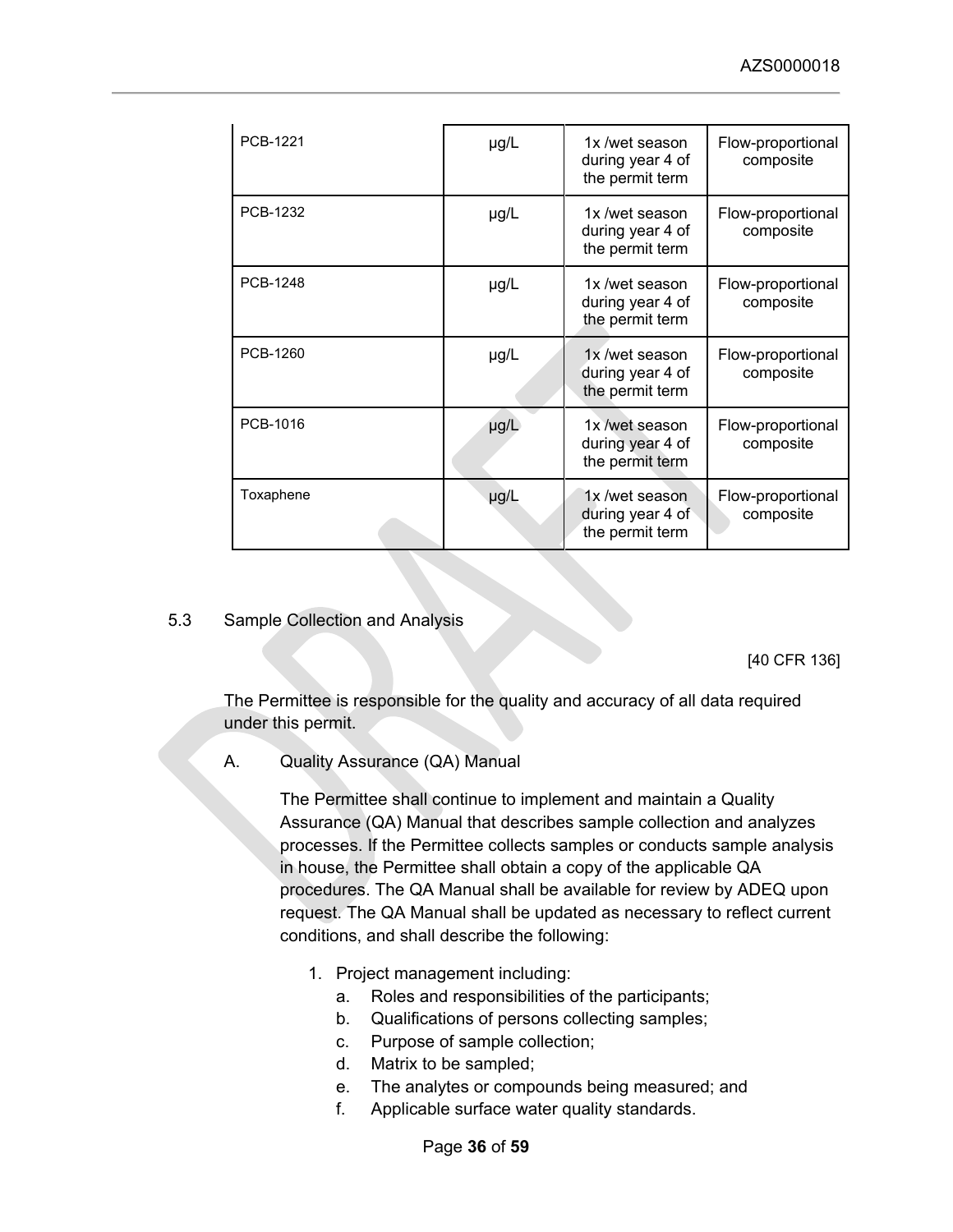- 2. Sample collection procedures including:
	- a. Equipment used;
	- b. Type and number of samples to be collected including QA/QC (Quality Assurance/Quality Control) samples (i.e., background samples, duplicates, and equipment or field banks);
	- c. Preservatives and holding times for the samples; and
	- d. Chain of custody procedures.
- 3. Specification of approved analytical method(s) including:
	- a. Limits of Detection (LOD) and Limits of Quantitation (LOQs)
	- b. Required quality control (QC) results to be reported (e.g., matrix spike recoveries, duplicate relative percent differences, blank contamination, laboratory control sample recoveries, surrogate spike recoveries, etc.) and acceptance criteria; and
	- c. Corrective actions to be taken by the Permittee or the laboratory as a result of problems identified during QC checks.
- 4. How the Permittee will perform data review; complete DMRs and records used to report results to ADEQ; resolve data quality issues; and identify limitations on the use of the data.

#### B. Sample Collection

Sample collection, preservation and handling shall be performed as described in 40 CFR 136, or by procedures referenced in A.R.S. Title 9, Chapter 14 of the Arizona Department of Health Services (ADHS) Laboratory Licensure rules. The Permittee shall outline the proper procedures in the QA Manual, and samples taken for this permit must conform to these procedures whether collection and handling is performed directly by the Permittee or contracted to a third party.

C. Analytical Requirements

The Permittee shall use a laboratory that is licensed by the Arizona Department of Health Services (ADHS) Office of Laboratory Licensure and Certifications. Sample analyses conducted in the field at the time of collection (e.g., temperature, pH, etc.) may be performed by the Permittee (including contractors retained by ADOT) utilizing instrumentation appropriate for the analyses or measurements. The Permittee shall use an analytical method prescribed in A.A.C. R9-14-610, 40 CFR 136.3, or an alternative analytical method approved under A.A.C. R9-14-610(C) with test methods with Method Detection Limits (MDLs) and Minimum Levels (MLs) that are lower than the applicable SWQS. If all MDLs or MLs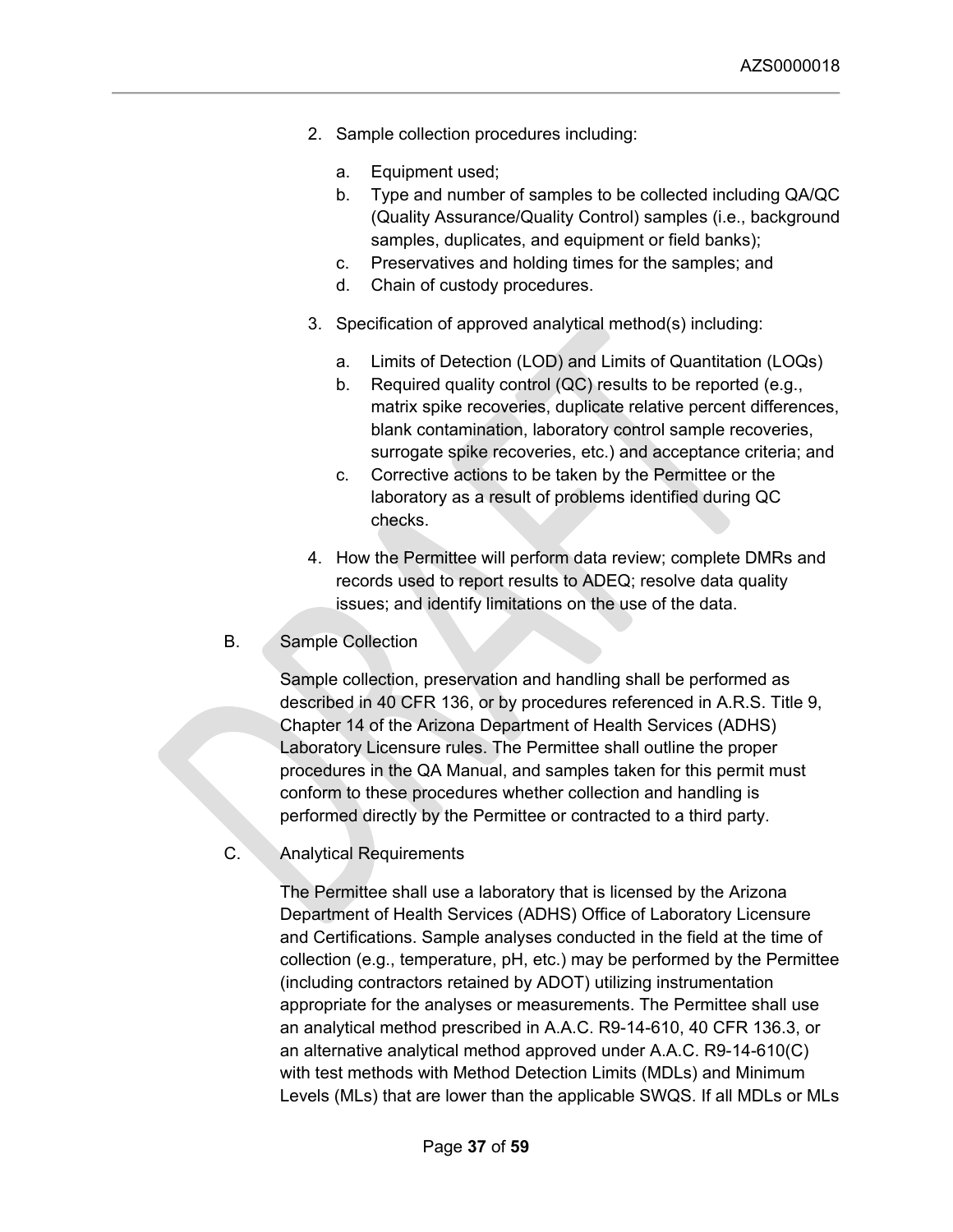are higher than these standards, then the Permittee shall use the test method with the lowest MDL or ML available. If all published MDLs are higher than the standard, the Permittee shall utilize the EPA-approved analytical method with the lowest published MDL.

# <span id="page-37-0"></span>**6.0 Reporting Requirements**

<span id="page-37-1"></span>6.1 Discharge Monitoring Report

The Permittee shall report wet weather analytical monitoring results on Discharge Monitoring Report (DMR) to the myDEQ electronic portal no later than 30 days of the lab report for the applicable method provided by ADEQ. The reports required to be electronically submitted include the following:

- 1. Discharge Monitoring Reports
- 2. Original copies of laboratory reports
- 3. Bench sheets or similar documentation for field testing parameters
- <span id="page-37-2"></span>6.2 Annual Report

The Permittee shall complete the annual report by September 30th each year of the permit term. The annual report must be submitted on a form provided by ADEQ and emailed to AZPDES@azdeq.gov. If electronic reporting becomes available during the permit term, ADEQ will notify the Permittee that all future annual reports must be submitted electronically through myDEQ. The reporting period for the annual report will be July 1 through June 30. The electronic reporting deadline for MS4 annual reports is December 21, 2025.

## <span id="page-37-3"></span>6.3 Renewal Application

[A.A.C. R18-9-B904(B)]

The Permittee shall complete the renewal application requirements as specified in Appendix B. All information in Appendix B must be submitted to ADEQ at AZPDES@azdeq.gov 180 days prior to the expiration date.

<span id="page-37-4"></span>6.4 Non-filer Reporting

The Permittee shall report non-filers to ADEQ at AZPDES@azdeq.gov within five (5) days of identifying a non-filer. This report shall include, at a minimum, the facility name, activity, and location of the non-filer and the subject line must include "Non-filer – MS4 Permittee Name – AZPDES Permit Number."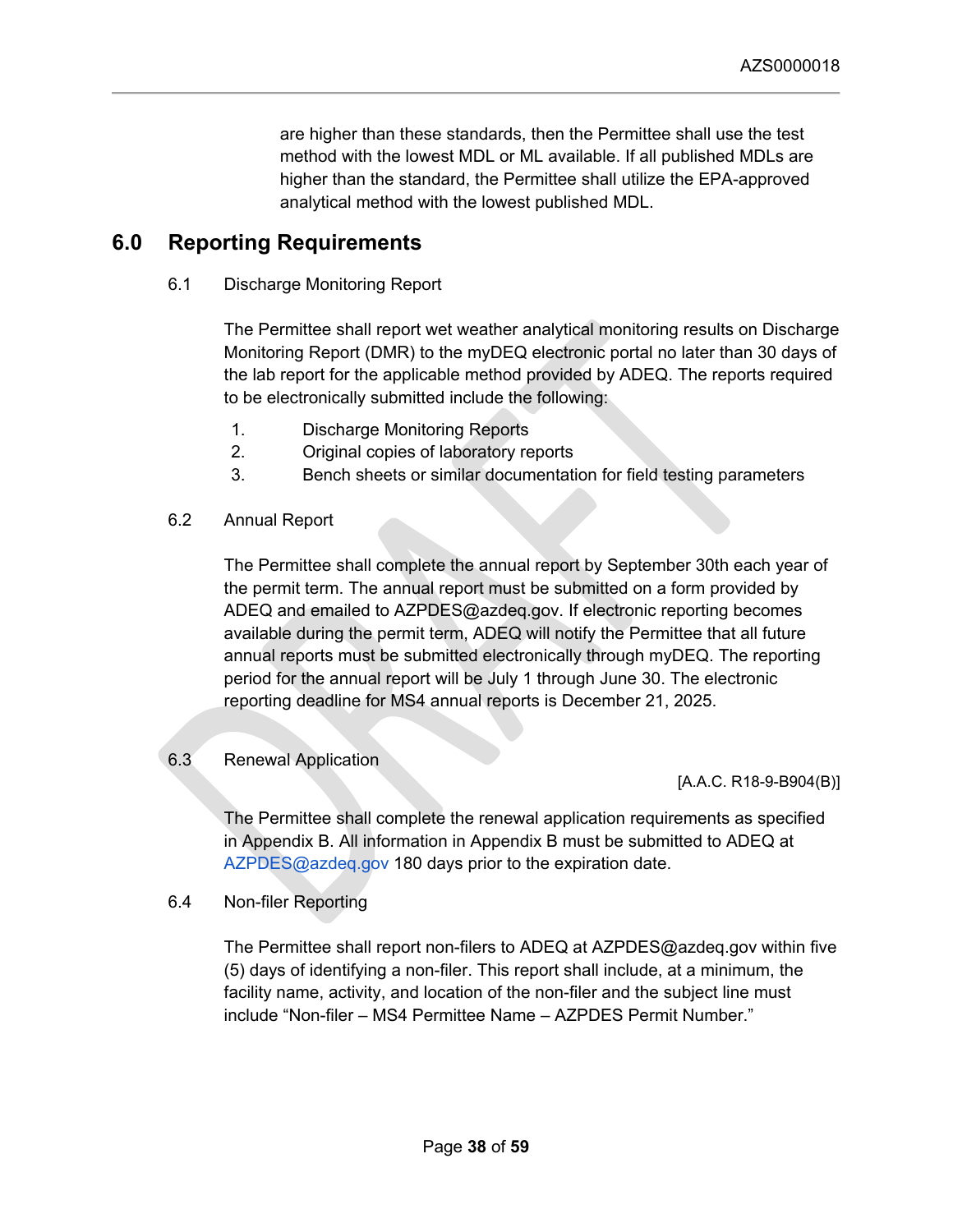# <span id="page-38-0"></span>**7.0 STANDARD AZPDES PERMIT CONDITIONS & NOTIFICATION**

Standard permit conditions in Section 7.0 are consistent with the permit provisions required under 40 CFR 122.41 and A.A.C. R18-9-A905(A)(3).

## <span id="page-38-1"></span>7.1 Duty to Reapply

[A.A.C. R18-9-B904(B)]

The Permittee shall submit the information required for renewal (Appendix B) at least 180 days before the permit expiration date.

## <span id="page-38-2"></span>7.2 Signatory Requirements

[A.A.C. R18-9-905(A)(3)(a), incorporates 40 CFR 122.41(k) and (l), A.A.C. R18-9- A905(A)(1)(c), incorporates by reference 40 CFR 122.22]

All permit applications for a municipality, State, Federal, or other public agency shall be signed by either a principal executive officer or ranking elected official. For purposes of this section, a principal executive officer of a Federal agency includes: (i) The chief executive officer having responsibility for the overall operations of a principal geographic unit of the agency (e.g., Regional Administrators of EPA).

All applications, reports or information submitted to ADEQ shall be signed and certified.

The Clean Water Act provides that any person who knowingly makes any false statement, representation, or certification in any record or other document submitted or required to be maintained under this permit, including monitoring reports or reports of compliance or noncompliance shall, upon conviction, be punished by a fine of not more than \$10,000 per violation, or by imprisonment for not more than six (6) months per violation, or by both.

All reports required by this permit and other information requested by the Director shall be signed by a person described above, or by a duly authorized representative of that person. A person is a duly authorized representative only if:

a. The authorization is made in writing by a person described above;

b. The authorization specifies either an individual or a position having responsibility for the overall operation of the regulated facility, such as the position of plant manager, operator of a well or well field, superintendent, position of equivalent responsibility, or an individual or position having overall responsibility for environmental matters for the company. (A duly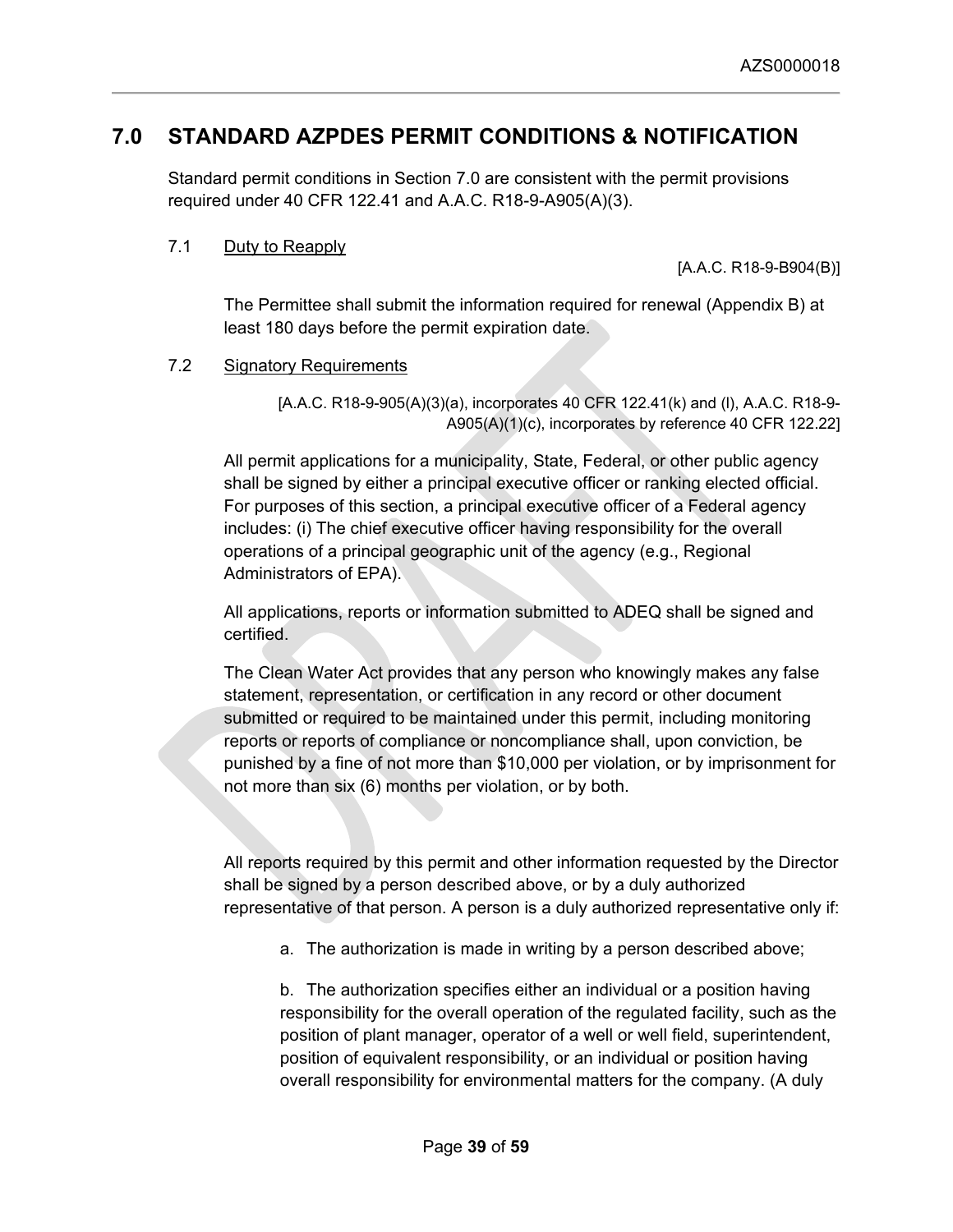authorized representative may thus be either a named individual or any individual occupying a named position.) and,

c. The written authorization is submitted to the Director.

If an authorization under paragraph above is no longer accurate because a different individual or position has responsibility for the overall operation of the facility, a new authorization satisfying the requirements of this section must be submitted to the Director prior to or together with any reports, information, or applications to be signed by an authorized representative.

Certification. Any person signing a document under paragraph (a) or (b) of this section shall make the following certification:

*I certify under penalty of law, that this document and all attachments were prepared under my direction or supervision in accordance with a system designed to assure that qualified personnel properly gathered and evaluated the information submitted. Based on my inquiry of the person or persons who manage the system, or those persons directly responsible for gathering information, the information submitted is, to the best of my knowledge and belief, true, accurate, and complete. I am aware that there are significant penalties for submitting false information, including the possibility of fine and imprisonment for knowing violations*.

#### <span id="page-39-0"></span>7.3 Duty to Comply

#### [A.A.C. R18-9-A905(A)(3)(a)]

The Permittee shall comply with all conditions of this permit and any standard and prohibition required under A.R.S. Title 49, Chapter 2, Article 3.1 and A.A.C. Title 18, Chapter 9, Articles 9 and 10. Any permit noncompliance constitutes a violation of the Clean Water Act; A.R.S. Title 49, Chapter 2, Article 3.1; and A.A.C. Title 18, Chapter 9, Articles 9 and 10, and is grounds for enforcement action, permit termination, revocation and reissuance, or modification, or denial of a permit renewal application.

The issuance of this permit does not waive any federal, state, county, or local regulations or permit requirements with which a person discharging under this permit is required to comply.

The Permittee shall comply with the standards or prohibitions established under section 307(a) of the Clean Water Act for toxic pollutants and with standards for sewage sludge use or disposal established under section 405(d) of the Clean Water Act within the time provided in the regulation that establish these standards or prohibitions, even if the permit has not yet been modified to incorporate the requirement.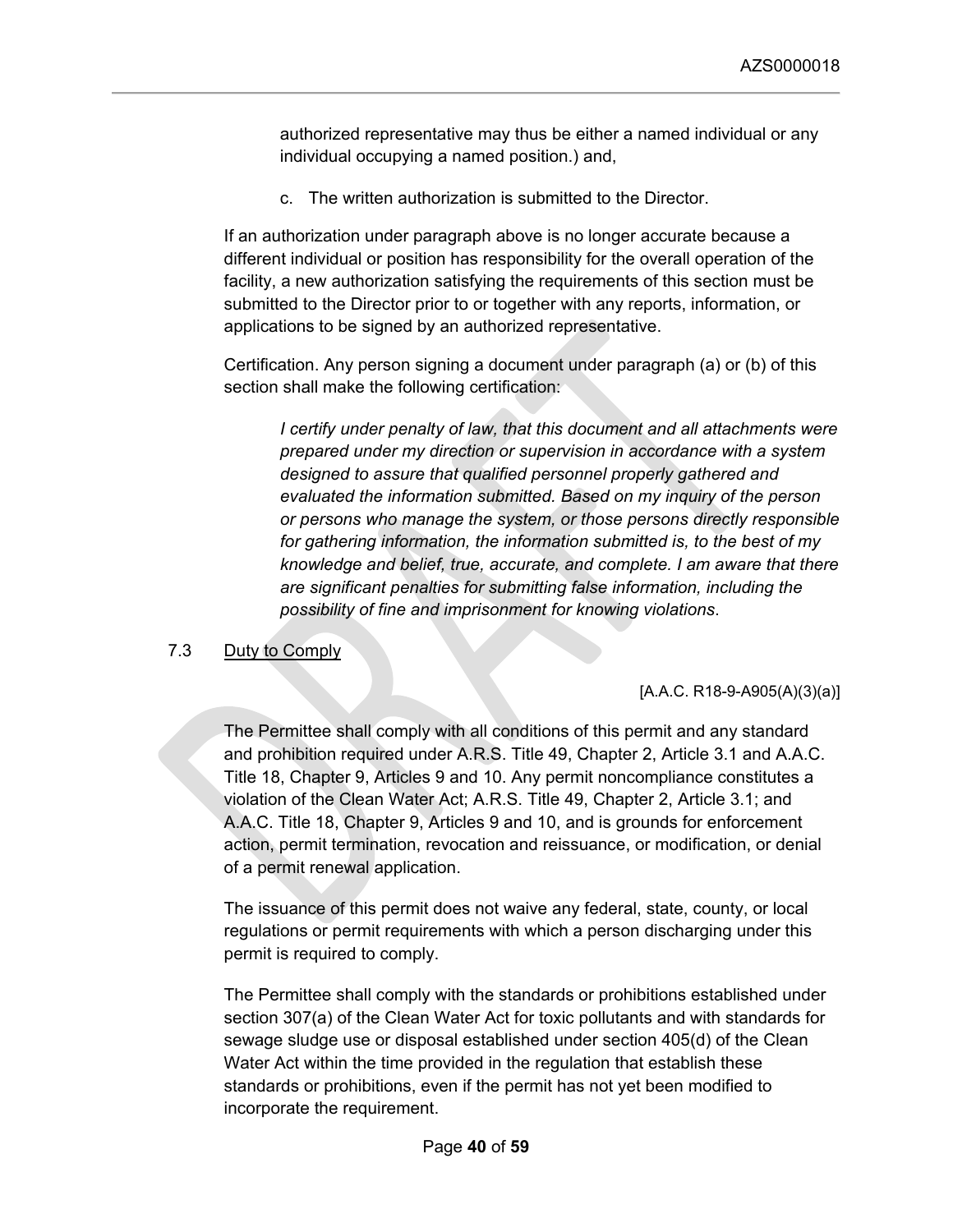Civil Penalties. A.R.S. § 49-262(C) provides that any person who violates any provision of A.R.S. Title 49, Chapter 2, Article 3.1 or a rule, permit, discharge limitation or order issued or adopted under A.R.S. Title 49, Chapter 2, Article 3.1 is subject to a civil penalty not to exceed \$25,000 per day per violation.

Criminal Penalties. Any person who violates a condition of this permit, or violates a provision under A.R.S. Title 49, Chapter 2, Article 3.1, or A.A.C. Title 18, Chapter 9, Articles 9 and 10 is subject to the enforcement actions established under A.R.S. Title 49, Chapter 2, Article 4, which may include the possibility of fines and/or imprisonment.

## <span id="page-40-0"></span>7.4 Need to Halt or Reduce Activity Not a Defense

## $[A.A.C. R18-9-A905(A)(3)(a)]$

It shall not be a defense for the Permittee in an enforcement action that it would have been necessary to halt or reduce the permitted activity in order to maintain compliance with the conditions of this permit.

<span id="page-40-1"></span>7.5 Duty to Mitigate

[A.A.C. R18-9-A905(A)(3)(a)]

The Permittee shall take all reasonable steps to minimize or prevent any discharge in violation of this permit which has a reasonable likelihood of adversely affecting human health or the environment.

## <span id="page-40-2"></span>7.6 Proper Operation and Maintenance

[A.A.C. R18-9-A905(A)(3)(a) incorporates by reference 40 CFR 122.41(e)]

The Permittee shall at all times properly operate and maintain all facilities and systems of treatment and control (and related appurtenances) which are installed or used by the Permittee to achieve compliance with the conditions of this permit and the Permittee's SWMP. Proper operation and maintenance also includes adequate laboratory controls and appropriate quality assurance procedures. This provision requires the operation of back-up or auxiliary facilities or similar systems which are installed by the Permittee when the operation is necessary to achieve compliance with the conditions of the permit.

## <span id="page-40-3"></span>7.7 Permit Actions

[A.A.C. R18-9-A905(A)(3)(a) incorporates by reference 40 CFR 122.41(f)]

This permit may be modified, revoked and reissued, or terminated for cause. The filling of a request by the Permittee for a permit modification, revocation and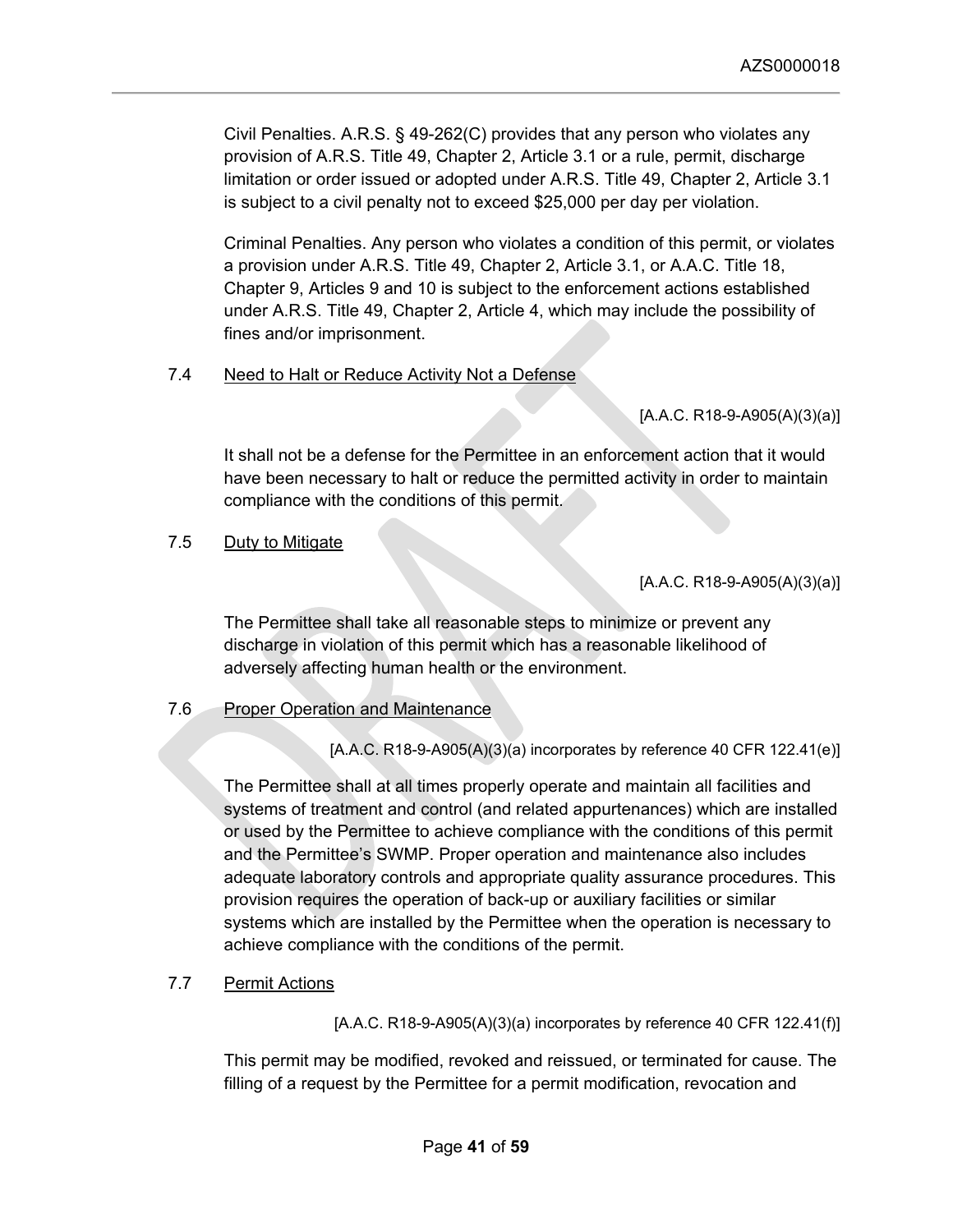reissuance, or termination, or a notification of planned changes or anticipated noncompliance does not stay any permit condition.

### <span id="page-41-0"></span>7.8 Property Rights

 $[A.A.C. R18-9-A905(A)(3)(a)$  incorporates by reference 40 CFR 122.41(g)]

This permit does not convey any property rights of any sort, or any exclusive privilege nor does it authorize any injury to private property or any invasion of personal rights, not any infringement of federal, state, Indian tribe, or local laws or regulations.

### <span id="page-41-1"></span>7.9 Duty to Provide Information

[A.A.C. R18-9-A905(A)(3)(a) incorporates by reference 40 CFR 122.41(h)]

The Permittee shall furnish to ADEQ, within a reasonable time, any information which ADEQ may request to determine whether cause exists for modifying, revoking and reissuing, or terminating this permit or to determine compliance with this permit. The Permittee shall also furnish to ADEQ upon request, copies of records required to be kept by this permit.

#### <span id="page-41-2"></span>7.10 Inspection and Entry

[A.A.C. R18-9-A905(A)(3)(a) incorporates by reference 40 CFR 122.41(i)]

The Permittee shall allow ADEQ, or an authorized representative, upon the presentation of credentials and such other documents as may be required by law, to:

1. Enter upon the Permittee's premises where a regulated facility or activity is located or conducted, or where records must be kept under the conditions of this permit;

2. Have access to and copy, at reasonable times, any records that must be kept under the terms of this permit;

3. Inspect at reasonable times any facilities, equipment (including monitoring or control equipment), practices or operations regulated or required under this permit; and

4. Sample or monitor at reasonable times, for the purposes of assuring permit compliance or as otherwise authorized by the Clean Water Act, A.R.S. Title 49, Chapter 2, Article 3.1, and A.A.C. Title 18, Chapter 9, Article 9, any substances or parameters at any location.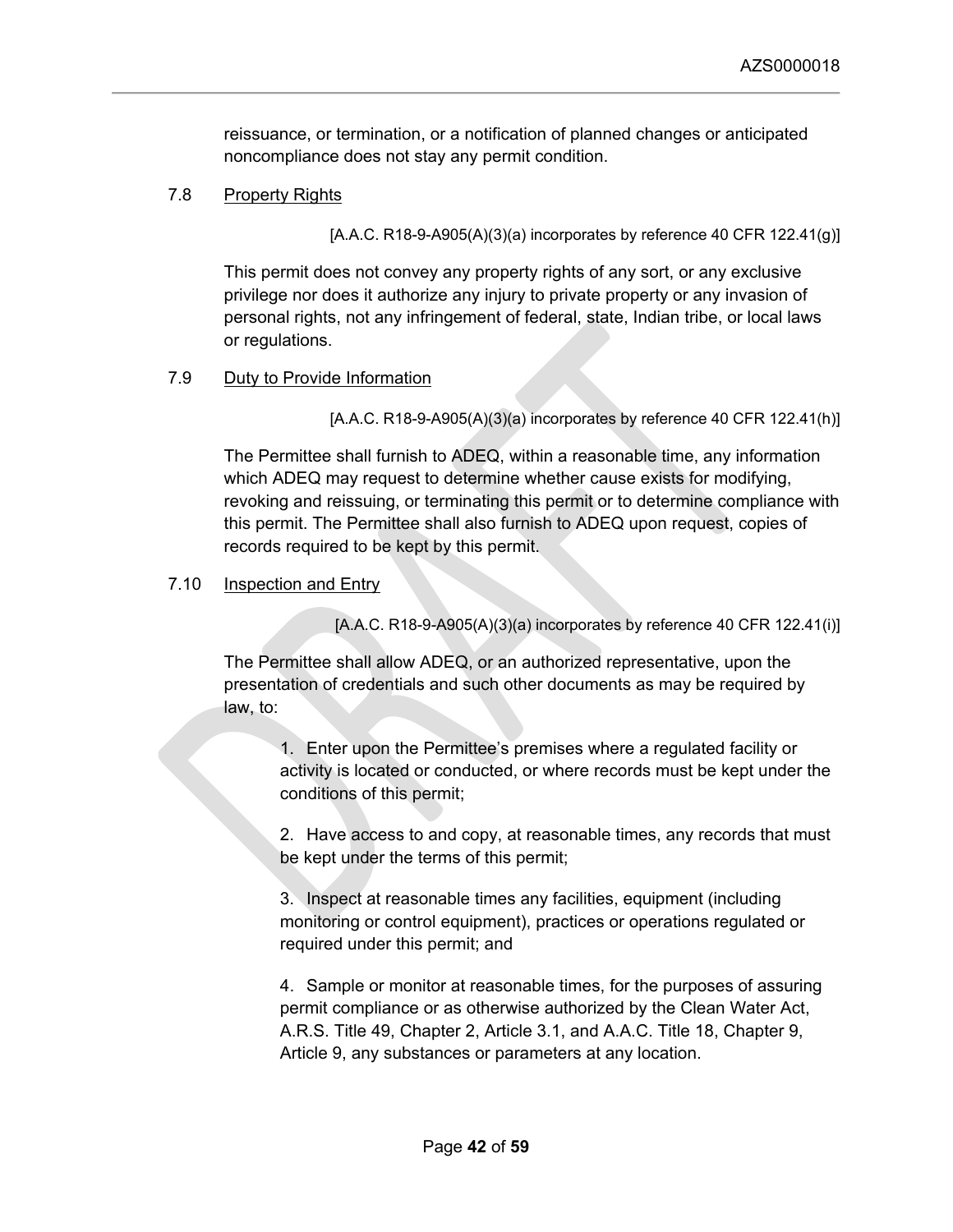# <span id="page-42-0"></span>7.11 Monitoring and Records

 $[A.A.C. R18-9-A905(A)(3)(a)$  incorporates by reference 40 CFR 122.41(j)]

1. Samples and measurements taken for the purpose of monitoring must be representative of the monitored activity.

2. The permittee must retain records of all monitoring information, all calibration and maintenance records and all original strip chart recordings for continuous monitoring instrumentation, copies of all reports required by this permit, and records of all data used to complete the application for this permit, for at least three (3) years from the date this permit coverage expires or the permit authorization is terminated. This period may be extended by request of the Director at any time. Permittees must submit any such records to ADEQ upon request.

3. Records of monitoring information must include:

a. The date, exact place, and time of sampling or measurements;

b. The individual(s) who performed the sampling or measurements;

- c. The date(s) analyses were performed;
- d. The time(s) the analyses were initiated;
- The individual(s) who performed the analyses;

f. References and written procedures, when available, for the analytical techniques or methods used;

- g. The analytical techniques or methods used; and
- h. The results of such analyses.

4. Monitoring must be conducted according to test procedures approved under 40 CFR 136, unless specific test procedures have been otherwise specified in this permit. e. Any person who falsifies, tampers with, or knowingly renders inaccurate any monitoring device or method required to be maintained in this permit is subject to the enforcement actions established under A.R.S. Title 49, Chapter 2, Article 4, which includes the possibility of fines and/or imprisonment.

# <span id="page-42-1"></span>7.12 Reporting Requirements

 $[A.A.C. R18-9-A905(A)(3)(a)$  incorporates by reference 40 CFR 122.41(l)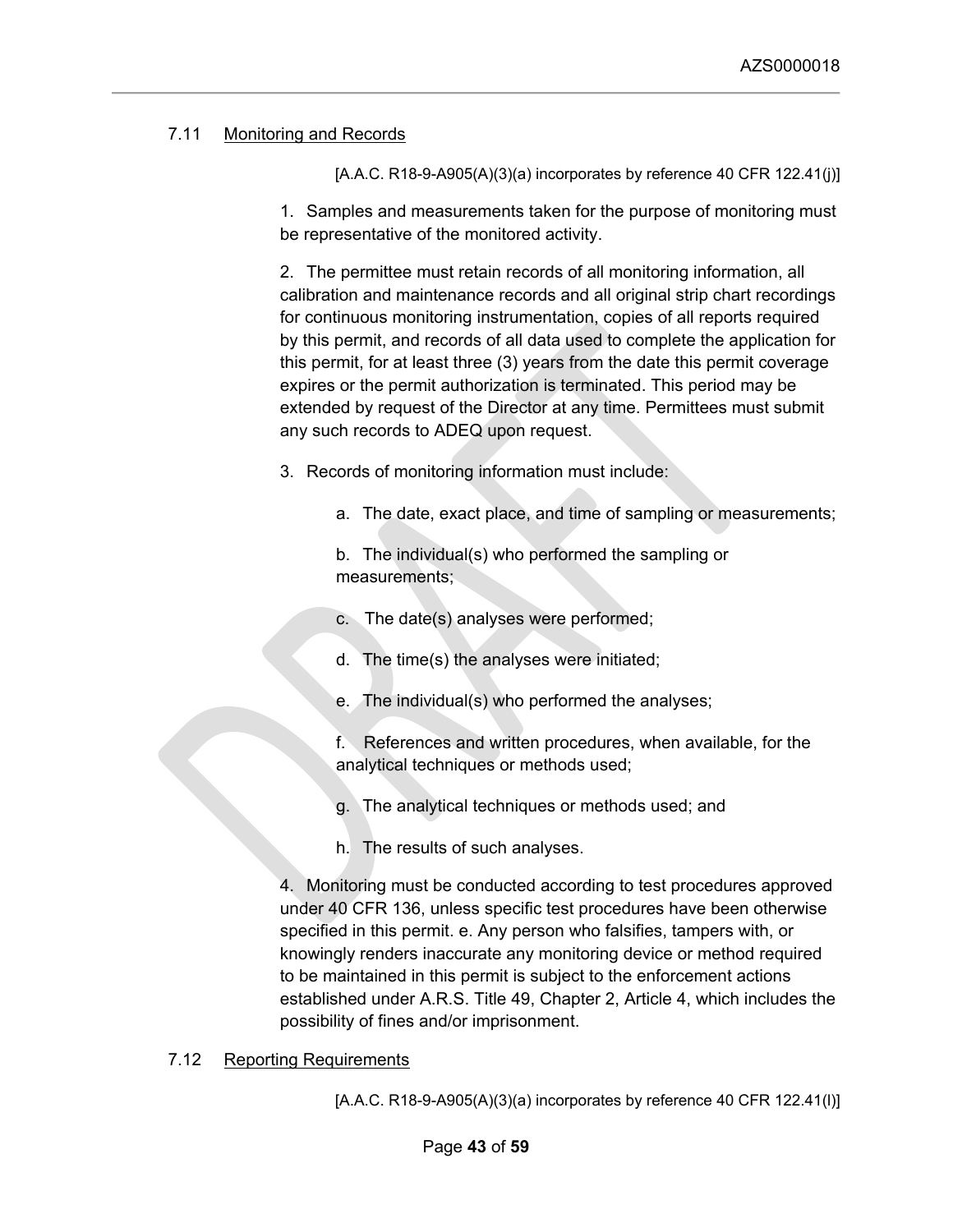1. Anticipated Noncompliance

The Permittee shall give advance notice to ADEQ as soon as possible, but no fewer than 30 days, of any planned changes in the permitted facility or activity which may result in noncompliance with the permit requirements.

2. Transfers

This permit is not transferable to any person except after notice to ADEQ. ADEQ may require modification or revocation and reissuance of the permit to change the name of the Permittee and incorporate such other requirements as may be necessary under Arizona Revised Statutes and Clean Water Act.

3. Monitoring Reports

Monitoring results must be reported at the intervals specified elsewhere in this permit.

a. Monitoring results must be reported on a Discharge Monitoring Report (DMR) provided online by ADEQ.

b. If the Permittee monitors any pollutant more frequently than required by the permit using test procedures approved under 40 CFR Part 136 unless otherwise specified in 40 CFR Part 503, or as specified in the permit, the results of this monitoring shall be included in the calculation and reporting of the data submitted in the e-DMR (if available), or submitted as a separate report.

c. Calculations for all limitations which require averaging of measurements must use an arithmetic mean and non-detected results must be incorporated in calculations as the limit of quantitation for the analysis.

4. Twenty-Four Hour Reporting

The Permittee shall orally report any noncompliance with this permit which may endanger the environment or human health and reach a waters of the U.S. within 24 hours from the time the Permittee becomes aware of the event to ADEQ's 24-hour Spill Line at (602) 771-2330.

Within five (5) days of the noncompliance event, the Permittee shall provide a written notification to ADEQ at AZPDES@azdeq.gov. The Permittee shall include in the written notification a description of the noncompliance and its cause; the period of noncompliance, including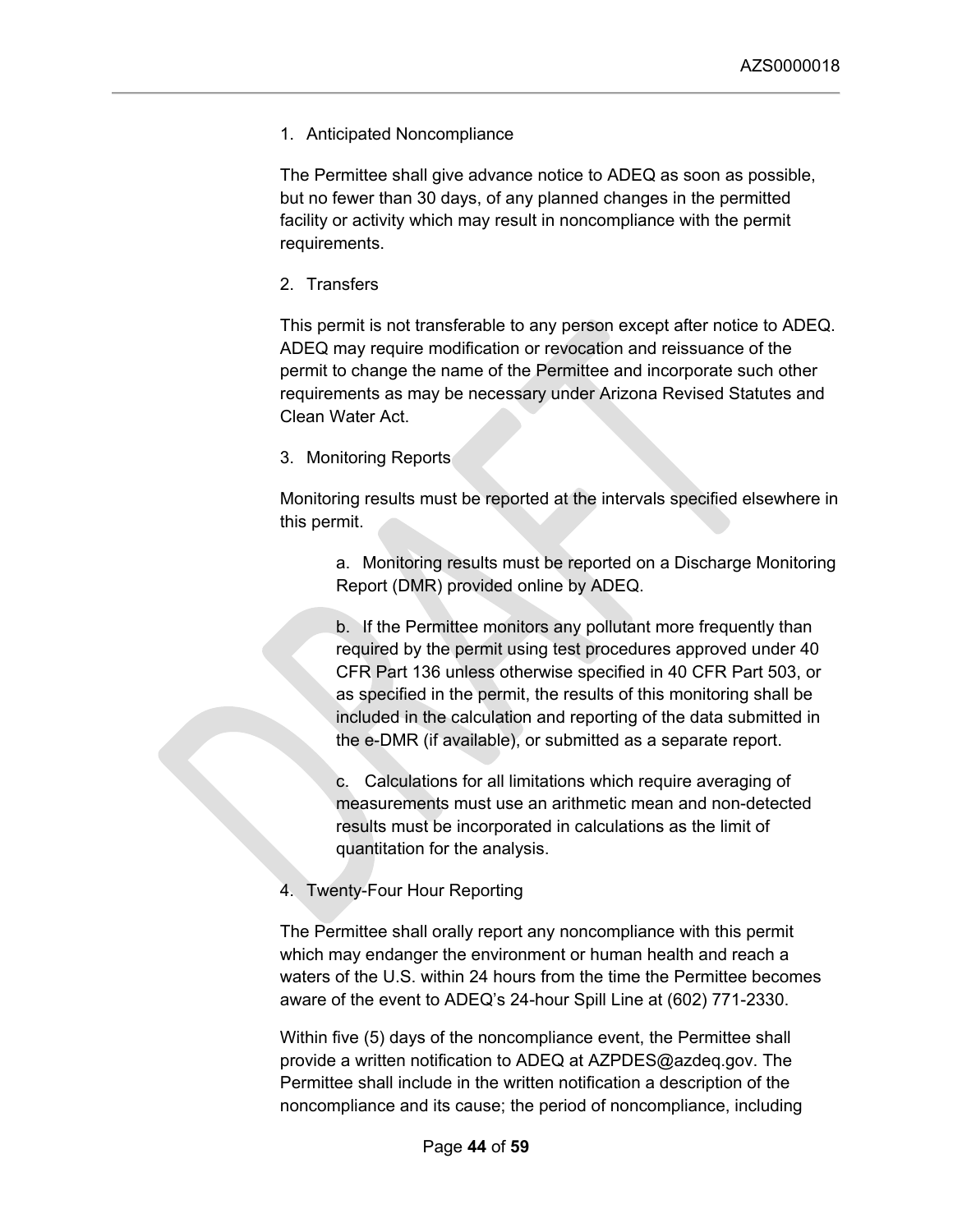dates and times, and, if the noncompliance has not been corrected, the anticipated timeline it is expected to continue; and steps taken or planned to reduce, eliminate, and prevent recurrence of the noncompliance.

5. Other noncompliance

The Permittee shall report all instances of noncompliance not otherwise required to be reported under this subsection, at the time monitoring reports are submitted.

6. Other information

Where the Permittee becomes aware that it failed to submit any relevant facts in a permit application, or submitted incorrect information in a permit application or in any report to ADEQ, the Permittee shall promptly submit such facts or information.

#### <span id="page-44-0"></span>7.13 Bypass

[A.A.C. R18-9-A905(A)(3)(a)]

#### Definitions:

a. Bypass means the intentional diversion of waste streams from any portion of a treatment facility

b. Severe property damage means substantial physical damage to property, damage to the treatment facilities which causes them to become inoperable, or substantial and permanent loss of natural resources which can reasonably be expected to occur in the absence of bypass. Severe property damage does not mean economic loss caused by delays in production.

Bypass not Exceeding Limitations:

The Permittee may allow any bypass to occur which does not cause effluent limitation to be exceeded, but only if it also is for essential maintenance to assure efficient operation.

Notice:

a. Anticipated bypass. If the Permittee knows in advance of the need for a bypass, if possible prior notice shall be submitted at least ten days before the date of the bypass.

b. Unanticipated bypass. The Permittee shall submit notice of an unanticipated bypass as required in Section 7.14.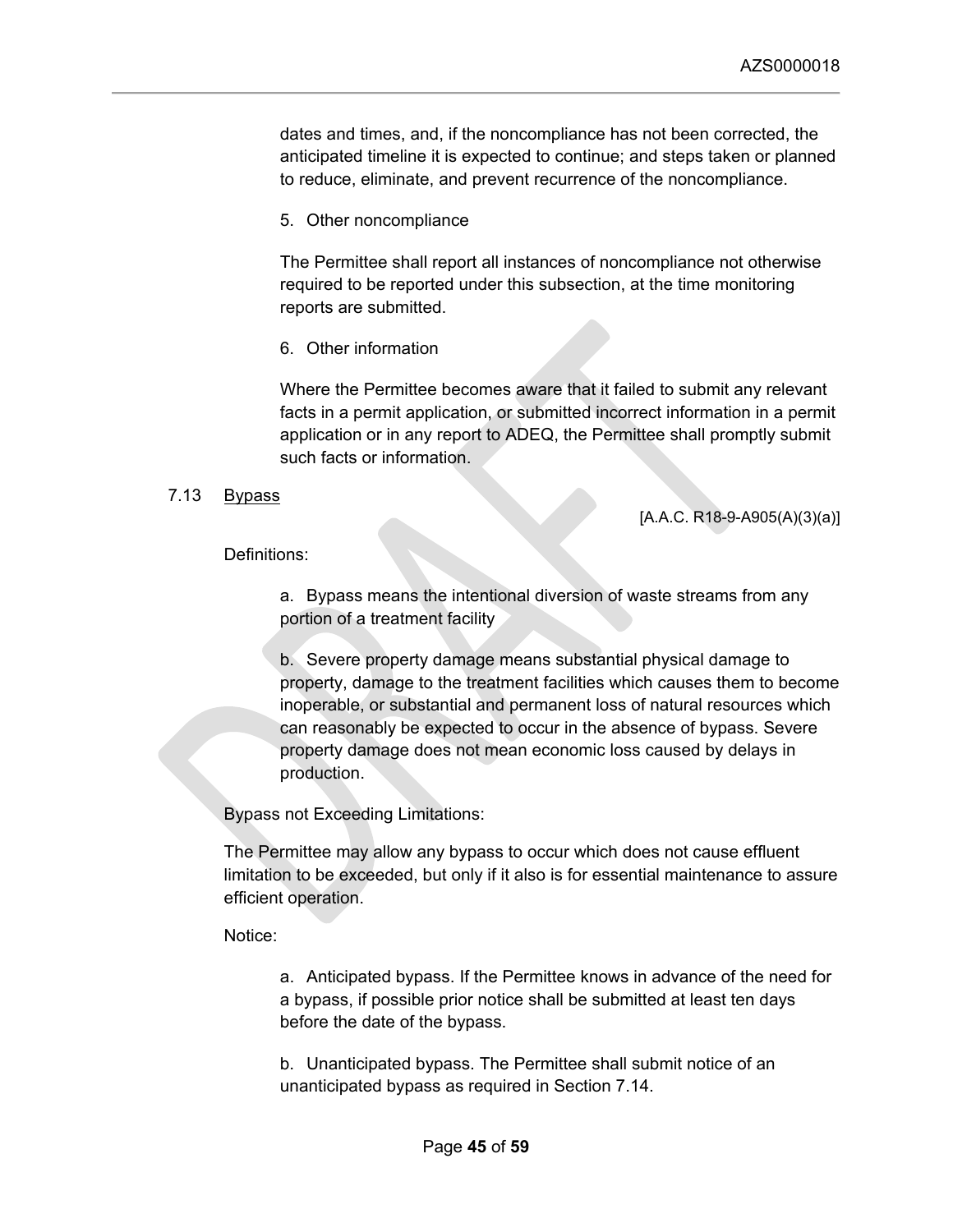Prohibition of bypass:

a. Bypass is prohibited, and ADEQ may take enforcement action against the Permittee for bypass, unless:

 i. Bypass was unavoidable to prevent loss of life, personal injury, or severe property damage;

 ii. There were no feasible alternatives to the bypass, such as the use of auxiliary treatment facilities, retention of untreated wastes, or maintenance during normal periods of equipment downtime. This condition is not satisfied if adequate back-up equipment should have been installed in the exercise of reasonable industry judgment to prevent a bypass which occurred during normal periods of equipment downtime or preventive maintenance; and

 iii. The Permittee submitted notices as required in subsection above.

b. ADEQ may approve an anticipated bypass after considering its adverse effects if the Department determines that it will meet the three conditions listed above.

## <span id="page-45-0"></span>7.14 Upset

[A.A.C. R18-9-A905(A)(3)(a)]

# Definition:

Upset means an exceptional incident in which there is unintentional and temporary noncompliance with technology based permit effluent limitations because of factors beyond the reasonable control of the operator. An upset does not include noncompliance to the extent caused by operational error, improperly designed treatment facilities, inadequate treatment facilities, lack of preventive maintenance, or careless or improper operation.

Effect of an upset: An upset constitutes an affirmative defense to an action brought for noncompliance with such technology based permit effluent limitations if the requirements. No determination made during administrative review of claims that noncompliance was caused by upset, and before an action for noncompliance, is final administrative action subject to judicial review.

Conditions necessary for a demonstration of upset. An operator who wishes to establish the affirmative defense of upset must demonstrate, through properly signed, contemporaneous operating logs, or other relevant evidence that: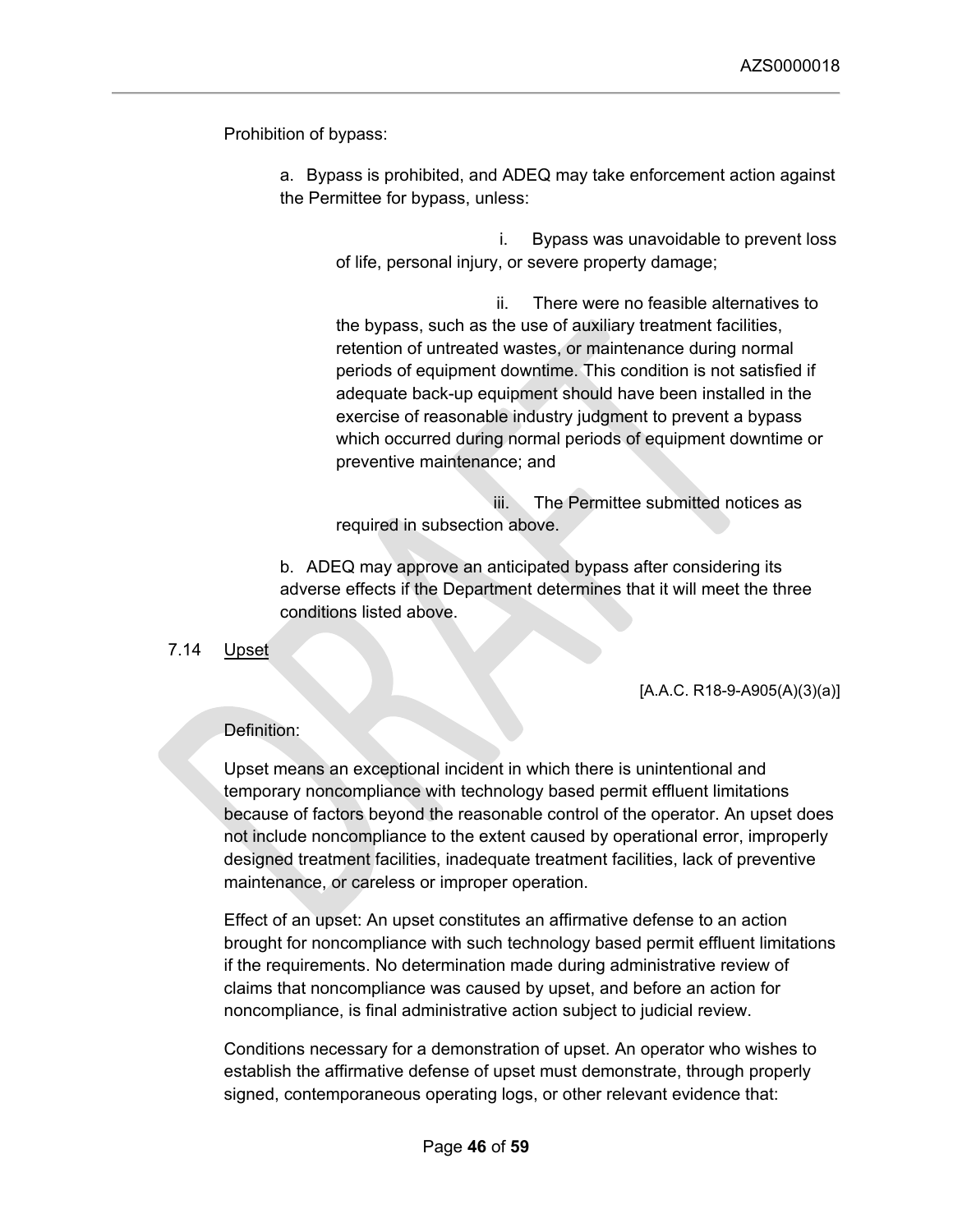a. An upset occurred and that the operator can identify the cause(s) of the upset;

- b. The permitted facility was at the time being properly operated;
- c. The Permittee submitted notice of the upset as required; and
- d. The Permittee complied with any remedial measures required.

Burden of proof. In any enforcement proceeding, the Permittee, who is seeking to establish the occurrence of an upset, has the burden of proof.

## <span id="page-46-0"></span>7.15 Penalties for Violations of Permit Conditions

Any permit noncompliance constitutes a violation and is grounds for an enforcement action, permit termination, revocation and reissuance, revision, or denial of a permit renewal application.

a. Civil Penalties. A.R.S. § 49-262 provides that any operator who violates any provision of A.R.S. Title 49, Chapter 2, Article 2, 3 or 3.1 or a rule, permit, discharge limitation or order issued or adopted under A.R.S. Title 49, Chapter 2, Article 3.1 is subject to a civil penalty not to exceed \$25,000 per day per violation.

b. Criminal Penalties. Any operator who violates a condition of this permit, or violates a provision under A.R.S. Title 49, Chapter 2, Article 3.1, or A.A.C. Title 18, Chapter 2, Article 9 is subject to the enforcement actions established under A.R.S. Title 49, Chapter 2, Article 4, which may include the possibility of fines and/or imprisonment.

## <span id="page-46-1"></span>7.16 Severability

The provisions of this permit are severable, and if any provision of this permit, or the application of any provision of this permit to any circumstance, is held invalid, the application of such provision to other circumstances, and remainder of this permit, shall not be affected thereby.

## <span id="page-46-2"></span>7.17 State or Tribal Law

Nothing in this permit shall be construed to preclude the institution of any legal action or relieve the Permittee from any responsibilities, liabilities, or penalties established pursuant to any applicable State or Tribal Law or regulation under authority preserved by Section 510 of the Clean Water Act.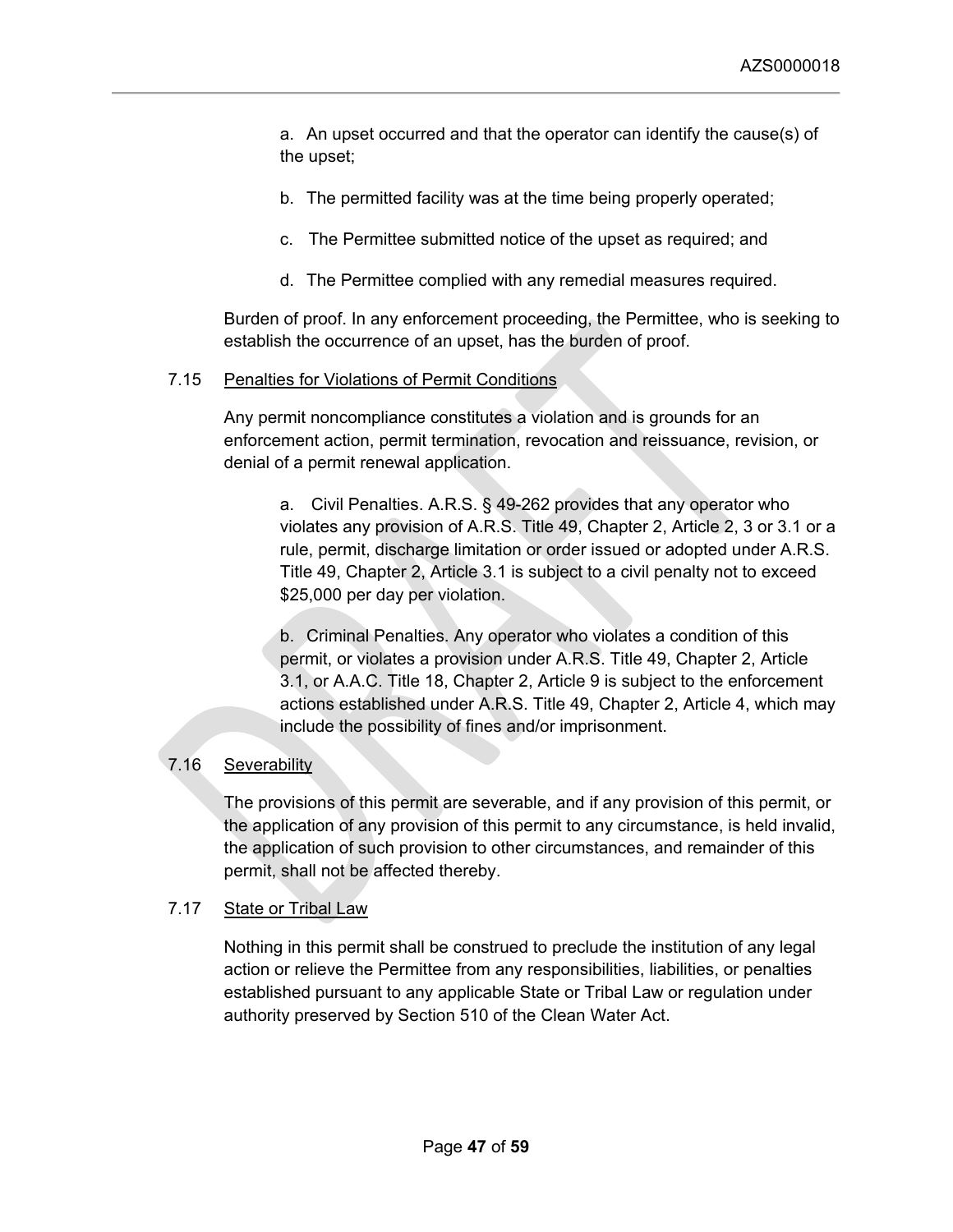# <span id="page-47-0"></span>**8.0 DEFINITIONS**

**Aliquot** means a portion of a discrete sample used to produce a composite sample for analysis.

**Analytical monitoring** means monitoring conducted to provide quantitative results in accordance with A.A.C. R18-9-A905(B)

**Best Management Practices (BMPs)** means schedules of activities, prohibitions of practices, maintenance procedures, and other management practices to prevent or reduce the pollution of "waters of the United States." BMPs also include treatment requirements, operating procedures, and practices to control plant site runoff, spillage or leaks, sludge or waste disposal, or drainage from raw material storage.

**Clean Water Act (CWA)** means the federal water pollution control act amendments of 1972

**Components** means all elements of the SWMP including measures, stormwater best management practices, and measurable goals (associated frequencies, amounts, timeframes)

**Composite sample** is a combined sample that is formed by combining a series of individual discrete samples of specific volumes at specified intervals. Composite samples characterize the quality of a stormwater discharge over a longer period of time, such as the duration of a storm event.

**Construction activity** is earth-disturbing activities such as, clearing, grading, excavating, stockpiling of fill material and other similar activities. This definition encompasses both large construction activities defined in 40 CFR 122.26(b)(14)(x), small construction activities in 40 CFR 122.26(b)(15)(i), and includes construction support activities and areas used exclusively for ADOT construction projects including, but not limited to: equipment and other storage areas; material storage areas; excavated material disposal areas; borrow areas; access roads; and any mobile operations such as asphalt plants and concrete batch plants, and asphalt and concrete recycling (mixing and crushing).

**Control Measure or Controls** refers to any practice or method used to prevent or reduce the discharge of pollutants to waters to the United States

**Corrective Action** means any action taken to (1) modify, or replace any ineffective control measure used at the site; (2) mitigate any conditions that results in a discharge of pollutants above surface water quality standards; or (3) remedy a permit violation.

**Discharge** when used without qualification means the "discharge of a pollutant."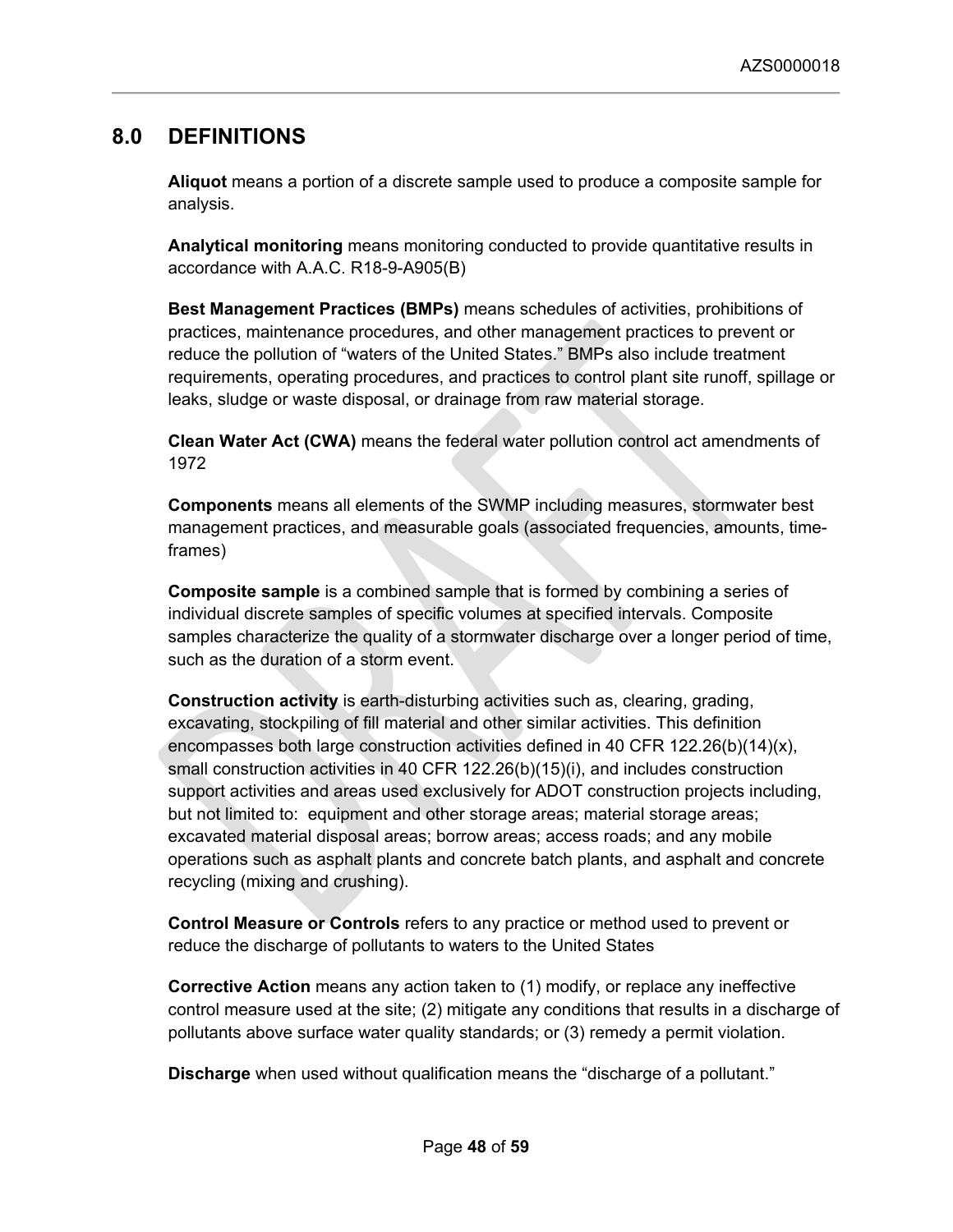**Discharge of a pollutant** means any addition of any "pollutant" or combination of pollutants to "waters of the United States" from any "point source," or any addition of any pollutant or combination of pollutants to the waters of the "contiguous zone" or the ocean from any point source other than a vessel or other floating craft which is being used as a means of transportation. This includes additions of pollutants into waters of the United States from surface runoff which is collected or channeled by man. See 40 CFR 122.2.

**Discrete or Grab Sample** means a discrete, individual sample collected from a single location within a short period of time (over a period of time not exceeding 15 minutes).

**Erosion Control** means BMPs to prevent soil particles from detaching and being transported in stormwater; includes temporary and permanent BMPs.

**Field Screening Point** means any point source location that "releases" stormwater from the Permittee's storm sewer system to another regulated MS4 operator's infrastructure, and in some cases private infrastructure, where the same release then either directly discharges to a water of the United States, or where the Permittee determines there is a reasonable probability of the release discharging to a water of the United States.

**Flow-Proportional Composite Sample** means a sample that combines discrete samples collected over a period of time, based on the flow of the discharge being sampled. There are two (2) methods used to collect this type of sample. One collects a constant sample volume at time intervals that vary based on stream flow. The other collects discrete samples that are proportioned into aliquots of varying volumes based on stream flow, at constant time intervals (i.e. flow-weighted composite sample).

**Illicit connection** means any man-made conveyance connecting an illicit discharge directly to a municipal separate storm sewer.

**Illicit discharge** means any discharge to a municipal separate storm sewer that is not composed entirely of stormwater except discharges pursuant to an AZPDES/NPDES permit (other than the AZPDES permit for discharges from the municipal separate storm sewer) and discharges resulting from emergency firefighting activities.

**Impaired waters** means waters that have been assessed by ADEQ under the Clean Water Act, as not attaining a water quality standard for at least one designated use, and are listed in Arizona's current 303(d) List or on the 305(b) Category 4 List.

**Industrial activity** means the 10 categories of industrial activities included in the definition of "Stormwater discharges associated with industrial activity" as defined in 40 CFR 122.26(b)(14)(i)-(ix) and (xi).

**Limit of Quantitation (LOQ)** means the minimum levels, concentrations, or quantities of a target variable such as an analyte that can be reported with a specific degree of confidence.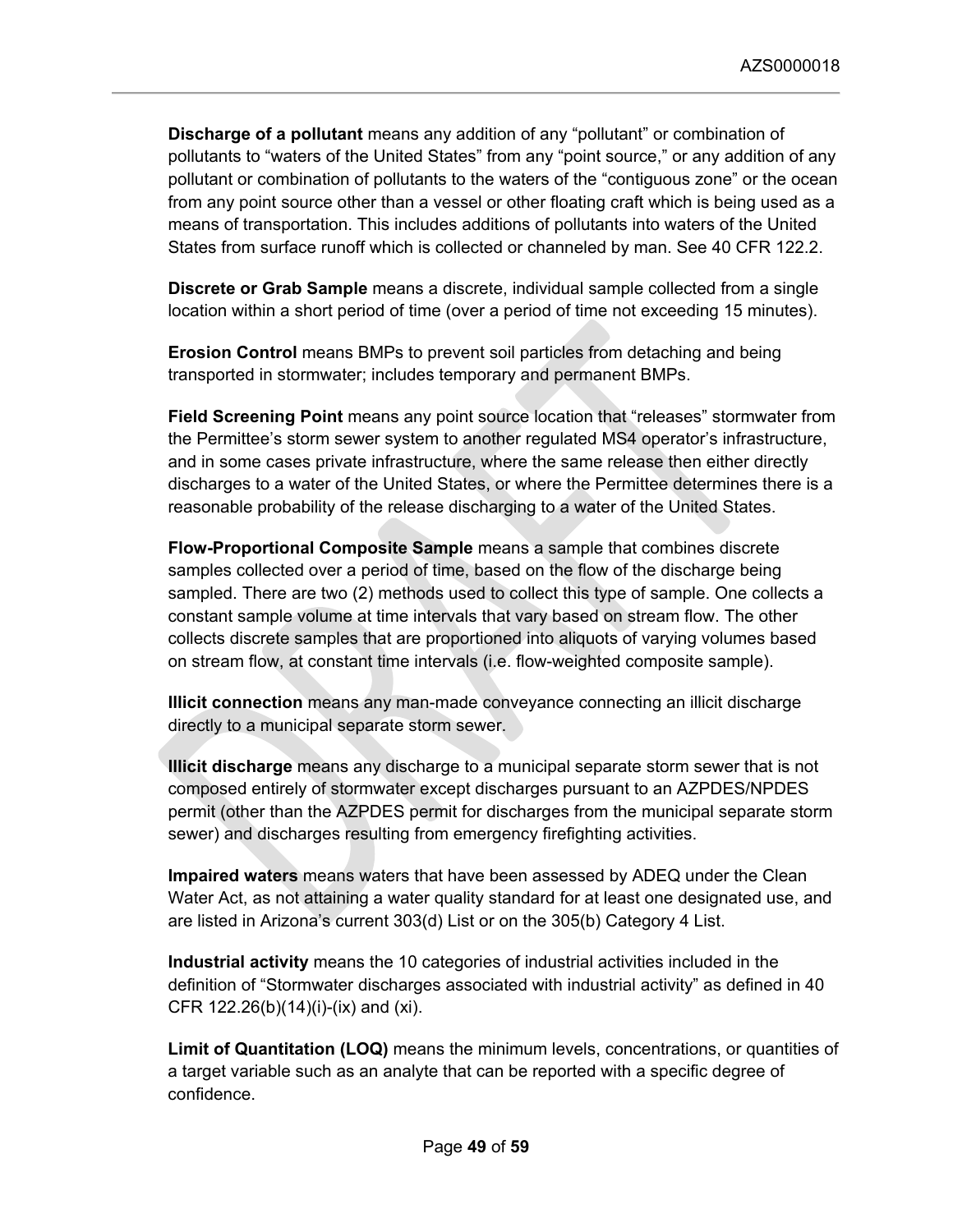**Maximum Extent Practicable (MEP)** means maximum extent practicable, the technology-based discharge standard for municipal separate storm sewer systems to reduce pollutants in storm water discharges.

**Method Detection Limit (MDL)** an analyte and matrix-specific estimate of the minimum amount of a substance that the analytical process can reliably detect with a 99% confidence level. This may be laboratory dependent and is developed according to A.A.C. R-9-14-615(C)(7).

**Municipal separate storm sewer system** is a conveyance or system of conveyances (including roads with drainage systems, municipal streets, catch basins, curbs, gutters, ditches, man-made channels, or storm drains) that are:

a. Owned or operated by a State, city, town, borough, county, parish, district, association, or other public body (created by or pursuant to State law) having jurisdiction over disposal of sewage, industrial wastes, stormwater, or other wastes, including special districts under State law such as a sewer district, flood control district or drainage district, or similar entity, or a designated and approved management agency under section 208 of the Clean Water Act (33 U.S.C. 1288) that discharges to waters of the U.S.;

- b. Designed or used for collecting or conveying stormwater;
- c. Which is not a combined sewer; and
- d. Which is not part of a Publicly Owned Treatment Works.

**Municipal separate storm sewer system (MS4)** means all separate storm sewers defined as "large," "medium," or "small" municipal separate storm sewer systems or any municipal separate storm sewers on a system-wide or jurisdiction-wide basis as determined by the Director under A.A.C. R18-9-C902(A)(1)(g)(i) through (iv). [A.A.C. R18-9-A901(23)]. This also includes similar systems owned or operated by separate storm sewer municipal jurisdictions not required to obtain stormwater discharge authorization.

**Non-stormwater discharge** means any discharge which is not composed entirely of stormwater. Non-stormwater discharges include illicit discharges, non-stormwater discharges that are authorized under this permit, and non-stormwater discharges that are permitted under a separate AZPDES permit.

**Not-Attaining Water** [R18-11-601(11)] means a surface water that is assessed as impaired, but is not placed on the 303(d) List because a TMDL is prepared and implemented for the surface water; or an action which meets the requirements of R-18- 11-604(D)(2)(h) is occurring and is expected to bring the surface water to "attaining"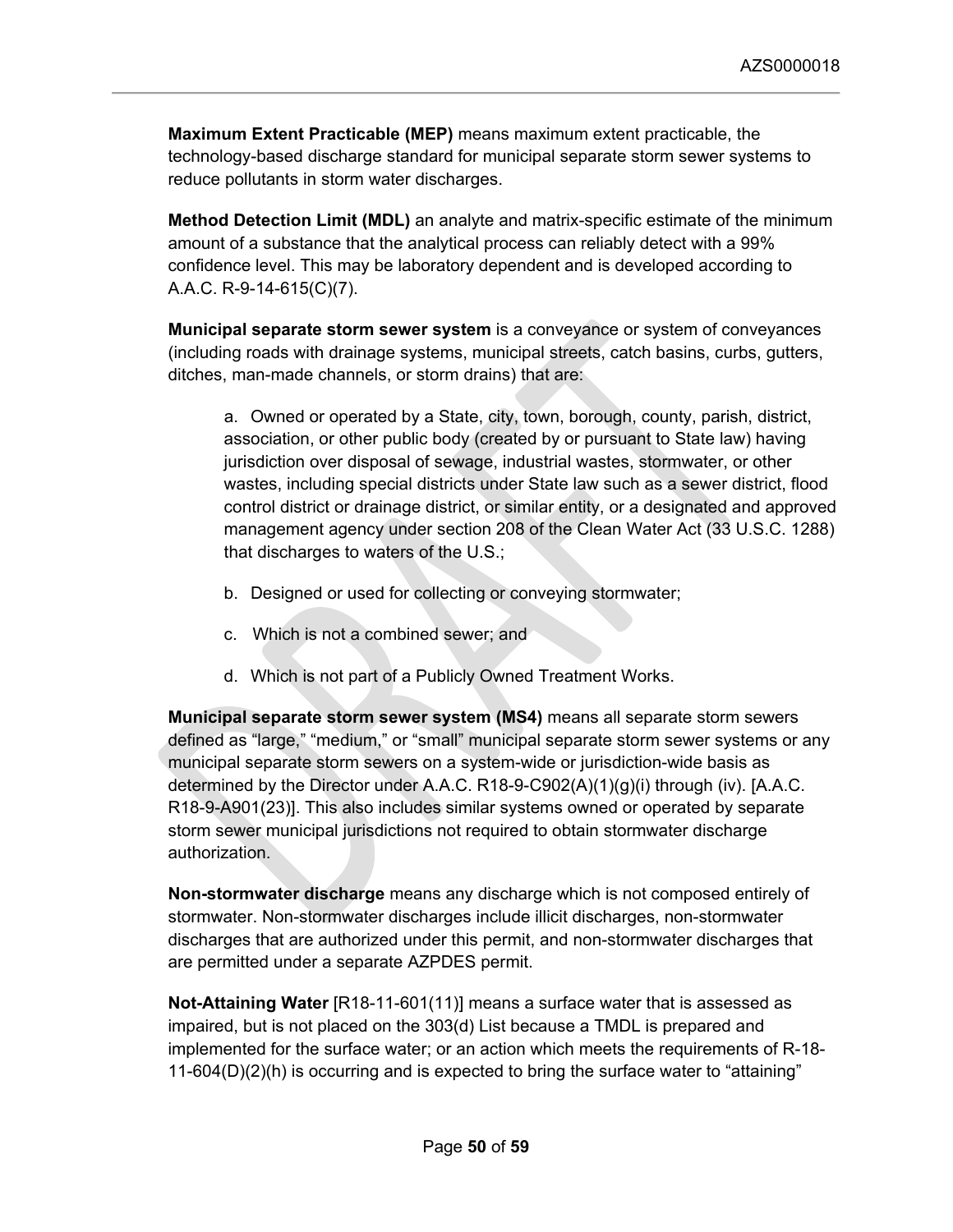before the next 303(d) List submission; or the impairment of the surface water is due to pollution but not a pollutant, for which a TMDL load allocation cannot be developed.

**Outfall** is a "point source" as defined by 40 CFR 122.2 at the point where stormwater discharges to a water of the United States or to a Municipal Separate Storm Sewer System.

**Outstanding Arizona Water (OAW)** is a water of the U.S. that has been designated by ADEQ as an outstanding state resource under A.A.C. R18-11-112.

**Perennial water** is a surface water that flows continuously throughout the year [A.A.C. R18-11-101(30)].

**Permittee**, for the purposes of this permit, a municipality is given authorization to discharge stormwater from a municipal separate storm sewer system.

**Point source** as defined in 40 CFR 122.2 as any discernible, confined, and discrete conveyance, including but not limited to, any pipe, ditch, channel, tunnel, conduit, well, discrete fissure, container, rolling stock concentrated animal feeding operation, landfill leachate collection system, vessel or other floating craft from which pollutants are or may be discharged. This term does not include return flows from irrigated agriculture or agricultural stormwater runoff.

**Pollutant** is defined in 40 CFR 122.2 as a partial listing from this definition includes dredged spoil, solid waste, incinerator residue, filter backwash, sewage, garbage, sewage sludge, munitions, chemical wastes, biological materials, heat, wrecked or discarded equipment, rock, sand, cellar dirt, and industrial, municipal and agricultural waste

**Stormwater** means stormwater runoff, snow melt runoff, and surface runoff and drainage. See 40 CFR 122.26(b)(13).

**Stormwater Discharge Associated with Construction Activity (CGP)** means a discharge of pollutants in stormwater runoff from areas where soil disturbing activities (e.g., clearing, grading, or excavating), construction materials, or equipment storage or maintenance (e.g., fill piles, borrow areas, concrete truck washout, fueling), or other industrial stormwater directly related to the construction process (e.g., concrete or asphalt batch plants) are located. See 40 CFR 122.26(b)(14)(x) and 40 CFR 122.26(b)(15).

**Stormwater Discharge Associated with Industrial Activity (MSGP)** means a discharge from any conveyance that is used for collecting and conveying stormwater and that is directly related to manufacturing, processing, or raw materials storage areas at an industrial plant. The term does not include discharges from facilities or activities excluded from the AZPDES program under Part 122. For the categories of industries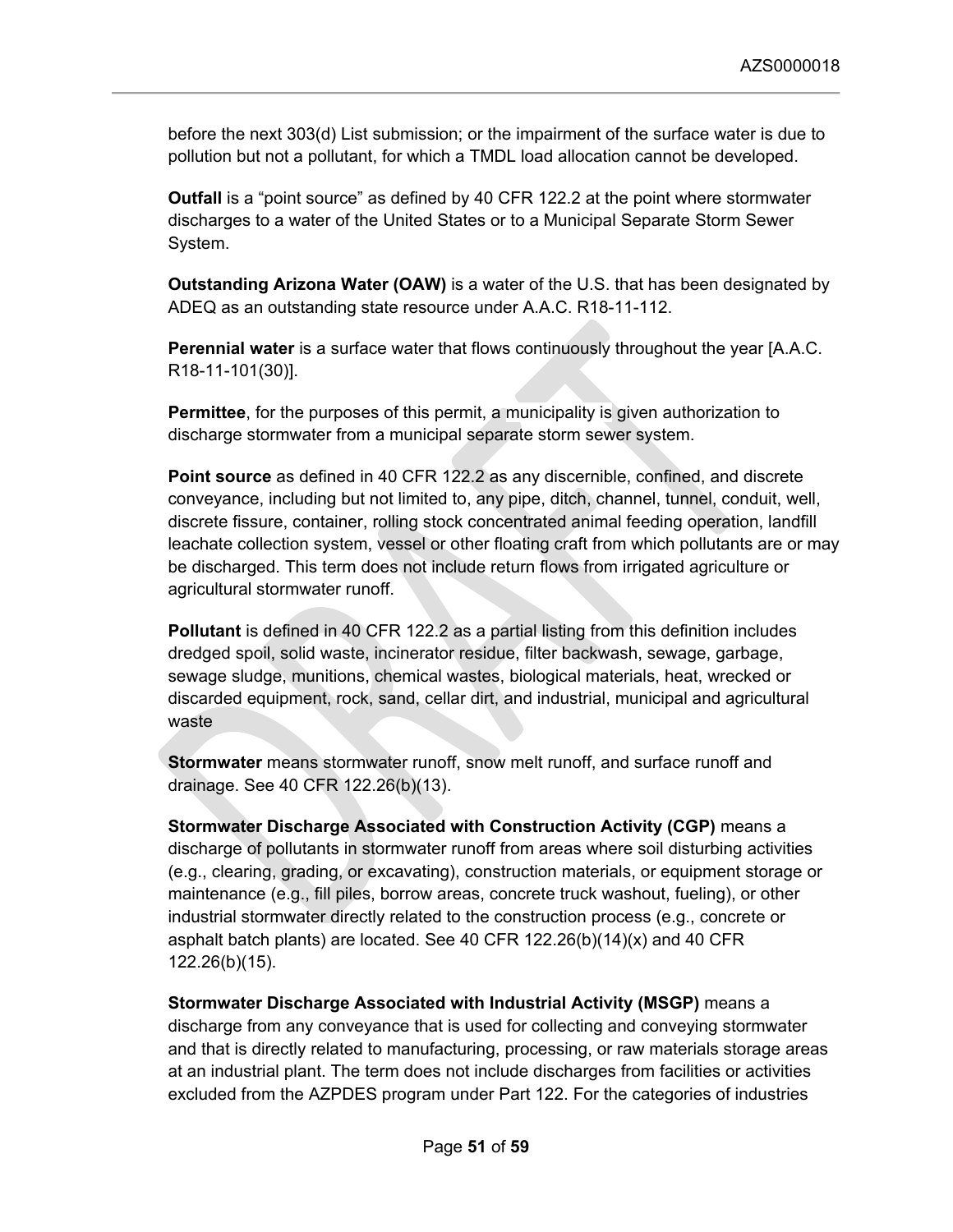identified in this section, the term includes, but is not limited to, stormwater discharges from industrial plant yards; immediate access roads and rail lines used or traveled by carriers of raw materials, manufactured products, waste material, or by-products used or created by the facility; material handling sites; refuse sites; sites used for the application or disposal of process waste waters (as defined at part 401 of this chapter); sites used for the storage and maintenance of material handling equipment; sites used for residual treatment, storage, or disposal; shipping and receiving areas; manufacturing buildings; storage areas (including tank farms) for raw materials, and intermediate and final products; and areas where industrial activity has taken place in the past and significant materials remain and are exposed to stormwater. For the purposes of this paragraph, material handling activities include storage, loading and unloading, transportation, or conveyance of any raw material, intermediate product, final product, byproduct or waste product. The term excludes areas located at industrial sites that are separate from the facility's industrial activities, such as office buildings and accompanying parking lots as long as the drainage from the excluded areas is not mixed with stormwater drained from the above described areas. Industrial facilities include those that are federally, State, or municipally owned or operated that meet the description of the facilities listed in 40 CFR 122.26(b)(14). The term also includes those facilities designated under the provisions of 40 CFR 122.26(a)(1)(v). See 40 CFR 122.26(b)(14).

**Stormwater Management Program (SWMP)** means a comprehensive program to manage the quality of stormwater discharged from the municipal separate storm sewer. Stormwater Management Program is also used to refer to the written document that describes the SWMP components.

**Surface Water Quality Standards (SWQS)** means standards that define the water quality goals of a water body, or portion thereof, by designating the use or uses to be made of the water and by setting criteria necessary to protect the uses. States and USEPA adopt water quality standards to protect public health and welfare, enhance the quality of water and serve the purposes of the Clean Water Act (See CWA sections 101(a)(2) and 303(c)). SWQS also includes an Antidegradation Policy.

**Total Maximum Daily Load (TMDL)** is an estimation of the total amount of a pollutant from all sources that may be added to a water, while still allowing the water to achieve and maintain applicable surface water quality standards. Each total maximum daily load shall include allocations for sources that contribute the pollutant to the water, as required by section 303(d) of the Clean Water Act (33 United States Code, Section 1313(d)) and regulations implementing that statute to achieve applicable surface water quality standards. [A.R.S. § 49-231(4)]

**Wasteload Allocation (WLA)** is the maximum load of pollutants each discharge of waste is allowed to release into a particular water of the U.S.. Discharge limits are usually required for each specific water quality criterion being, or expected to be,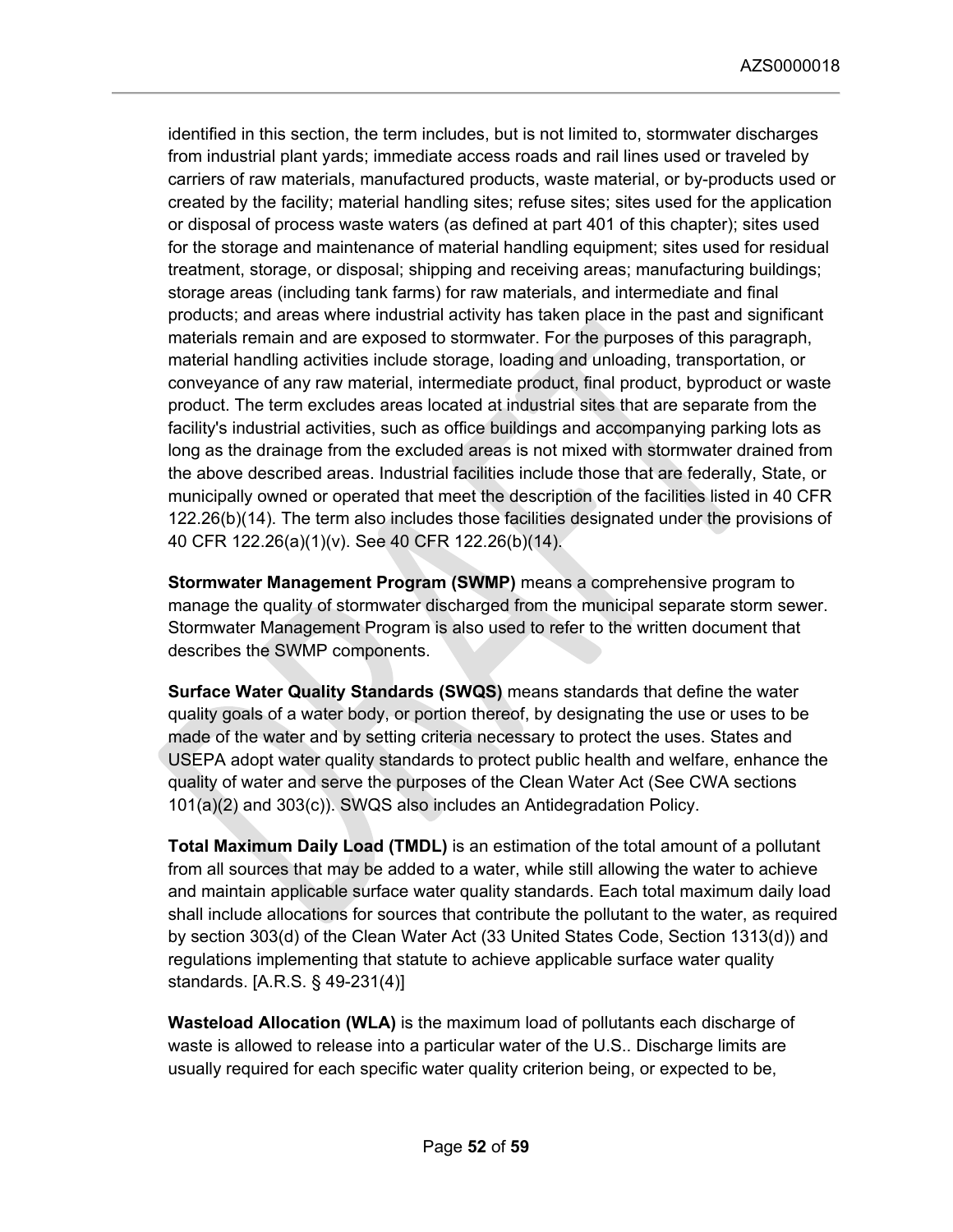violated. WLAs constitute a type of water-quality based effluent limitations. (See 40 C.F.R. 130.2(h)]

**Waters of the United States (U.S.)** means those waters as defined in 40 CFR 122.2.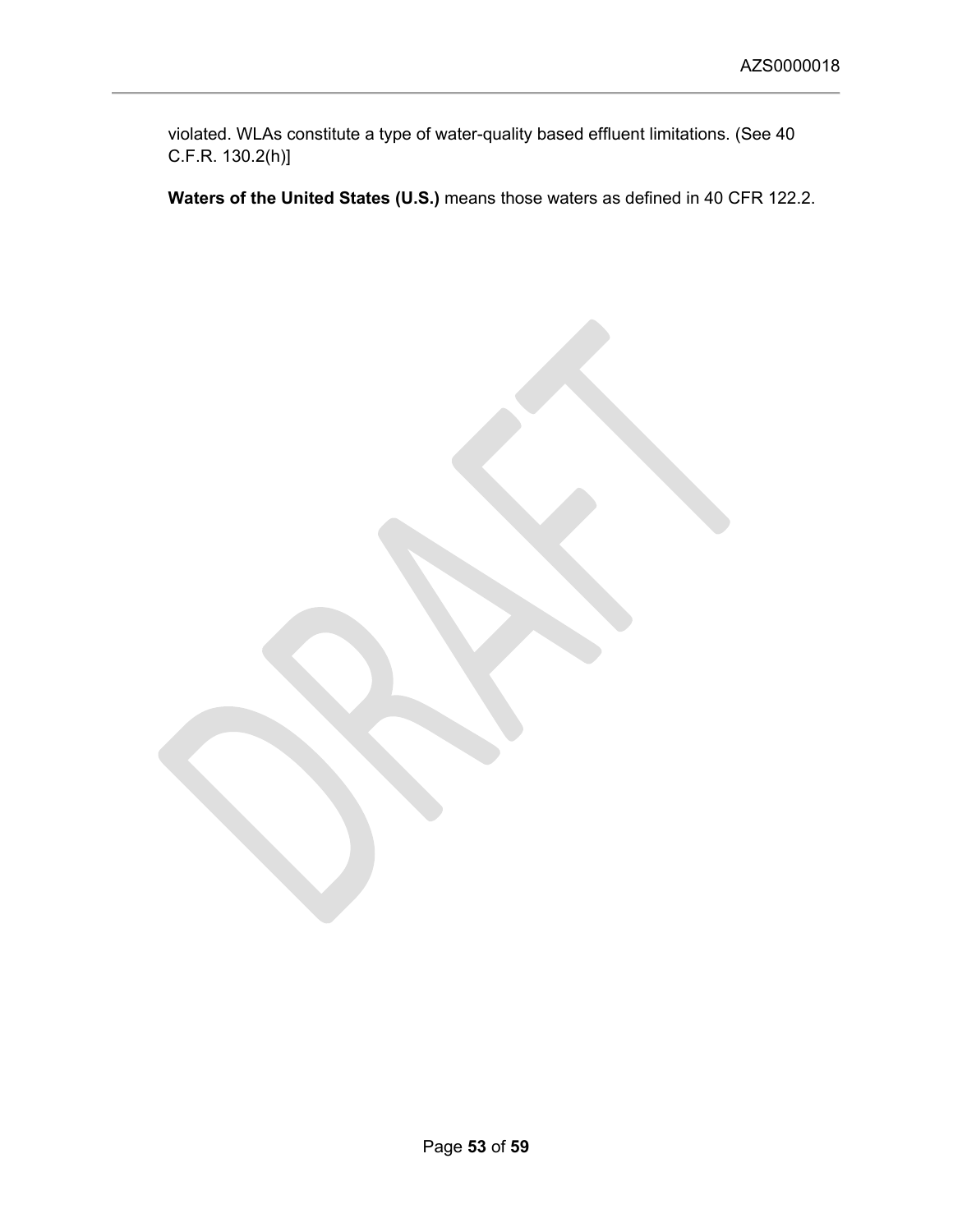# <span id="page-53-0"></span>**Appendix A: Annual Report**

1. The Permittee shall submit one (1) copy of the updated SWMP.

# **2.0 Legal Authority**

2. Did the Permittee develop, maintain and enforce adequate legal authority to control the discharge of pollutants into and from its MS4, per 2.0?

# **3.0 Arizona Surface Water Quality Standards (SWQS)**

3. How many discharges to waters of the United States had pollutant parameters exceed a SWQS? (Expressed in numbers).

# **4.1 Program Implementation**

4. Did the Permittee include the 4.1.A (1-2) required items in the SWMP?

# **4.2 Training**

5. Did the Permittee implement an employee stormwater training program and outline and update the program, as necessary in the SWMP, per 4.2.A?

# **4.3 Enforcement Response Plan**

6. Did the Permittee review and update the ERP, as necessary, per 4.3.A?

# **4.4 Public Education and Outreach**

- 7. Did the Permittee provide outreach and education to the public on the stormwater program issues and requirements, per 4.4.A?
	- a. List the target groups and topics used for outreach and education.
- 8. Did the Permittee evaluate and measure the understanding and adoption of the targeted behaviors for at least one target audience in at least one subject area by December 31, 2024?
- 9. Did the Permittee use the results of the evaluation to direct future education and outreach resources most effectively, as well as to evaluate changes in adoption of the targeted behaviors by December 31, 2024?
- 10. Attach, as part of your 4th year annual report, an evaluation of the target audience in a subject area and any changes adopted in response to targeted behaviors in order to be more effective.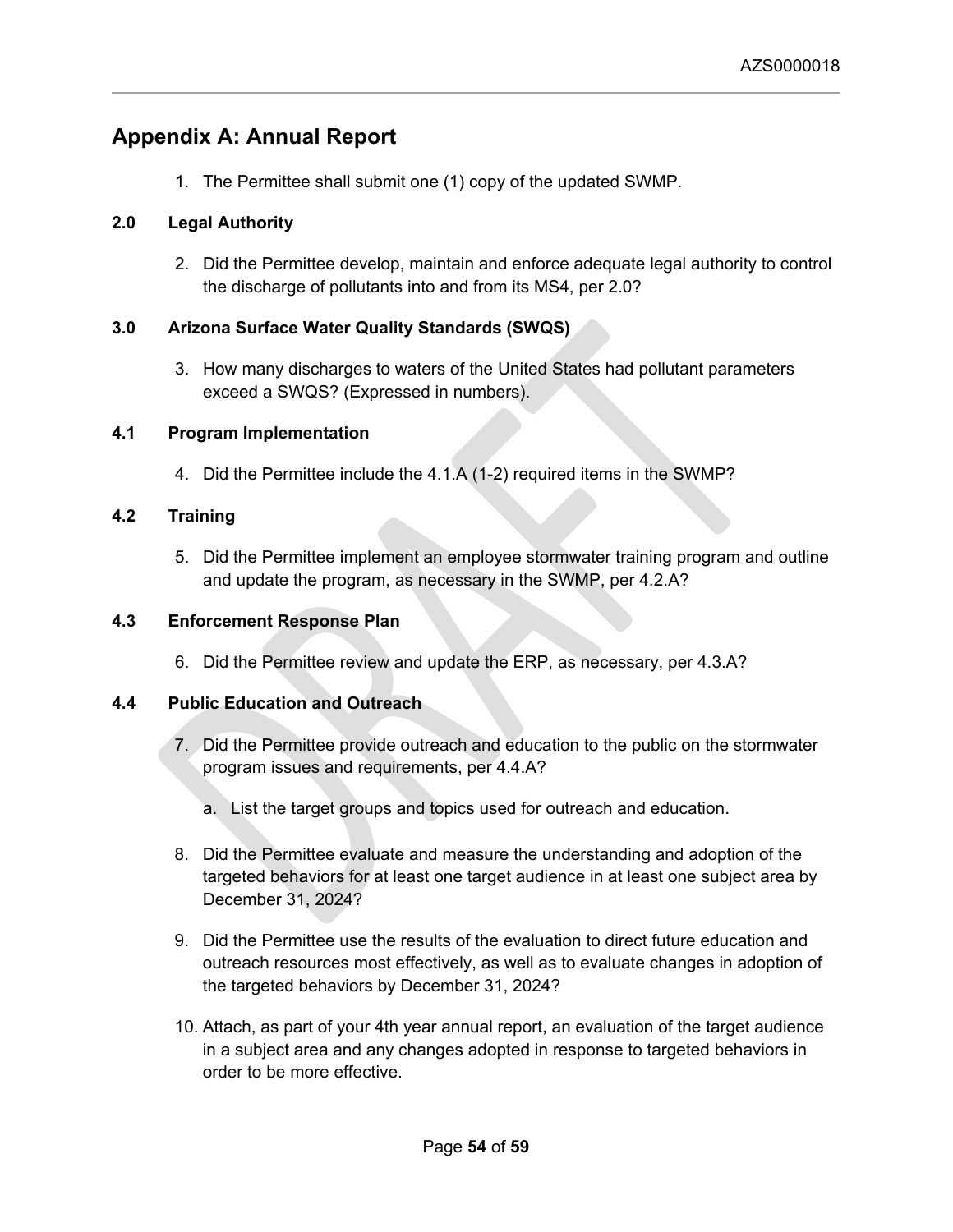## **4.5 Public Involvement and Participation**

- 11. Did the Permittee host an annual public SWMP workshop, per 4.5.A?
- 12. Did the Permittee create opportunities for citizens to participate in the implementation of stormwater controls (e.g., stream clean-ups, storm drain stenciling, volunteer monitoring, disposal of household hazardous waste, educational activities, and facilitation of Adopt-A-Wash, Adopt-A-Park, and Adopt-A-Street litter control activities), per 4.5.B?
- 13. Did the Permittee provide and publicize a reporting system to facilitate and track public reporting of spills, discharges and/or dumping to the MS4 on a continuous basis, per 4.5.C?
- 14. Was the current SWMP and annual report posted no later than thirty (30) days of the due date of the annual report or, if in the first year of permit becoming effective, was the current SWMP and latest annual report posted on the Permittee's website, per 4.5.D?

## **4.6 Illicit Discharge Detection and Elimination (IDDE)**

- 15. Did the Permittee implement a program to detect, investigate, and eliminate nonstormwater discharges including dumping and spills, into its system, per 4.6.A?
- 16. Did the Permittee maintain an inventory of all known MS4 outfalls, interconnections with other MS4s, and those outfalls identified by the Permittee as priority for illicit discharges or other non-stormwater flows, per 4.6.C?
	- a. Attach, as part of the fourth year annual report, the proposed schedule for completing the state system highway mapping, per 4.6.C.2.
- 17. Did the Permittee inspect all "priority" outfalls, per 4.6.D.2?
- 18. Did the Permittee inspect approximately 20% of the remaining (i.e., non-priority) outfalls, per 4.6.D.3?
- 19. Did the Permittee conduct ongoing dry weather field screening of outfalls and screening points, per 4.6.D.4?
- 20. Did the Permittee investigate (or refer to the appropriate agency with authority to act) within five (5) business days for at least 90% of all reports of illicit discharges to the Permittee's MS4, per 4.6.E.2?
- 21. Did the Permittee implement and maintain control measures to respond to spills that occur to ADOT's storm sewer system, per 4.6.I?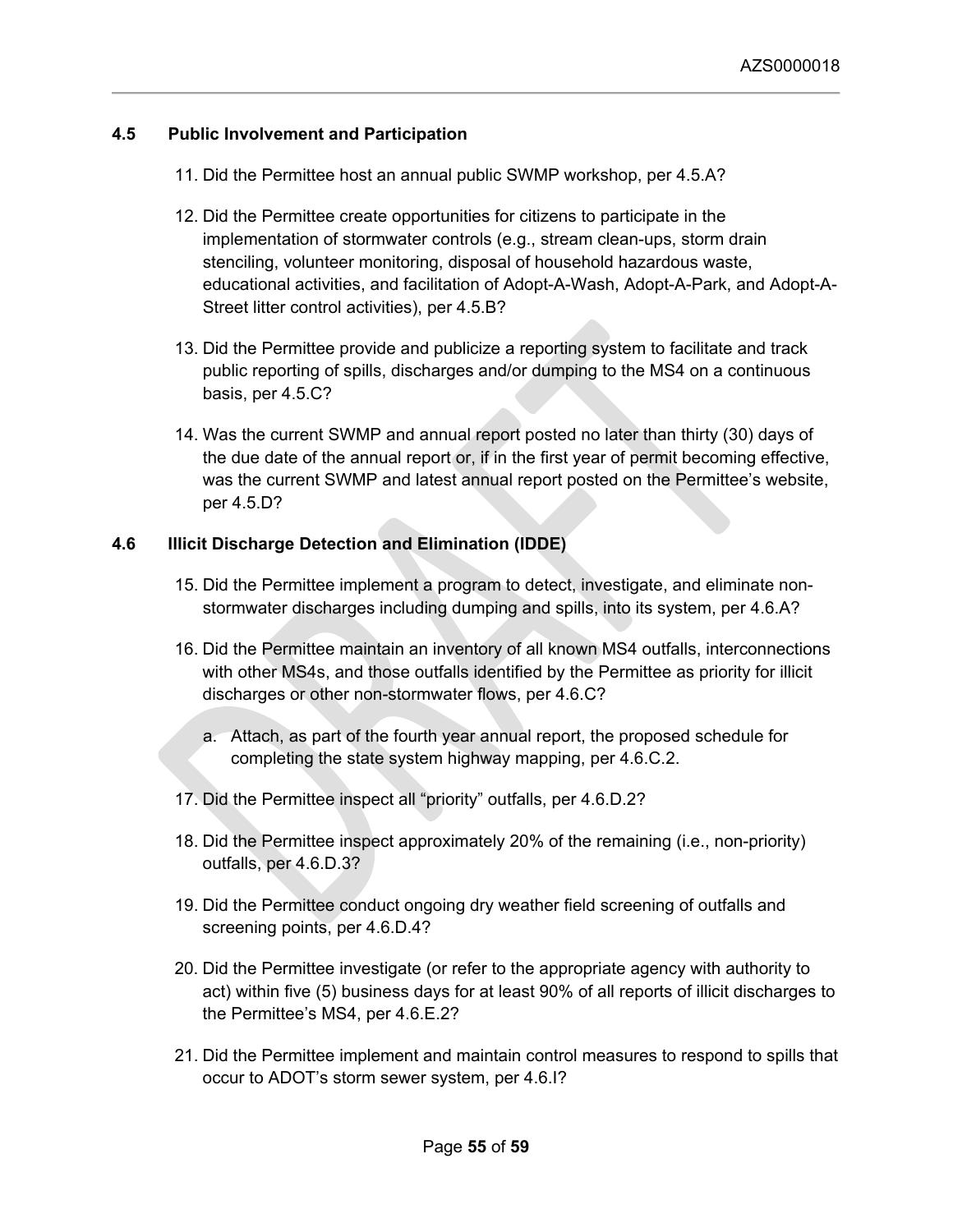22. The Permittee shall submit one (1) copy of their 4.6.J.2 summary of IDDE activities in tabular format.

# **4.7 Pollution Prevention and Good Housekeeping Practices for Transportation Facilities**

- 23. Did the Permittee update and maintain an inventory, database, list, map, or other equivalent tracking system of facilities and activities with potential stormwater pollutant generating sources, per 4.7.A.1?
- 24. The Permittee shall submit one (1) copy of their 4.7.A.1 inventory list as an attachment.
- 25. Did the Permittee develop and implement a process to prioritize the facilities and activities according to risk for the amount and type of potential stormwater pollutants, including the proximity relative to an impaired, not-attaining and OAW, per 4.7.A.2?
- 26. Did the Permittee inspect all facilities identified in 4.7.A.1, per 4.7.A.3?
- 27. Did the Permittee implement a site specific Stormwater Pollution Prevention Plan (SWPPP) for all facilities owned or operated by the Permittee in areas subject to this Permit that are not required to have coverage under the Multi-Sector General Permit (MSGP) or another NPDES permit that authorizes stormwater discharges associated with the activity, per 4.7.B.1?

# **4.8 Measures to Controlling Discharges from Highway Operations and Maintenance**

- 28. Did the Permittee identify and develop routine maintenance schedules and maintenance priorities for its storm sewer system, including roadways to minimize pollutant discharges from the storm sewer system, per 4.8.A.1?
- 29. The Permittee shall submit one (1) copy of their 4.8.A.1 schedules and priorities as an attachment.
- 30. Did the Permittee repair, maintain, and clean its roadways used for stormwater conveyance and its storm sewer system to minimize the discharge of pollutants (including floatable debris) from the storm sewer system, per 4.8.B.1?
- 31. Did the Permittee inspect and record conditions of the roadways including the storm sewer system, used for stormwater conveyance, catch basins, storm drain inlets, open channels, washes, culverts, and retention/detention basins to identify potential sources of pollutants and determine maintenance needs, per 4.8.C.1?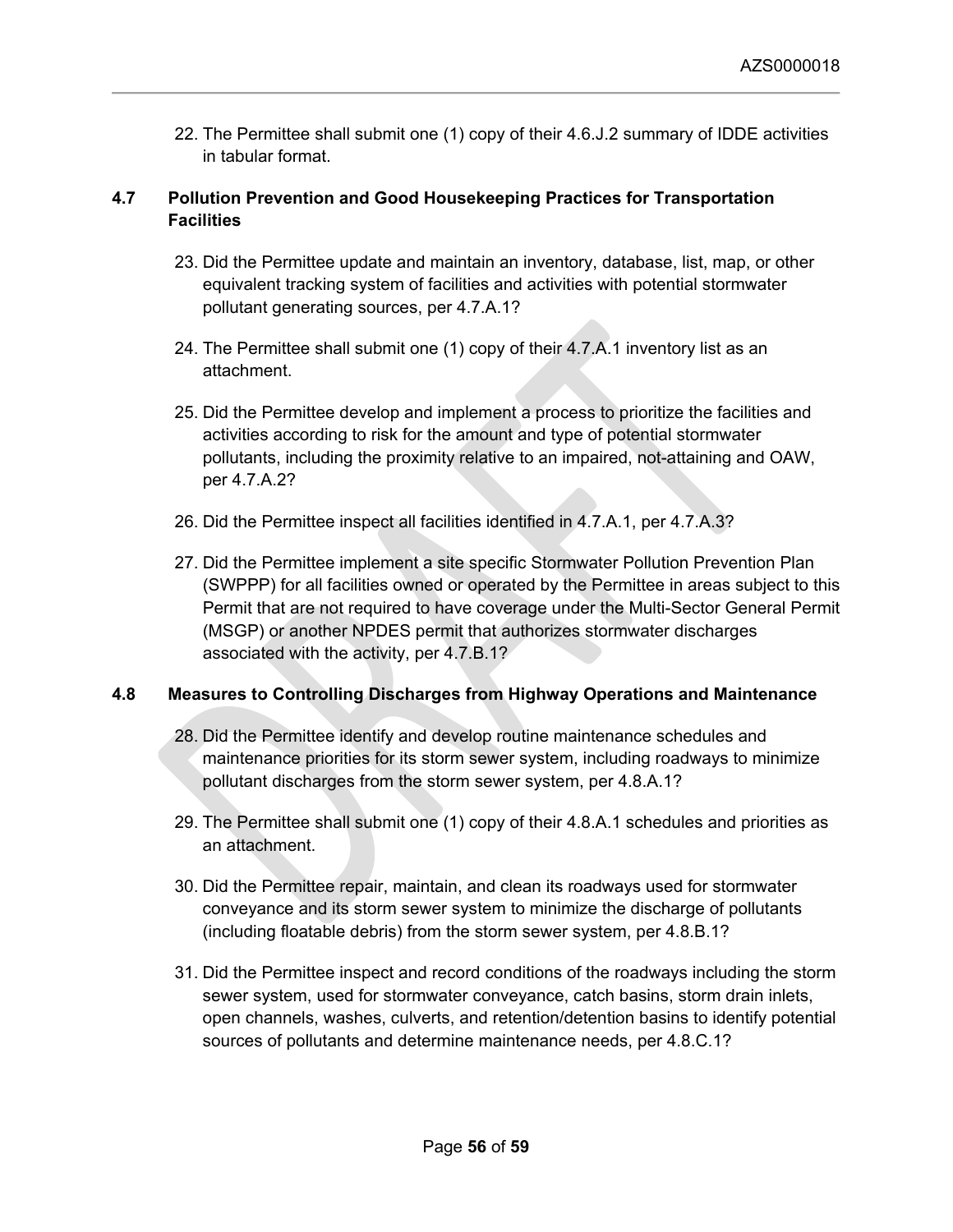- 32. Did the Permittee properly dispose of waste removed from its roadways and storm sewer system, including dredge spoil and accumulated sediments, products, materials and other wastes, per 4.8.D.1?
- 33. Did the Permittee implement practices, policies, and procedures to reduce stormwater impacts associated with runoff from ADOT operational rights-of-way and maintenance activities, per 4.8.E.1?

## **4.9 Construction**

- 34. For construction projects that will result in land disturbance of one (1) acre or more (including those less than one (1) acre, but are part of a larger common plan of development), did the Permittee review at least 80% of plans for new development and redevelopment, per 4.9.B?
- 35. How many projects for new development and redeveloped projects one acre or greater discharging to the MS4 were reviewed?
- 36. Did the Permittee develop and update a comprehensive inventory, per 4.9.C.1?
- 37. Did the Permittee develop a mechanism to identify and document facilities subject to the CGP that did not file a timely NOI (i.e., before construction activities were initiated) and contain a means of communication with operators of these facilities to inform them of their responsibility to comply, per 4.9.C.2?
- 38. Did the Permittee inspect construction sites identified in the inventory in accordance with the Construction General Permit and document the inspection protocols, per 4.9.D.1?
- 39. Did the Permittee conduct follow-up inspections of construction sites to ensure stormwater deficiencies/concerns/non-compliance identified as a result of a routine inspection were corrected, per 4.9.D.2?
- 40. Did the Permittee continue to implement requirements for inspection and enforcement of ADOT's erosion and pollution control procedures, per 4.9.E?

## **4.10 Post-Construction**

- 41. Did the Permittee implement a program to control stormwater discharges from areas of new development and redevelopment after construction is complete, including adequate post-construction BMPs, and policies, per 4.10.A.1.a?
- 42. Did the Permittee complete an assessment of retrofit projects, per 4.10.A.2?
- 43. Attach, the 4.10.A.2 retrofit assessment.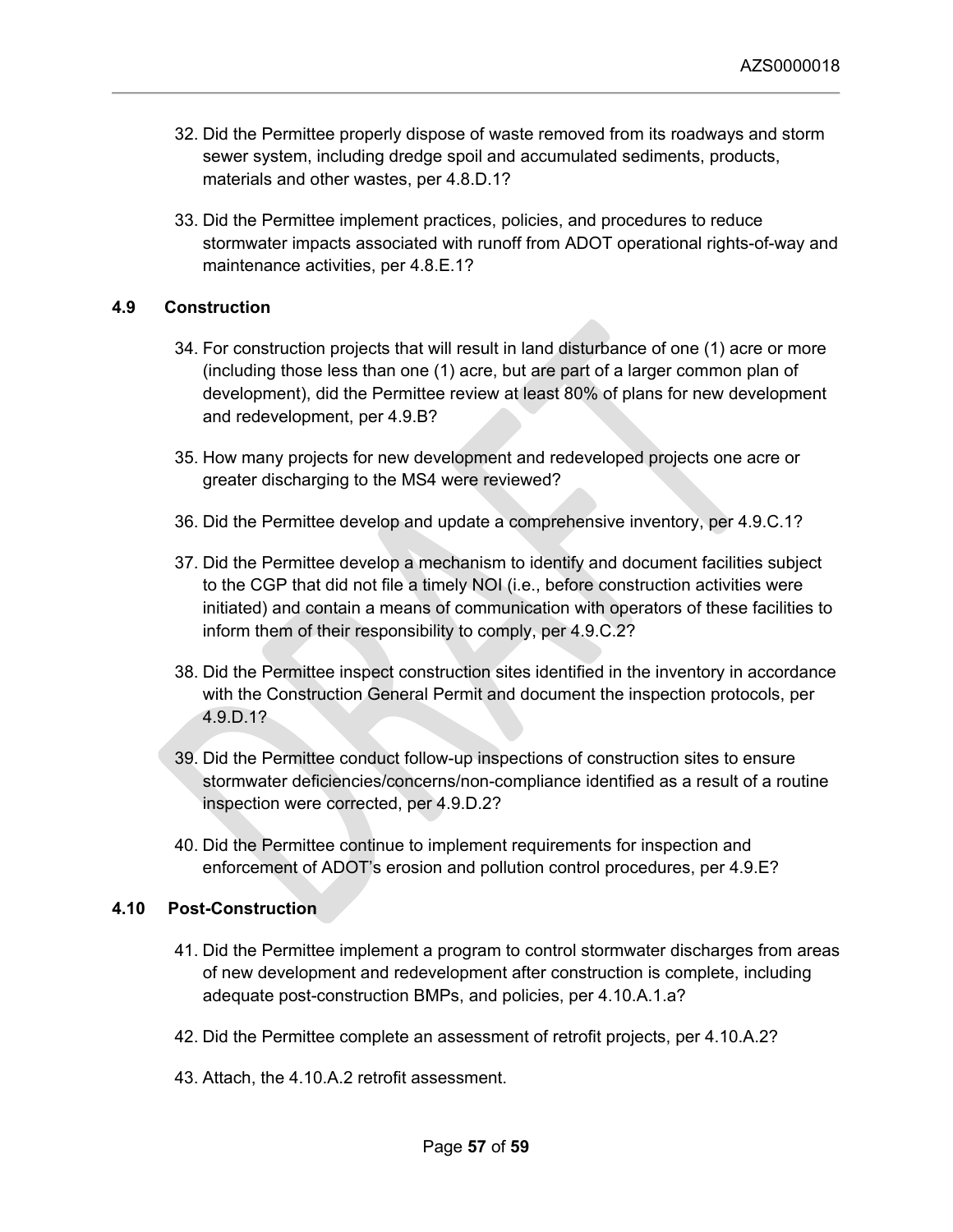- 44. Did the Permittee inspect 100% of sites discharging to the MS4 that received ROW permits within one (1) year after construction completion to determine the compliance of their post-construction stormwater controls, per 4.10.B.1?
- 45. Did the Permittee inspect at least 20% of post construction BMPs from the inventory list in 4.10.B.2?